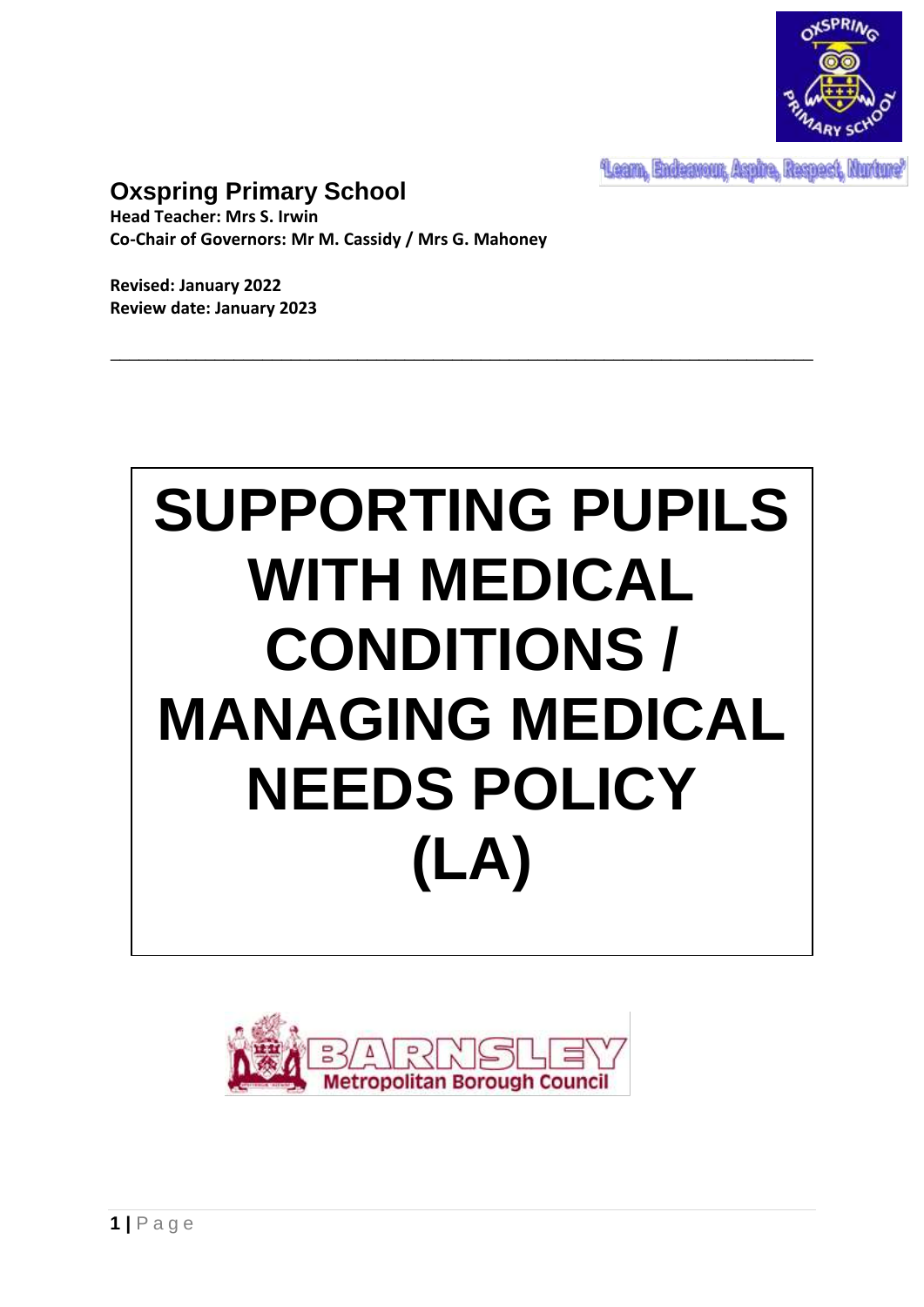## **Our School's Mission**

**'To be a learning community with a culture of ambition and achievement'**

**Our Vision 'Embracing Learning – a school for all'**

## **Our Vision**



*Prepared by* **colleagues within South West Yorkshire Foundation Trust, the Barnsley Hospital National Foundation Trust and Barnsley Metropolitan Borough Council** *Distributed by* **the Health, Safety and Emergency Resilience Unit Management of Medical Needs and Infection** 

> *For further information on this document please contact:* **Lyn Green, Lead Nurse School Nursing (01226) 433130**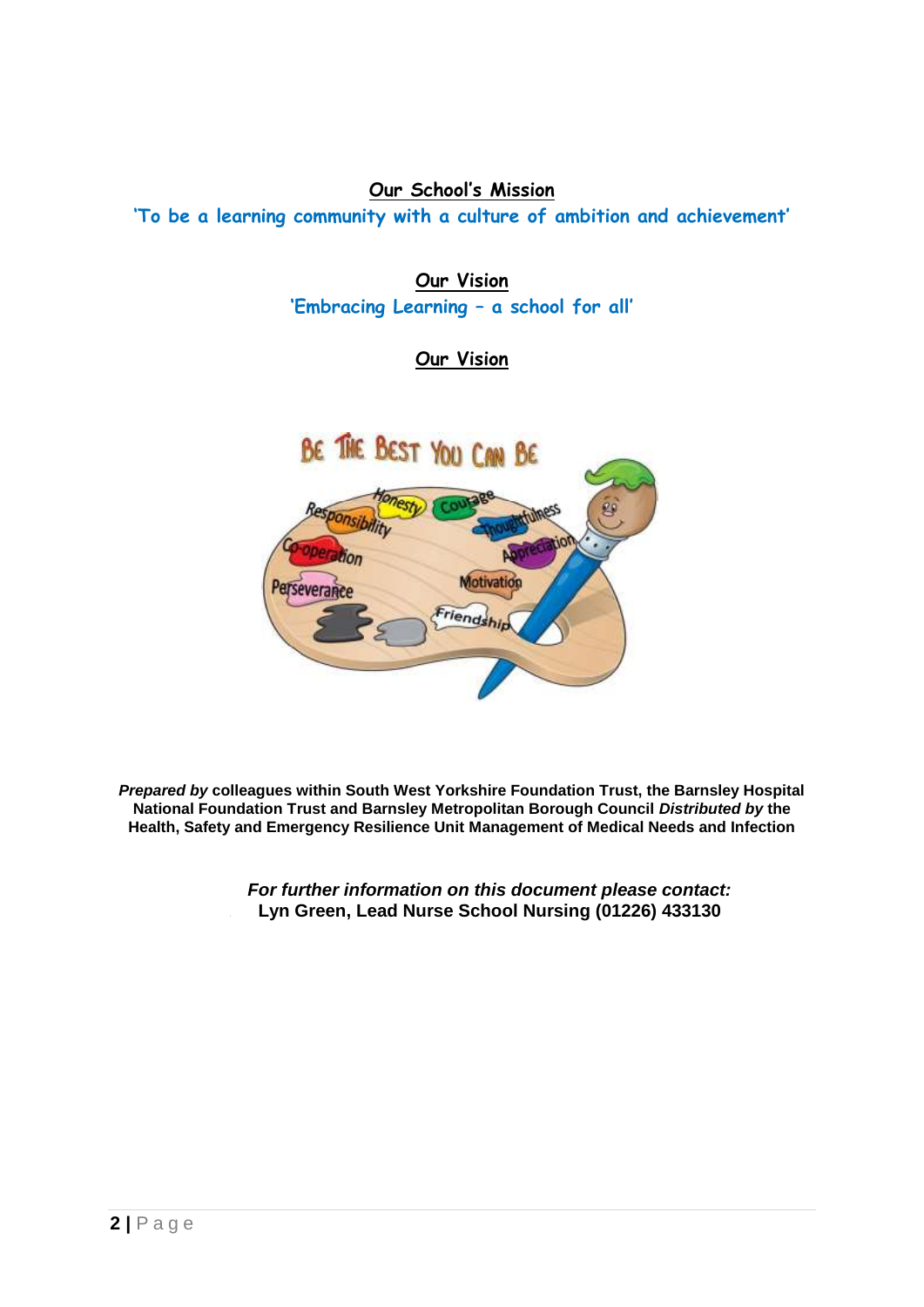## **Managing Medical Needs and Infection Control in Schools and Child Care Settings**

The following gives guidance on the strategy for managing medicines, medical needs and dealing with infections within the workplace/school setting. Annual Care plans need to be completed by the individual services/schools working with Children and Young People and Families.

Individual services have put a copy of the relevant care plans in their information section within the document.

Where appropriate a copy of the care plan should be held in school or child care setting. This is to enable school staff to be aware of any signs and symptoms a child may have and the correct procedure to deal with these if required.

#### This guidance consists of:

- 1. Introduction
	- What are the arrangements for managing medical needs in schools and settings?
	- **What are the risks?**
	- **Existing regulations**
- 2. Responsibilities for the management of medicines
	- **Administration of medicines**
	- **Self-Administration**
	- **Storage of Medicines**
	- **Disposal of Medicines**
	- **Individual Health Care Plans**
	- **Infection Control Arrangements**
	- **•** Medical Facilities
	- **Training Arrangements**
	- **Liabilities and Insurance**
	- **-** School Visits, Journeys and Off-site Education and Work Experience
	- **Sporting Activities**
	- **Emergency Preparedness**
	- **School Health Service**
	- Record Keeping
	- **Key Monitoring Requirements**

Arrangement 1 – Administering prescription medicines Arrangement 2 – Administering non-prescription medicines

[Appendix 1](#page-14-0) – Medical Needs Information and Action Cards

[Appendix 2](#page-56-0) – Useful links and contacts

[Appendix 3](#page-57-0) – Consent Forms and Medical Records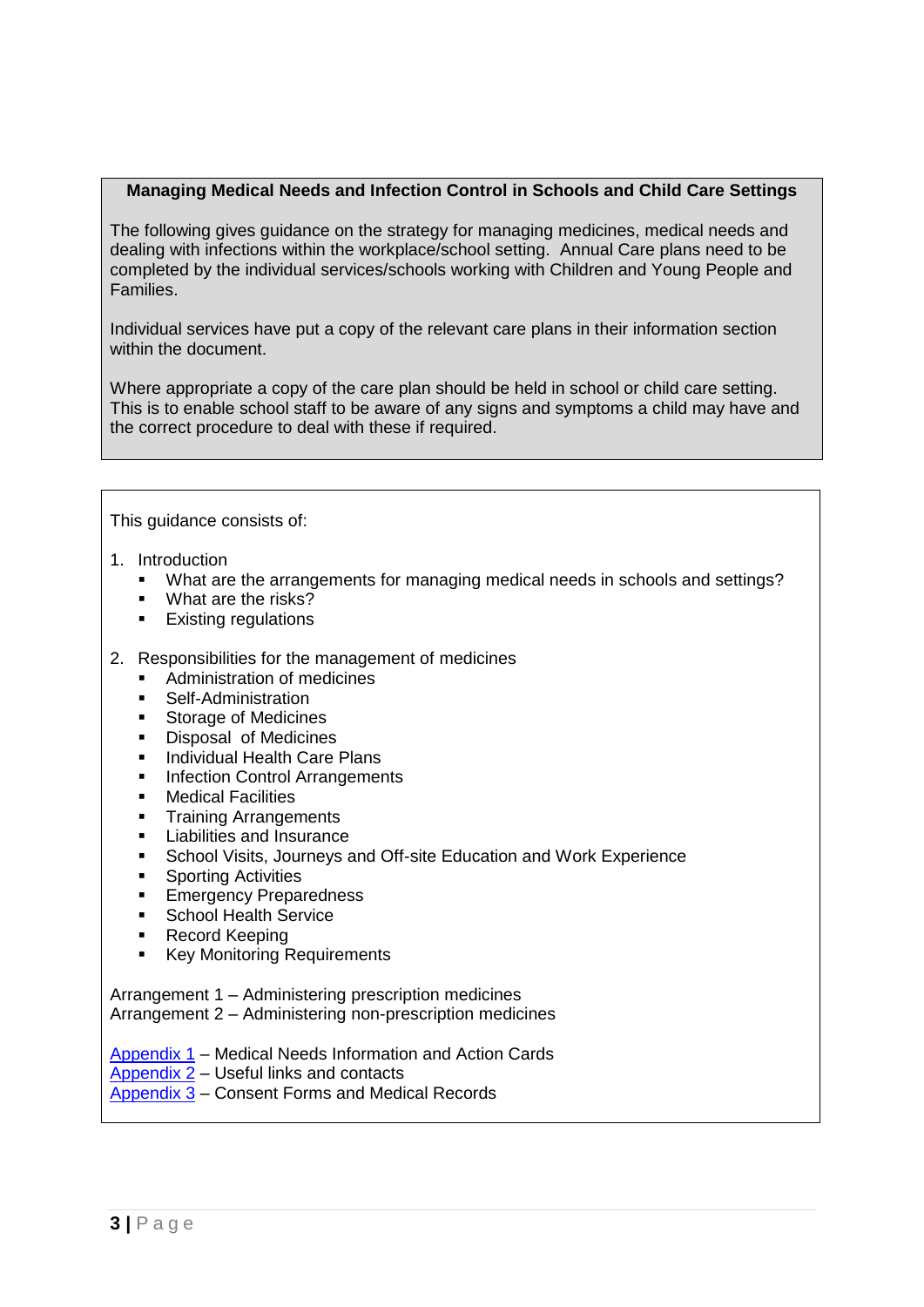## **What are the arrangements for Managing Medical Needs in Schools and Settings?**

Management of medical needs refers to the arrangements and provisions made for pupils who have conditions, illnesses, infections and/or disabilities which may require action on behalf of the school either through the provision of information and guidance or emergency/intermediary treatment to deal with medical issues.

Each school or setting needs to determine what their school arrangements are in terms of making adjustments in the premises and work activities to cater for pupils with medical needs, administration of medicines, identifying and dealing with infectious diseases and providing emergency intermediary treatment to deal with medical issues.

## **What are the risks?**

Failure to have arrangements in place for the management of medicines could result in a serious medical emergency, increased spread of infection, increased danger to vulnerable pupils and others affected by their actions and/or a misadministration of medicine.

## **Existing regulations**

In general the Health and Safety at Work etc. Act 1974 places a duty upon the employer to ensure the health, safety and welfare of persons not in their employment but may be affected by their work activities.

Under part 4 of the Disability Discrimination Act (DDA) 1995, responsible bodies for schools (including nursery schools), must not discriminate against disabled pupils in relation to their access to education and associated services – a broad term that covers all aspects of school life including school trips, clubs and activities.

The National Curriculum Inclusion Statement 2014 emphasises the importance of providing effective learning opportunities for all pupils in terms of:

- **Setting suitable learning challenges**
- **Responding to pupils' diverse needs**
- **•** Overcoming potential barriers to learning

## **2. Responsibilities**

First and foremost, the Headteacher will make it clear to parents that they are responsible for ensuring their child is well enough to attend school. If a child is acutely unwell they must be kept at home.

## **Administration of Medicines**

There is no legal duty that requires staff to administer medicines. However, anyone caring for children including teachers, other school staff and day care staff in charge of children, has a common law duty of care to act like any reasonable prudent parent. Staff need to make sure that children are healthy and safe. In exceptional circumstances, the duty of care could extend to administering medicine and/or taking action in the event of an emergency.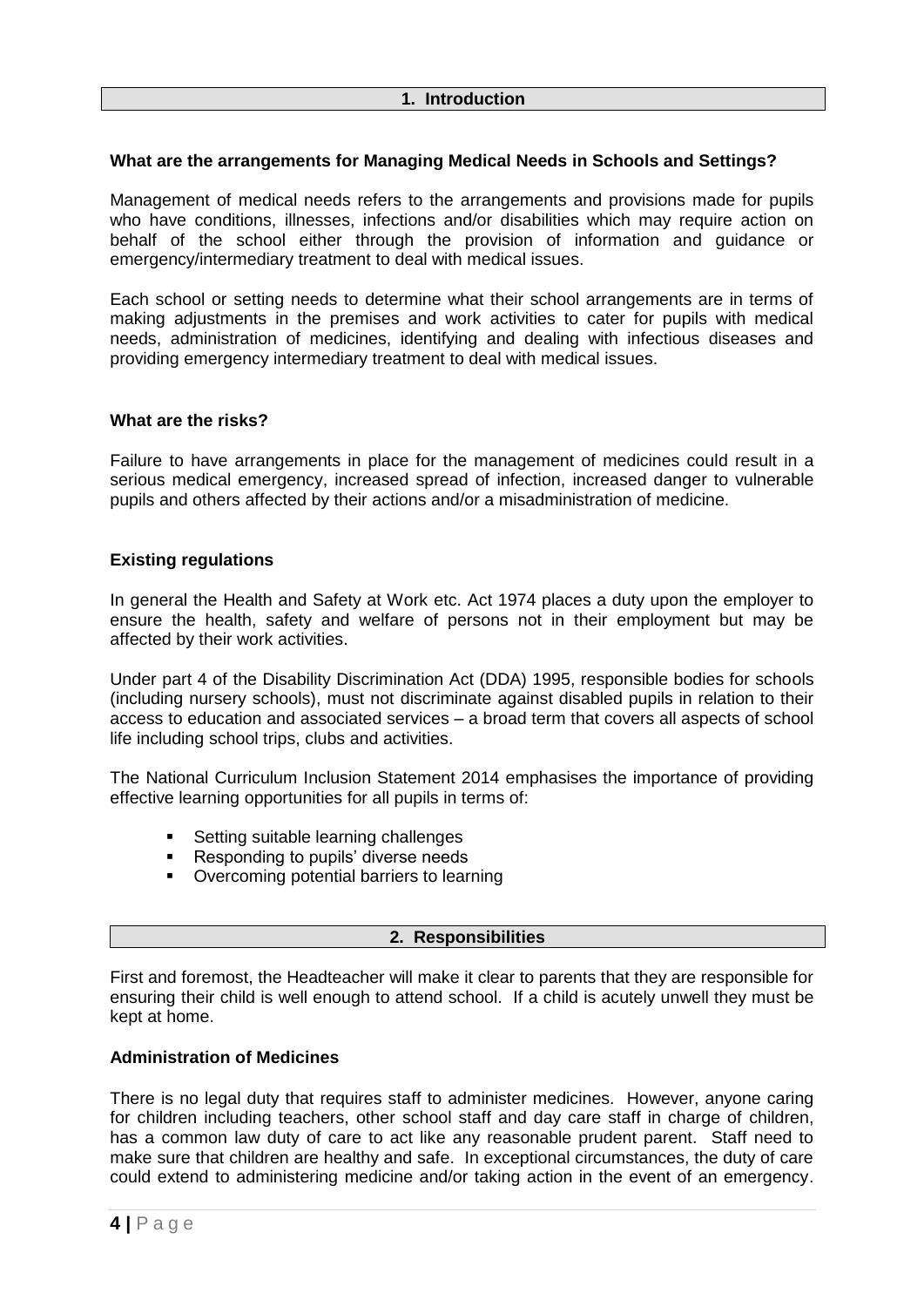This duty extends to staff leading activities taking place off site such as visits, outings or field trips.

Where the Headteacher authorises the administration of prescription medicines in school, the advice in [arrangement](#page-12-0) 1 should be followed.

Where the Headteacher authorises the administration of non-prescription medicines in school, the advice in [arrangement](#page-13-0) 2 should be followed.

Should the Headteacher decide that prescribed medicines *shall not* be administered to any pupil under any circumstances by school staff; the Headteacher *will communicate this to parents/carers*. Where it is essential that medication is taken during the school day, parents/carers will be expected to come into school to administer the medicine to their child.

[Appendix 1](#page-14-0) contains advice and information cards on common medical problems experienced in schools and child care settings which must be implemented by the school when the Headteacher feels that it is necessary and appropriate to the needs of their pupils.

The information contained in each section is intended to provide an overview of the medical condition and to provide information which is felt useful and relevant for the school setting. However, it is not exhaustive and therefore, links have been provided to relevant websites and organisations who can provide more extensive information and support in dealing with medical issues. This information may be useful when formulating individual Health Care Plans (see below).

## **Self-Administration**

It is good practice to support and encourage children, who are able, to take responsibility to manage their own medicines from a relatively early age. The age at which children are ready to take care of, and be responsible for, their own medicines, varies. As children grow and develop they should be encouraged to participate in decisions about their medicines and to take responsibility.

Older children with a long-term illness should, whenever possible, assume complete responsibility under the supervision of their parent. Health professionals need to assess, with parents and children, the appropriate time to make this transition.

If children can take their medicines themselves, staff may only need to supervise. The health care plan should say whether children may carry, and administer (where appropriate), their own medicines, bearing in mind the safety of other children and medical advice from the prescriber in respect of the individual child.

Where pupils, parents and Headteachers deem it appropriate for the pupil to self-administer medicines, consent form [AM2](#page-60-0) should be completed.

## **Storage of Medicines**

Medicines will be stored strictly in accordance with product instructions paying particular note to temperature and the original container in which dispensed. Never transfer medicines from their original containers.

Staff will ensure that the supplied container is clearly labelled with the name of the child, the name and dose of the medicine, the method and frequency of administration, the time of administration, and side effects and the expiry date.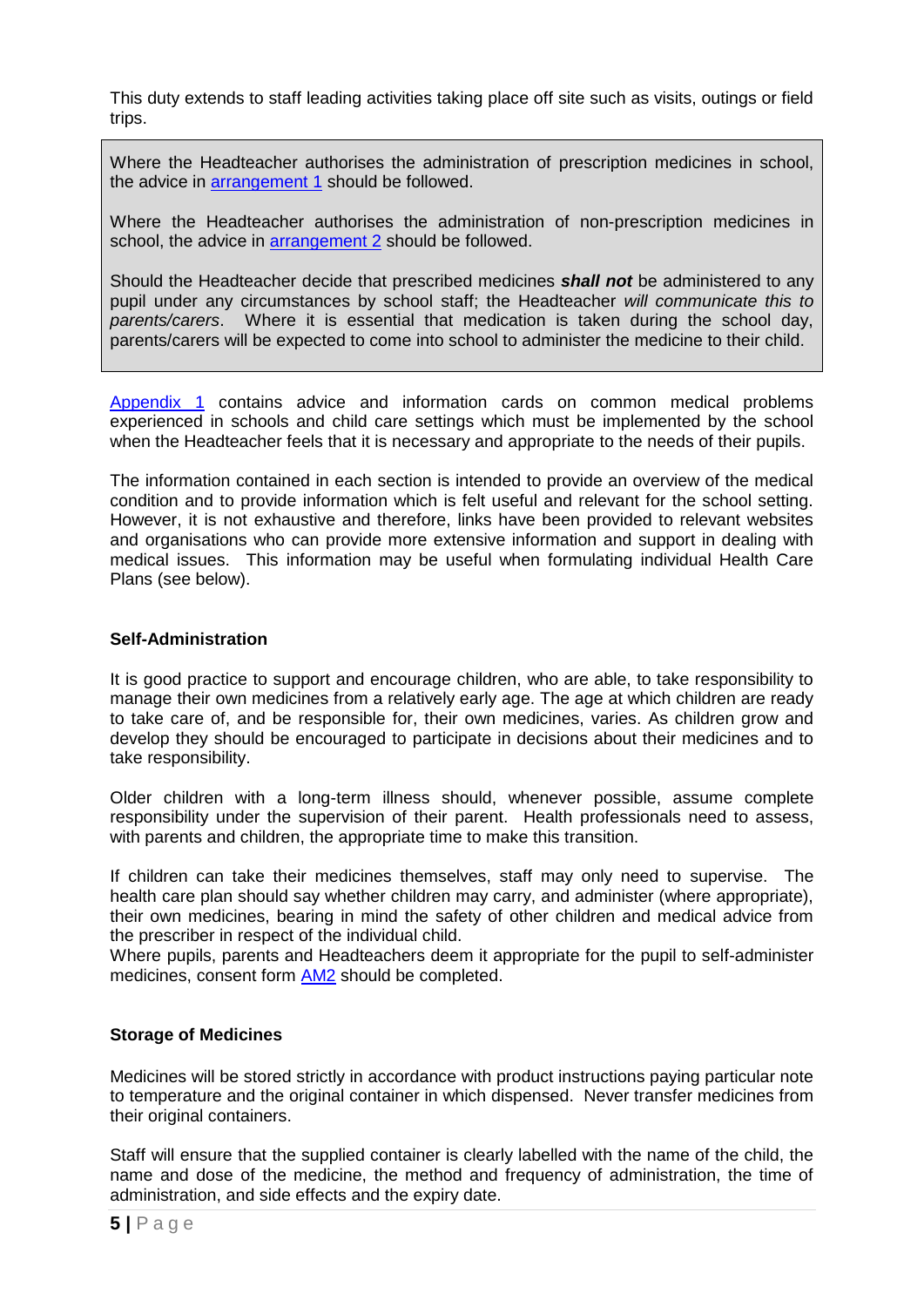Where a child needs two or more prescribed medicines, each will be in a separate container.

Children will be informed where their own medicines are stored and who holds the key.

All emergency medicines such as asthma inhalers and adrenaline pens will be readily available to children and will not be locked away. The Headteacher should determine whether pupils can carry their own inhalers and communicate this to parents/carers and employees. This should also be documented in individual health care plans.

Other non-emergency medicines will be kept in a secure place not accessible to children.

A few medicines need to be refrigerated. They can be kept in a refrigerator containing food but must be kept in an airtight container and clearly labelled. There will be restricted access to a refrigerator holding medicines. It is acceptable for a staff room fridge to be used as storage as long as medical items are clearly labelled.

The school/setting will make special access to emergency medicine that it keeps. However, it is also important to make sure that medicines are kept securely and only accessible to those for whom they are prescribed.

#### **Disposal of Medicines**

Staff should not dispose of medicines. Parents/carers are responsible for ensuring that date-expired medicines are returned to the pharmacy for safe disposal. They will be asked to collect them at the end of each term. If medicines aren't collected they will be taken to a local pharmacy for safe disposal.

Sharps boxes will always be used for the disposal of needles. Collection and disposal should be arranged with the clinical waste disposal contractor (e.g. Cannon Hygiene) or the Local Authority.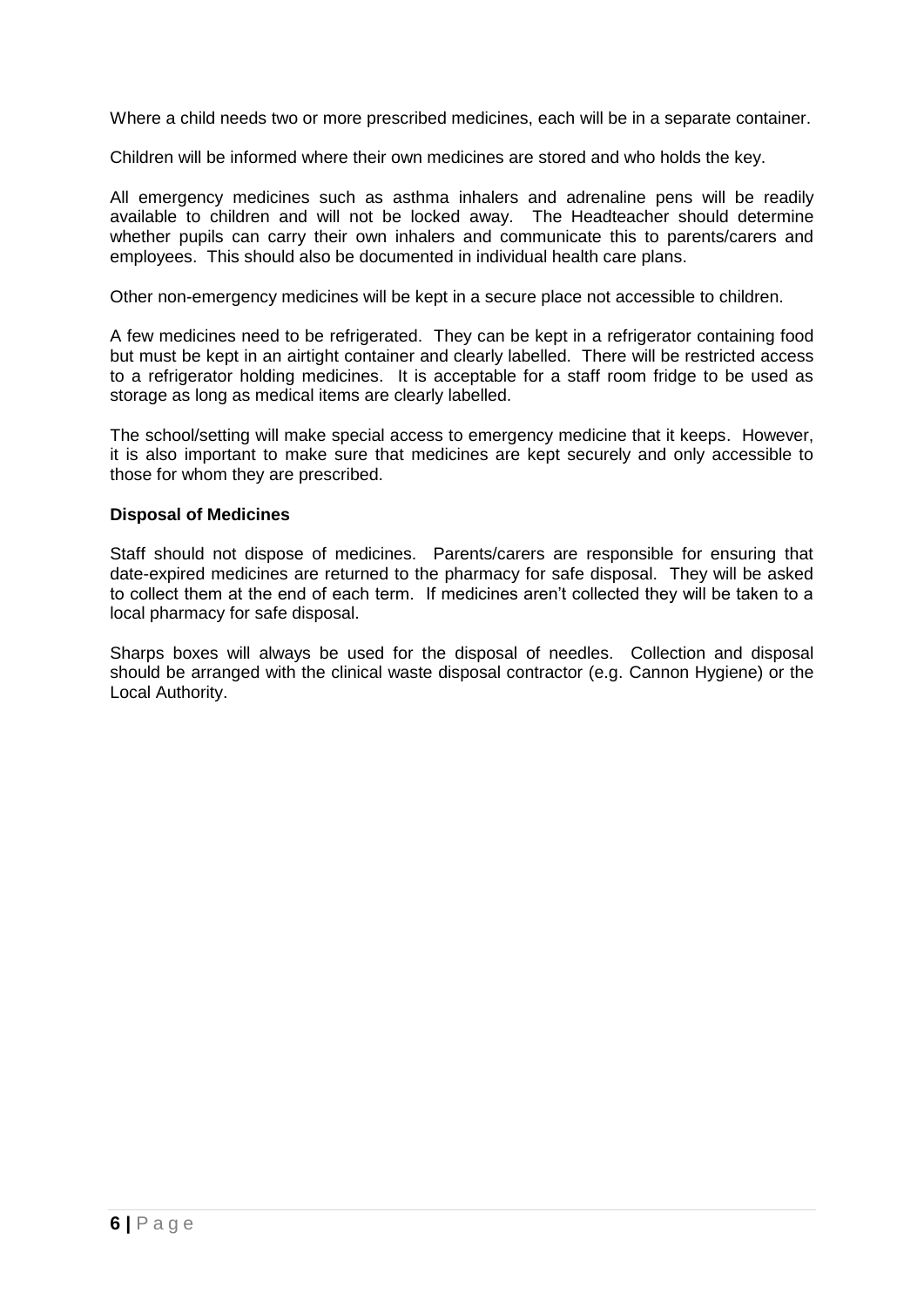## **Individual Health Care Plans**

Parents/carers have the prime responsibility for their child's health and should provide schools and settings with detailed information about their child's medical condition.

Individual health care plans must be amended to include reference to oral medication if administration is required for a period of eight days or more.

Individual health care plans need to include any restrictions on a child's ability to participate in school activities such as PE/ cooking.

Consideration must be given to who it is necessary to issue Health Care Plans to such as:

- Class Teachers
- **SMSAs**
- School transport escorts
- **Those taking school visits and journeys**

Form [AM5](#page-66-0) contains a template General Individual Health Care Plan which should be completed for children who have a known medical condition which the school needs to have detailed information about. The medical needs action cards may also include a specific Health Care Plan for certain medical conditions which the Headteacher may prefer to use.

Additionally, for those pupils who have a medical need which may impede their ability to safely evacuate the premises in the event of an emergency, a [Personal Emergency](http://intranetapplications.barnsley.gov.uk/docs/departmentsites/HealthAndSafety/peepsjune2009.rtf)  [Evacuation Plan](http://intranetapplications.barnsley.gov.uk/docs/departmentsites/HealthAndSafety/peepsjune2009.rtf) (PEEP) may need to be developed and implemented.

#### **Infection Control Arrangements**

Each school should have a copy of and display the Health Protection Agency (HPA) guidance on infection control in schools and other childcare settings. It gives guidance on the most common infectious diseases and the recommended action to take in the event of an outbreak occurring. This document can be downloaded from the HPA website using the following link: [Guidance on Infection Control in Schools and other Child Care Settings](http://www.hpa.org.uk/web/HPAweb&HPAwebStandard/HPAweb_C/1203496946639)

It should be noted that taking preventative measures such as following good hygiene practice are the best ways to prevent the spread of infections. Therefore, good handhygiene should be demonstrated and reiterated to children.

Further information can be obtained from the [HPA website.](http://www.hpa.org.uk/Topics/InfectiousDiseases/InfectionsAZ/SchoolsGuidanceOnInfectionControl/) Additionally, [appendix 2](#page-56-0) provides some useful points of contact.

Staff should have access to protective disposable gloves and will follow precautions on the COSHH assessment for [clinical waste and body fluids](http://intranetapplications.barnsley.gov.uk/docs/departmentsites/HealthAndSafety/hands-coshh-bodywaste.pdf) when dealing with such substances and disposing of dressings or equipment.

## **Medical Facilities**

The Education (School Premises) Regulations 1999 require every school to have a room appropriate and readily available for use for medical or dental examination and treatment and for the caring of sick or injured pupils. It *must* contain a wash basin and be reasonably near to a water closet. It *must not* be teaching accommodation. If this room is used for other purposes as well as for medical accommodation, the Headteacher must consider whether dual use is satisfactory or has unreasonable implications for its main purpose.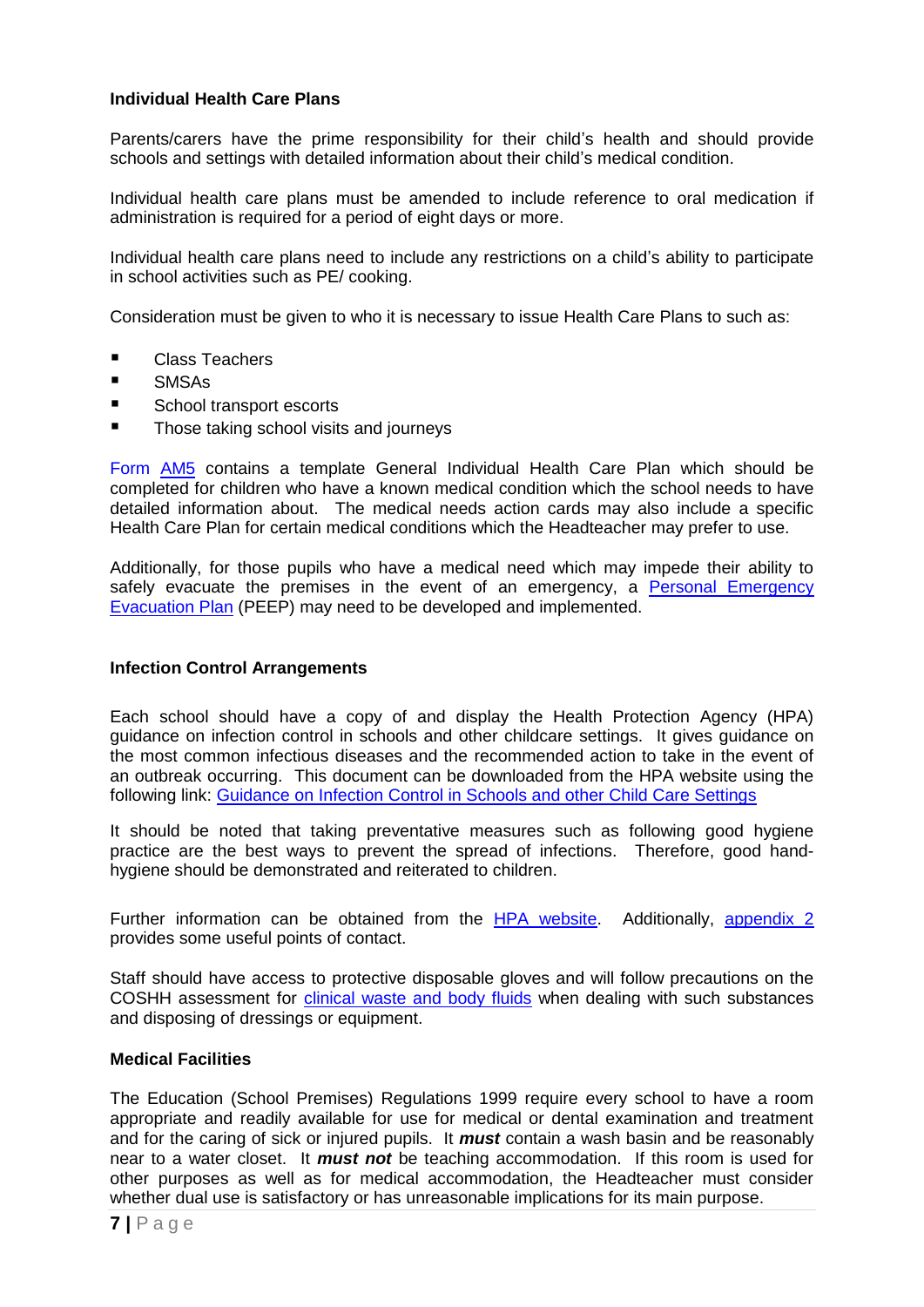## **Training Arrangements**

Staff managing the administration of medicines and those who administer medicines will receive appropriate training and support from healthcare professionals. This shall be recorded on consent form [AM3.](#page-62-0)

The Authority accepts that teachers have a general professional duty to safeguard the health and safety of the pupils in their care. Whilst this does not imply a duty to administer medication, appropriate staff may voluntarily undertake this duty as long as they receive training to enable them to do so. The Headteacher should, therefore, identify which staff are willing to be trained and make the necessary arrangements with the School Health Service.

There should be enough volunteers to cover holidays, illnesses and other absences. A contingency plan should be in place for circumstances when there are no members of trained volunteer staff present on a particular day for the administering of the treatment.

## **Liabilities and Insurance**

Employees who are not medical healthcare professionals will be supported by their school and the Local Authority in carrying out healthcare activities such as:

- Administering First Aid in an emergency by employees with a valid first aid certificate
- Providing assistance to a user in administering a nebuliser, an inhaler and oxygen when following a written care plan
- Administering injections where the necessary training has been undertaken (e.g. epipen training)
- Administering oral medication which has been prescribed and directed by a medical professional provided the relevant consents have been obtained.
- Administering oral medication as directed and authorised by a parent or carer provided the relevant consents have been obtained.

For queries about any other health care activities, the insurance section should be contacted on 01226 773149.

## **Home to School Transport**

The local authority has a duty to ensure that pupils are safe during journeys. Most pupils with medical needs do not require supervision on school transport, but the Local Authority will provide appropriate trained escorts if they consider them necessary.

Prior to transport commencing, the Schools' Transport service routinely request information about the pupils' medical conditions from parents/carers and this enables them to develop an individual health care plan. This information will be provided to and kept with the escort assigned to the child. The schools' transport service will organise any specific training required, such as the use of epipens.

Eating and drinking is not permitted on vehicles to minimise the risk of children having allergic reactions to some food groups.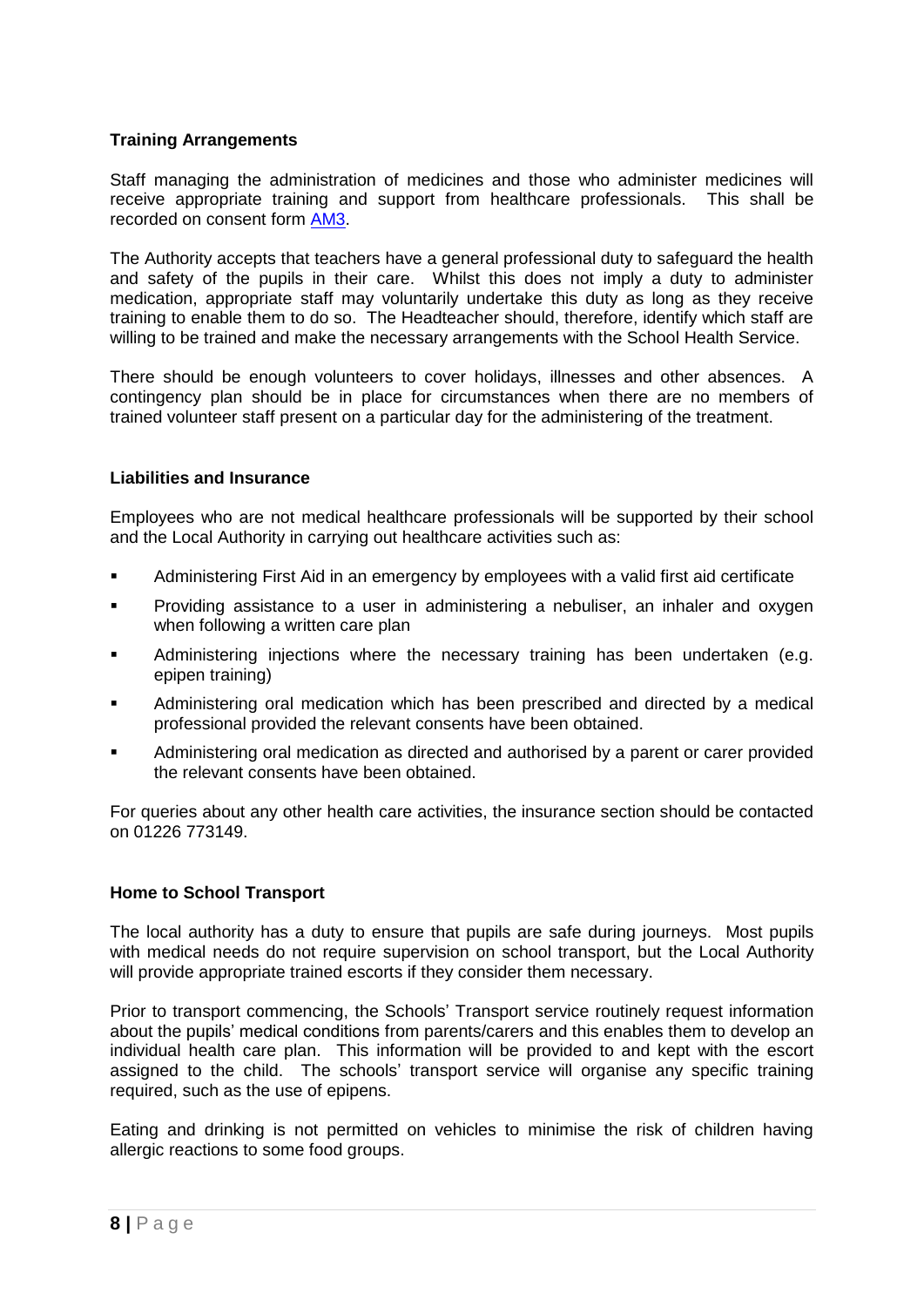Parents, school escorts and Headteachers should liaise regularly to ensure the pupil's medical files are updated with any changes in their condition or medical treatment.

#### **School Visits, Journeys and Off-site Education or Work Experience**

It is good practice for schools to encourage children with medical needs to participate in safely managed visits. Schools and settings should consider what reasonable adjustments they might make to enable children with medical needs to participate fully and safely on visits. This might include revising relevant visits and journeys risk assessments so that planning arrangements will include the necessary steps to include children with medical needs and incorporate additional safety measures such as additional supervision, such as a parent or another volunteer accompanying a particular child. Arrangements for taking any necessary medicines will also need to be taken into consideration. Staff supervising excursions should always be aware of any medical needs, and relevant emergency procedures. A copy of any health care plans should be taken on visits in the event of the information being needed in an emergency.

If staff are concerned about whether they can provide for a child's safety or the safety of other children on a visit, they should seek parental views and medical advice from the school health service or the child's GP.

Additional risk assessments may need to be carried out for pupils who, as part of Key Stage 4 provision are educated off-site through another provider to ensure that the relevant provisions are made for them at their place of study/work. The school is responsible for ensuring that a work place provider has a health and safety policy which covers each individual student's needs. Parents/carers and pupils must give their permission before relevant medical information is shared on a confidential basis with employers.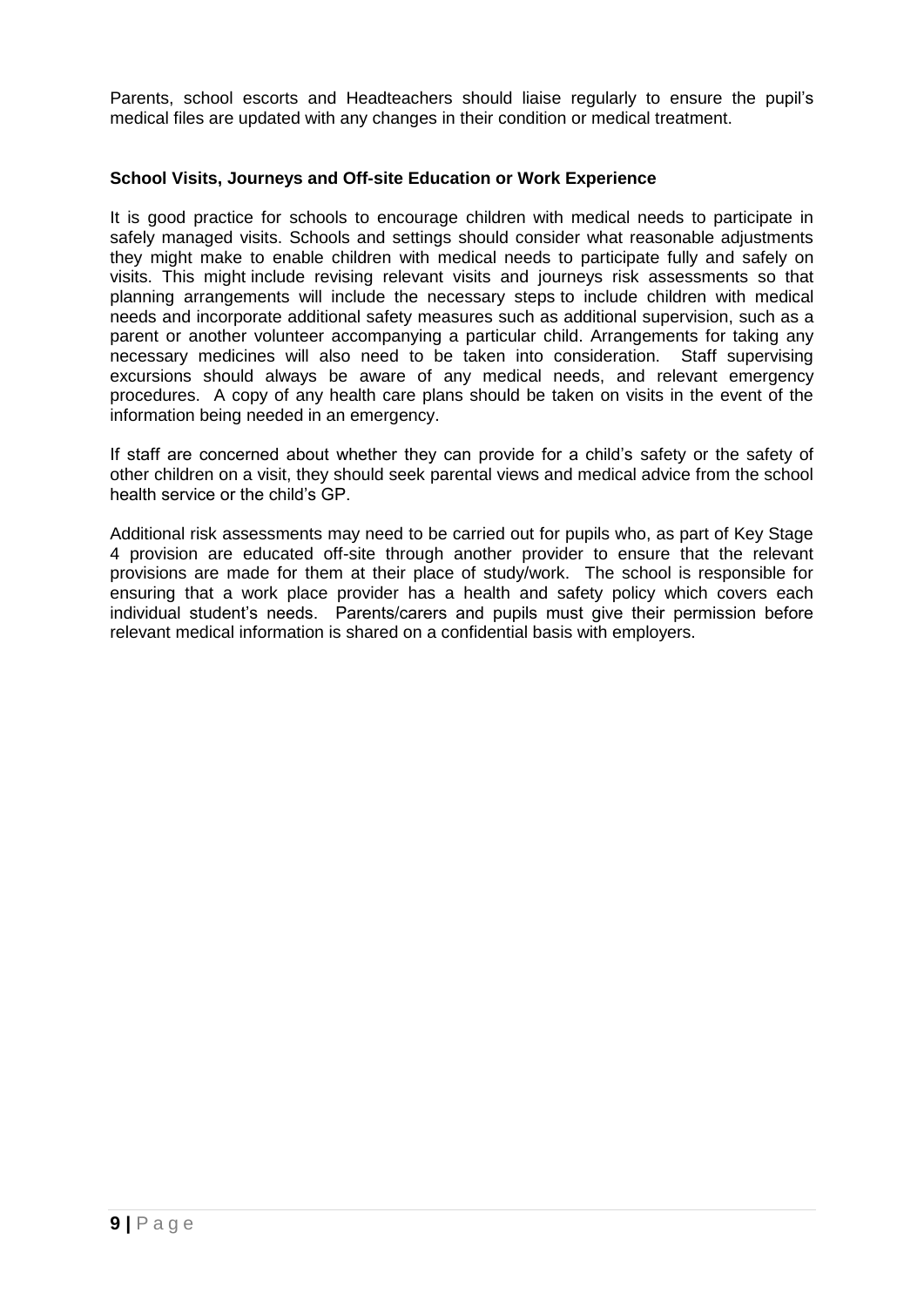## **Sporting Activities**

Most children with medical conditions can participate in physical activities and extracurricular sport. There should be sufficient flexibility for all children to follow in ways appropriate to their own abilities. However, any restrictions on a child's ability to participate in PE should be recorded in their individual health care plan. All adults should be aware of issues of privacy and dignity for children with particular needs.

Some children may need to take precautionary measures before or during exercise, and may also need to be allowed immediate access to their medicines such as asthma inhalers. Staff supervising sporting activities should consider whether risk assessments are necessary for some children, be aware of relevant medical conditions and any preventative medicine that may need to be taken and emergency procedures.

## **Emergency Preparedness**

Within the schools' resilience arrangements, it may be necessary to consider which medications need to be taken to the evacuation point in case children have a medical emergency or if staff will not have access to the premises for a lengthy period of time.

## **The Role of the School Health Service**

There are some children with a medical need which may require dedicated support and advice from specialist health professionals. Advice is provided within the guidance on the most common medical conditions and how to manage them. However, it is not possible to incorporate every individual medical need / eventuality. For example there may be children who have:

- palliative care needs;
- cancer;
- **Example 3** cystic fibrosis;
- **Example 3** had surgery and are rehabilitating as they return to school.

In these circumstances individual health care plans should be drawn up to identify the level of support that is needed at school. Those who may need to contribute to any health care plan are:

- the school health service or other health care professionals;
- **the Headteacher:**
- **the parent(s) or carer(s);**
- **the child (if sufficiently mature);**
- **F** relevant teacher(s), care assistant or support staff (if applicable);
- School staff who have agreed to administer medication / procedures.

Schools should normally use the School Health Service, as a first point of contact if they require specific advice on individual medical needs of a child within school. This will enable arrangements and procedures to be put in place to ensure that adequate support is available for both the school and the child. However, schools requiring advice on diabetes should contact the diabetes nurses directly, since it is such a specialised area. The specialist diabetes nurses are part of the children's community nursing team.

The School Health Service consists of the nursing team who are either based at New Street Health Centre or at the local Health Centre. School nurses are involved in health promotion and education. They encourage children to understand their development and care for their health, making choices which promote their wellbeing. They offer support to children, parents and teaching staff on a wide range of health related issues. These include diet,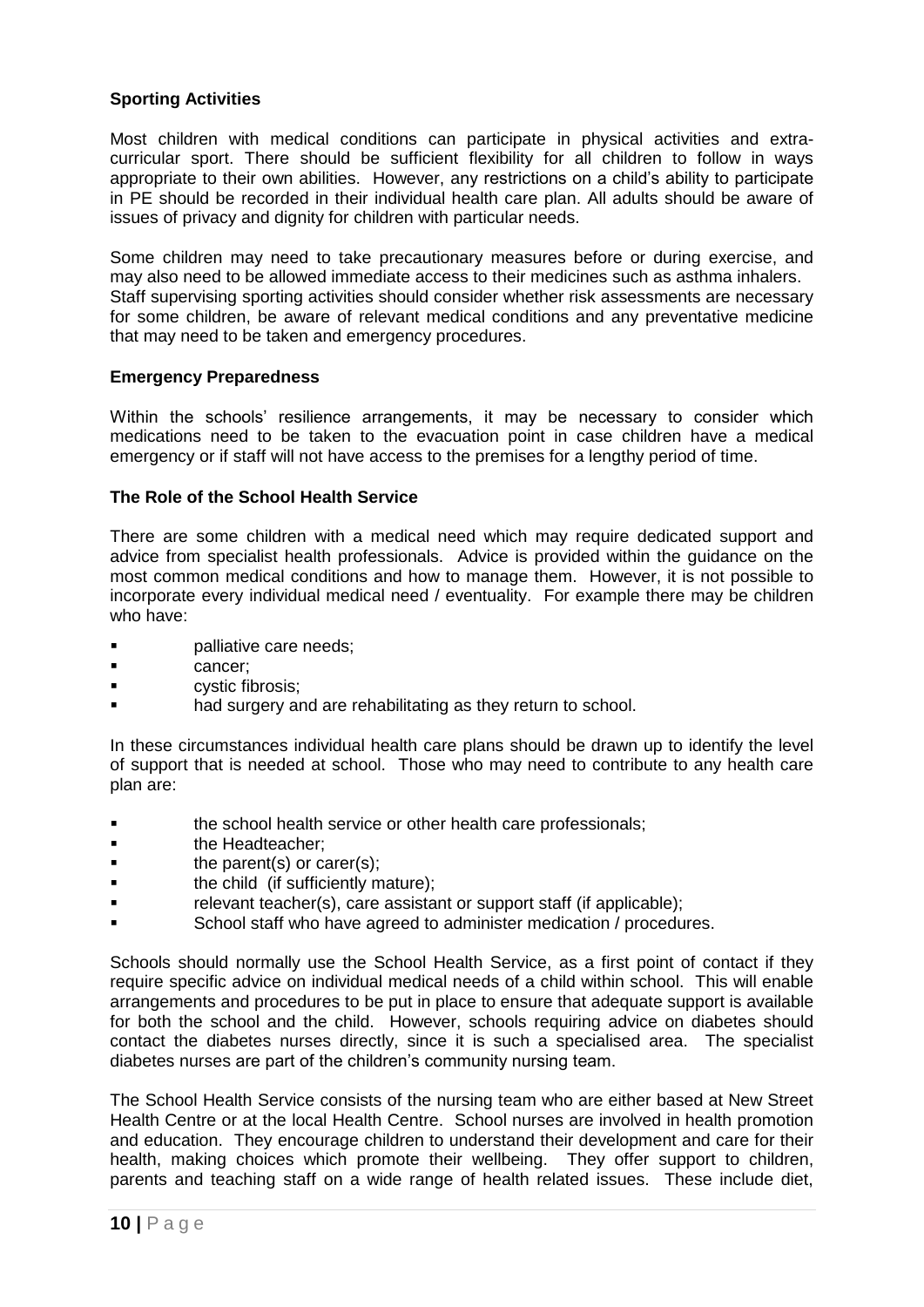exercise, sexual health, emotional wellbeing etc. In addition the school nurse can provide access to information and support on a range of medical issues.

Each school has a named nurse. If a school needs to contact them or find out the name of the school nurse they should contact New Street Health Centre on (01226) 433130.

The Children's Community Nursing Team are based on The Children's Ward at Barnsley District General Hospital. They provide care and support to children with:

- **Allergies**:
- **Asthma / respiratory conditions;**
- **Cystic Fibrosis;**
- **Cancer:**
- **Diabetes:**
- **Palliative care needs;**
- Some children who have had surgery:
- **Special needs children who require specialist support.**

#### **Record keeping**

The following records must be kept:

- Relevant Parental consent forms for the administration of medicines and emergency medical action (AM1, AM2 and AM4) found in [appendix 3.](#page-57-0)
- Training records in the administration of emergency medical action (AM3) found in [appendix 3.](#page-57-0)
- Any necessary additional risk assessment forms (e.g. school visits and journeys, participation in sporting activities, etc.)
- Any specific Individual Health Care Plans which have been developed either from the general template AM5 found in [appendix 3](#page-57-0) or from the annexes in the Medical Needs Information and Action Cards found in [appendix 1.](#page-14-0)
- **Any [Personal Emergency Evacuation Plan](http://intranetapplications.barnsley.gov.uk/docs/departmentsites/HealthAndSafety/peepsjune2009.rtf) (PEEP)** which has been developed for a pupil with specific medical needs.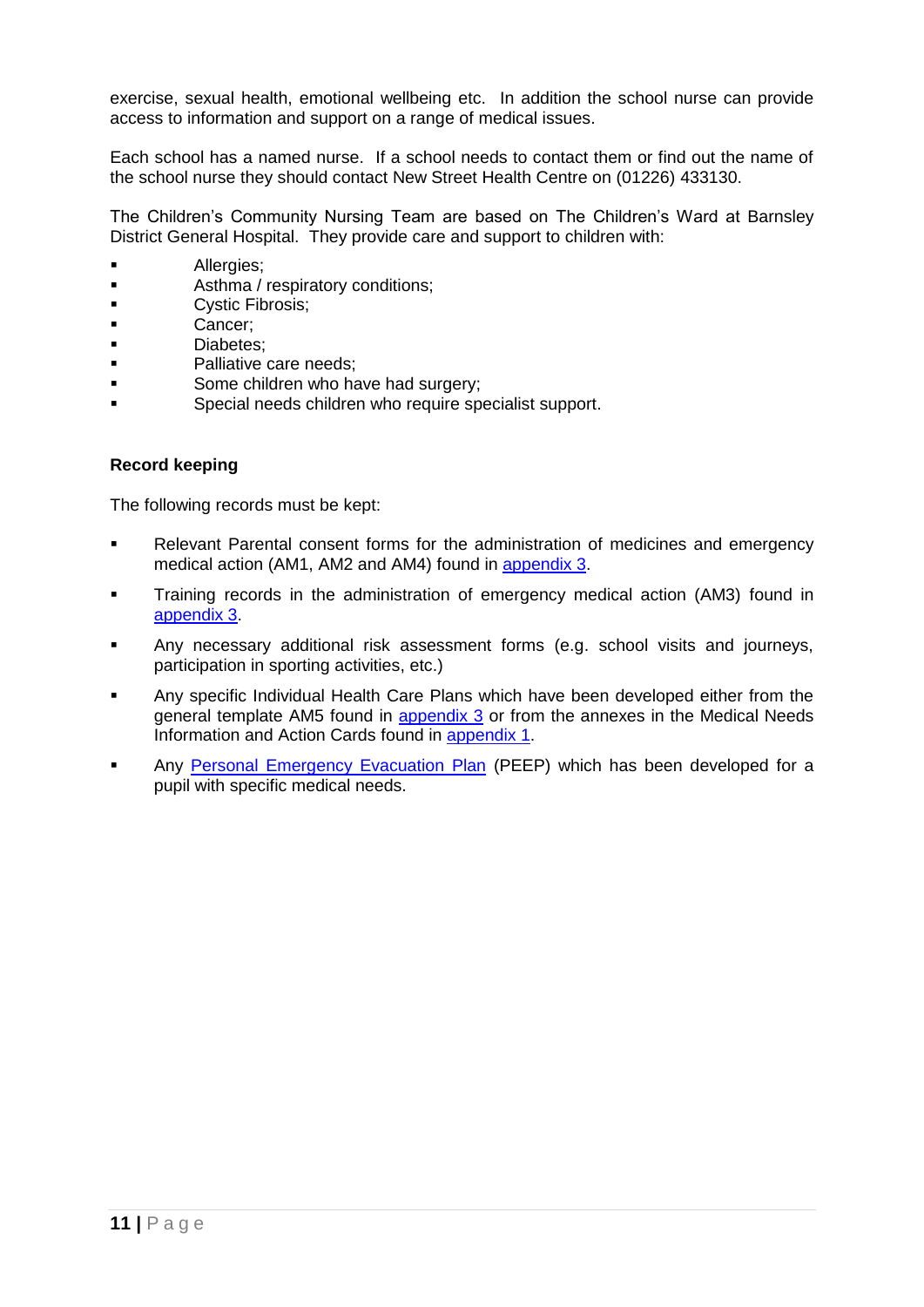## **Key Monitoring Requirements**

- Determine the schools' arrangements for the administration of medicines and implement the requirements of [arrangement 1](#page-12-0) or [arrangement 2](#page-13-0) as necessary
- Determine which information and action cards [\(appendix 1\)](#page-14-0) are relevant to the pupils in the school and implement the requirements of these arrangements
- Assess the needs of pupils who have specific medical needs and develop an individual health care plan using an appropriate format
- **IMPLEMENTE 19 Implement a system to ensure that the relevant consent and medical record forms are** completed and that staff know which forms should be completed and where they are located.
- **Include arrangements for pupils who have specific medical needs in the relevant risk** assessments e.g., school visits and journeys, PE, off-site education and work experience
- Display the HPA Guidance on Infection Control Poster and communicate the requirements of this to the relevant staff members
- Liaise with other agencies as appropriate in order to maintain and share up-to-date medical information where the relevant consent has been sought from parents/carers.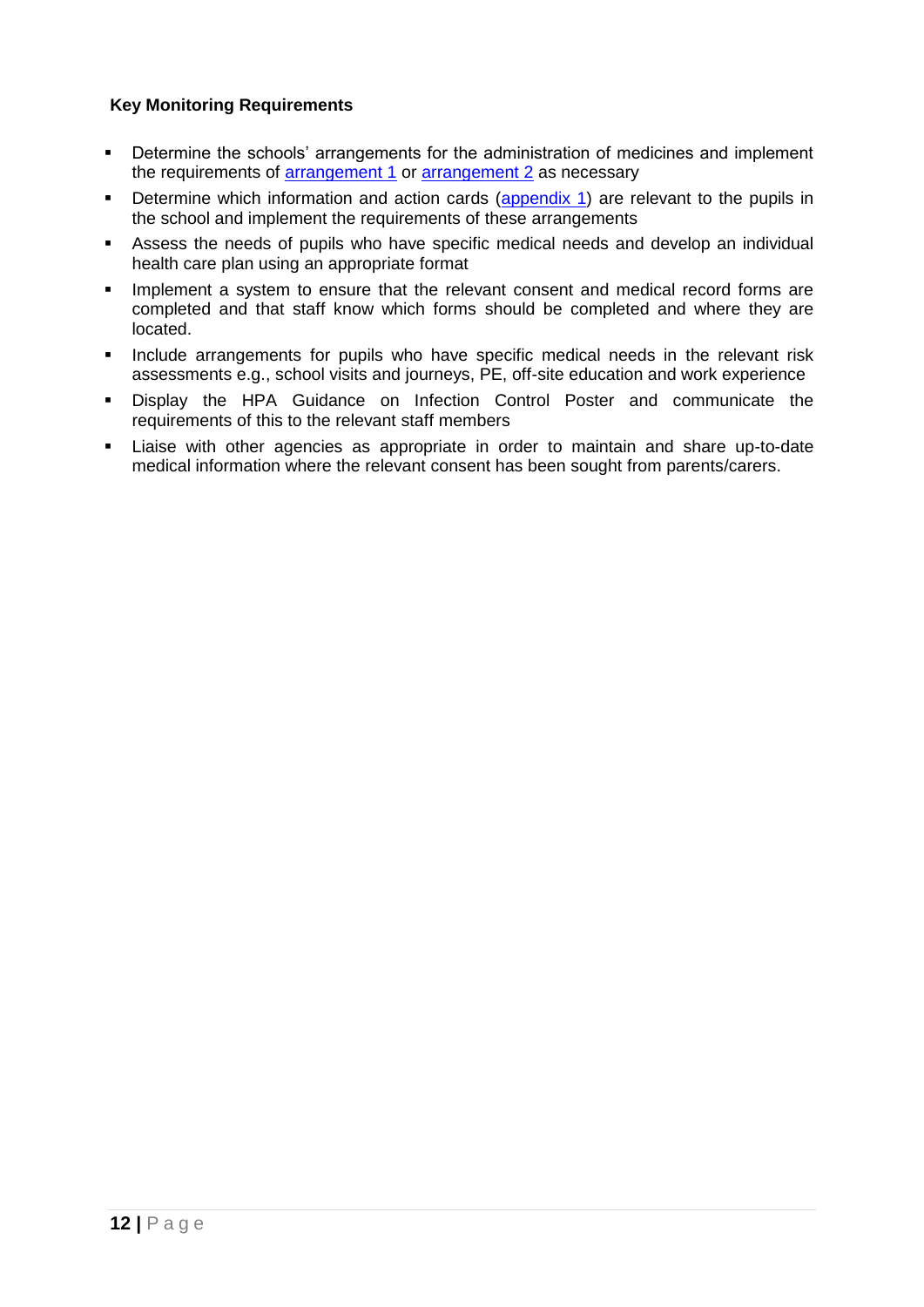# <span id="page-12-0"></span>**Arrangement 1: Administering Prescription Medicines**

It is the Headteacher's in consultation with the Governors' decision whether to authorise the administration of prescription medicines in school. If it is authorised, the following points should be observed:

- 1. Parents/carers should provide full written information about their child's' medical needs in the form of a [Parental Request/Consent Form](#page-58-0) AM1 or an individual [Health Care Plan](#page-66-1) [\(AM5\).](#page-66-1)
- 2. Short-term prescription requirements should only be brought to school if it is detrimental to the child's health not to have the medicine during the school day. If the period of administering the medicine is eight days or more, there must be an individual Health Care Plan (AM5).
- 3. The school/setting will not accept medicines that have been taken out of the container as originally dispensed nor make changes to prescribed dosages.
- 4. The school/setting will not accept medicines that have not been prescribed by a doctor, dentist, nurse prescriber or pharmacist prescriber unless it is done as part of an individual Health Care Plan. The school will inform parents of this.
- 5. Some medicines prescribed for children are controlled by the misuse of Drugs Act. Members of staff are authorised to administer a controlled drug in accordance with the prescriber's instructions. A child may have a prescribed controlled drug in their possession. The school/setting will keep controlled drugs in a locked non-portable container to which only named staff will have access. A record of access to the container will be kept. Misuse of a controlled drug is an offence and will be dealt with under the schools behaviour policy.
- 6. Medicines should always be provided in the original container as dispensed by a pharmacist and should include the prescribers instructions for administration. In all cases this should include:
	- Name of child
	- Name of medicine
	- **Dose**
	- Method of administration
	- **Time/frequency of administration**
	- Any side effects
	- **Expiry date**
- 7. A minimum of two people should be responsible for administering medicine to a child.
- 8. Each time a child is given medication a record will be made on form [AM1](#page-58-0) by the person who administered the medication
- 9. In cases where pupils can be trusted to manage their own mediation it will be encouraged and staff will observe/supervise this. The Headteacher will ensure that parental consent [AM2](#page-60-1) form has been completed and returned to school before medication is administered.
- 10. If a child refuses to take medication school staff will not force them to do so. The Headteacher will make an informed decision on the action to be taken based on the arrangements agreed with the parent.

The school setting will refer to the **DfE** [guidance document](https://www.education.gov.uk/publications/standard/publicationdetail/page1/DFES-1448-2005) 'Managing Medicines in Schools and Early Years Settings' when dealing with any other particular issues relating to managing medicines.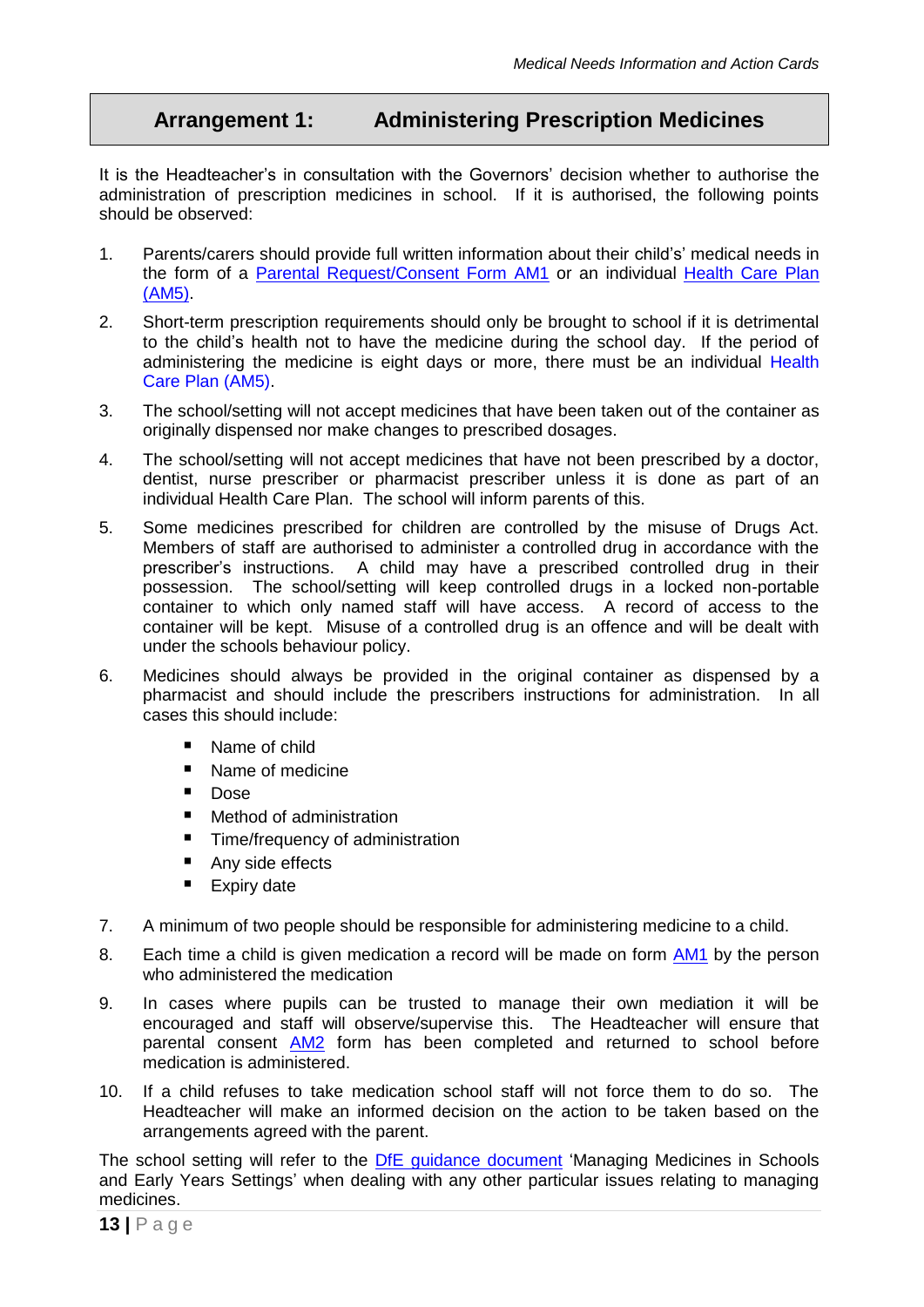# <span id="page-13-0"></span>**Arrangement 2: Administering Non - Prescription Medicines**

- 1. Unless there are exceptional circumstances school staff must not administer nonprescribed medicines to any pupil.
- 2. The only permitted circumstances when a non-prescribed medicine can be administered to a pupil or self-administered are:
	- a) where a child suffers from acute pain such as migraines, a letter to support this is provided by a doctor and the parent provides consent using [form AM2;](#page-60-1)
	- b) where a female pupil experiences dysmenorrhea (period pains) and this is with the consent of the parent using [form AM2.](#page-60-1)
- 3 The medicine should either be supplied by the parent/carer or from the supply in school and stored in a safe and secure place.
- 4 A record will be kept stating the medication dosage, time administered, by whom and the reason. This will be recorded on [form AM2.](#page-60-1)
- 5 Where a non-prescribed medicine is administered to a pupil the parents must be informed in writing that day using the standard letter[/form AM2.](#page-60-1)
- 6 No pupil under the age of 16 will be administered aspirin.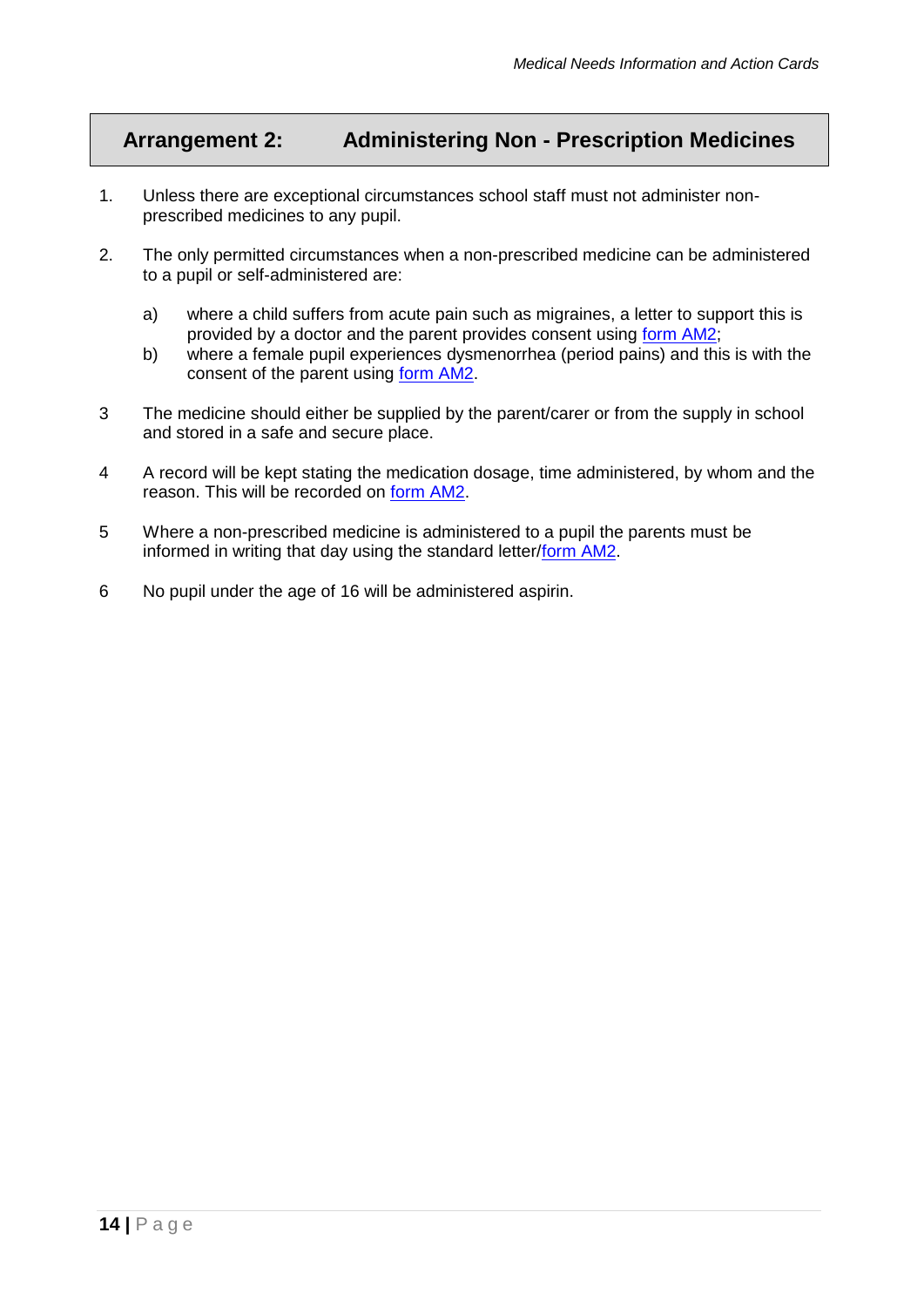# <span id="page-14-0"></span>**Medical Needs Information and Action Cards**

## **Contents**

## **[Anaphylaxis](#page-15-0)**

- [ANNEX 1:](#page-18-0) Care pathway for school child with an allergy/anaphylaxis
- [ANNEX 2:](#page-19-0) Protocol and care plan on the management of a child who suffers from a severe allergic reaction
- [ANNEX 3:](#page-23-0) Action plan for an anaphylactic reaction

#### **[Asthma](#page-25-0)**

[ANNEX 1:](#page-30-0) Asthma management care plan

## **[Athletes Foot](#page-31-0)**

- **[Diabetes](#page-32-0)**
- [ANNEX 1:](#page-37-0) Care pathway for school child with diabetes.
- [ANNEX 2:](#page-38-0) Guidelines for blood glucose monitoring in schools.

#### **[Epilepsy](#page-39-0)**

ANNEX 1: Guidelines for administration of rectal diazepam/buccal midazolam in epilepsy and febrile convulsions for non-medical/non-nursing staff in school/early years setting and respite care.

## **[Headlice](#page-43-0)**

[ANNEX 1:](#page-45-0) Parent information leaflet

## **[Incontinence](#page-50-0)**

[ANNEX 1:](#page-51-0) Procedure for managing incidents of incontinence in primary children

## **[Infectious Diseases](#page-49-0)**

## **Verrucae**

## **[Medical Jewellery](#page-53-0)**

**[Norovirus](#page-54-0)**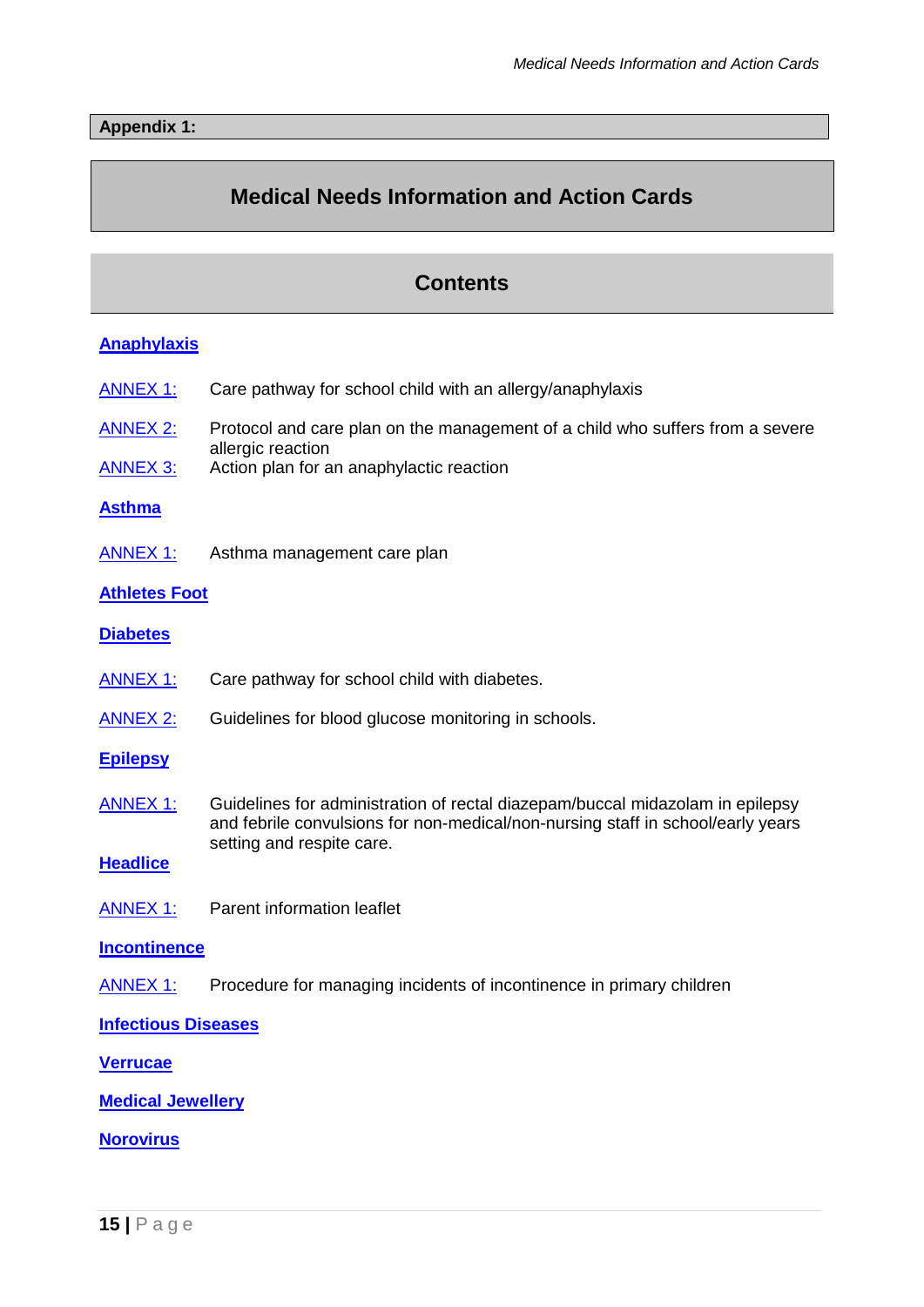# **Anaphylaxis**

## <span id="page-15-0"></span>**Definition of Anaphylaxis**

Anaphylaxis is an extreme allergic reaction requiring urgent medical treatment. The whole body is affected, usually within minutes of exposure to the allergen. The most common type of allergen is food, in particular peanuts, nuts, sesame, fish, shellfish, dairy products and eggs. Wasp and bee stings, natural latex (rubber) and certain drugs can also cause an allergic reaction.

Any allergic reaction, including the most extreme form, anaphylactic shock, occurs because the body's immune system over reacts in response to the presence of a foreign body, which is wrongly perceived as a threat. In anaphylactic shock, blood vessels leak, breathing (bronchial) tissues swell and the blood pressure drops causing choking.

In its most severe form the condition can be life-threatening; however it can be treated with medication. Furthermore once the cause of the allergy is known it can, wherever possible, be avoided.

## **Symptoms of Anaphylaxis**

Symptoms can vary and may depend on how or what type of contact has taken place with the substance causing the allergy. Symptoms can be split into two categories as detailed below:

## **Mild Symptoms**

- urticarial rash (nettle rash/hives);
- itching and/or sneezing:
- flushed face or neck;
- swollen face/puffy eyes.

## **Moderate/Severe Symptoms**

- swollen lips:
- hoarse voice/feeling of lump in the throat;
- cough;
- vomiting and diarrhoea:
- difficulty in breathing/or swallowing;
- swollen tongue;
- feeling of faintness;
- blue colour of the lips or face:
- loss of consciousness;
- breathing stops, no pulse felt, heart stops.

Not all the symptoms may be experienced. Some people find their reaction is always mild. For example, a tingling or itchy mouth and nothing more, which may be treated with oral antihistamine (Piriton). However if there is a marked difficulty in breathing or swallowing, and/or a sudden weakness or floppiness, these symptoms should be regarded as serious requiring immediate treatment.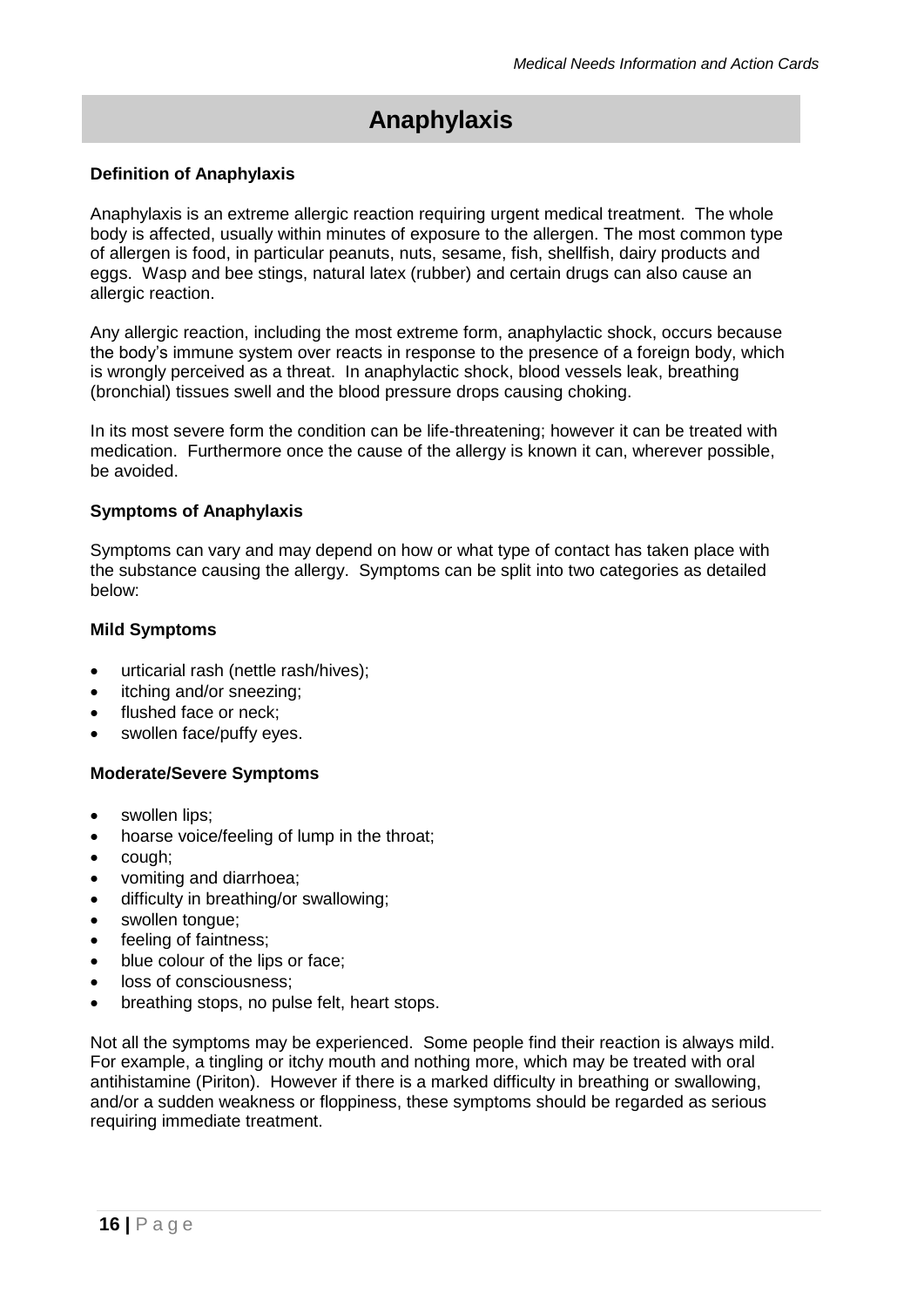## **Medication and Control**

In the most severe cases of anaphylaxis, children are normally prescribed a device for injecting adrenaline by a qualified medical practitioner. The device is called an Epipen which looks like a fountain pen. It is pre-loaded with the correct dose of adrenaline and is normally injected into the fleshy part of the thigh. Adrenaline acts quickly to constrict blood vessels, relax smooth muscles in the lungs to improve breathing, stimulate the heartbeat and help stop swelling around the face and lips.

The needle is only revealed after the injection has been administered. It is not possible to give too large a dose using this device. In cases of doubt it is better to give the injection than to hold back. Responsibility for giving the injection should be purely on a voluntary basis and should not, in any case, be undertaken without training from an appropriate health professional. Following the administration of an Epipen it should be disposed of in accordance with the protocol/Health Care Plan.

For some children the timing of the injection may be crucial. There needs to be a health care plan in place which clearly sets out suitable procedures for each individual child so that swift action can be taken in an emergency.

Following the administering of the Epipen an ambulance should be called and the parents of the child contacted. If there is no medical improvement in the child within five minutes a second Epipen should be given.

## **Storage of the Epipen**

The child may be old enough to carry their own medication but, if not, a suitable, safe, yet accessible place for storage should be found. The safety of other pupils should also be taken into account.

## **The Management of Anaphylaxis within the School**

When a child is diagnosed with anaphylaxis information will be passed on to the School Health Service, Child's GP or Health Visitor through a referral and information form. The School Health Service will then liaise with the school to allay fears surrounding the child's diagnosis of anaphylaxis. It is also expected that the parent(s) or carer(s) of the child will inform the school or if appropriate the school they are to be admitted to, that the child is known to suffer from a severe allergic reaction. When the problem is identified, it is important to ensure that as far as is possible the child is treated normally. [Annex 1](#page-18-0) to the section outlines an example of a care pathway.

If a child is likely to suffer a severe allergic reaction all school staff should be aware of the condition and know who is responsible for administering the emergency treatment and where it is stored. An example of an action plan can be found at [Annex 3](#page-23-0) to this section which could be displayed on the classroom wall or staff rooms, etc.

## **Staff Training**

Specific training will be arranged and delivered by the appropriate staff within the School Health Service within four weeks of the School Health Service being notified of the diagnosis.

The training is to inform school/nursery staff on the specifics of allergy and anaphylaxis. This training can involve parents, school staff identified by the Headteacher and appropriate health professionals. If parents are unable to attend, the School Nurse/Health Visitor will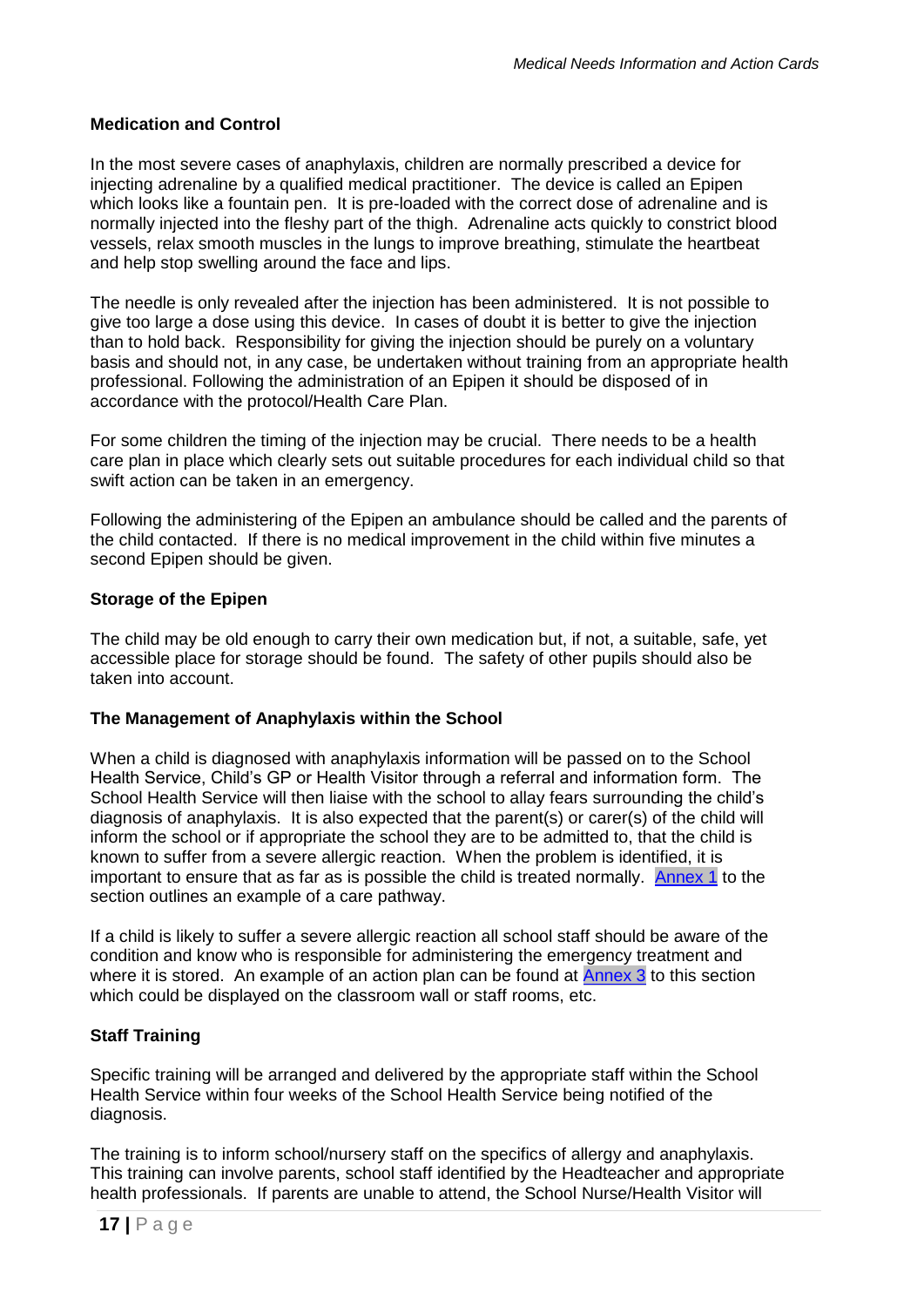contact the parents to inform them of the staff trained and procedures. Forms [AM3](#page-62-1) and [AM4](#page-65-0) will need to be completed and signed to provide indemnity for staff.

Training will need to be updated annually for all school staff in order to maintain the indemnity involved in the administration of Epipen. Update sessions may also be required if the child's circumstances change or staff change.

## **The Protocol and Health Care Plan for the Individual Child**

For dealing specifically with an individual child who suffers from anaphylaxis an Individual Health Care Plan must be drawn up and accepted by the parents, the school and the School Health Service.

This will deal with all of the following:

- definition of allergy;
- emergency procedure to be adopted;
- treatment:
- food management;
- staff training;
- precautionary measures;
- staff indemnity;
- consent and agreement.

A sample protocol Health Care Plan for dealing specifically for anaphylaxis is attached at [Annex 2](#page-19-0) to this section. It is important to stress that the precise content of the protocol Health Care Plan will be dependent on the individual circumstances of each child. The Health Care Plan should be completed at the training session and copies sent to appropriate parties e.g. school/nursery/School Health/Barnsley District General Hospital and parents.

#### **Administration of the Epipen**

Details of the medical procedure for using the Epipen Injector are outlined in [Annex 2](#page-19-0) to this section.

#### **Day to day policy measures within school**

#### **School Meals**

Food management and an awareness of the child's needs in relation to the menu, individual meal requirements and snacks in school are important factors to be considered. The catering supervisor should also be aware of the child's particular requirements. It is reasonable to expect that parents will provide the child with an appropriate packed lunch and clear guidance on sweets/snacks.

## **School Visits**

For outdoor activities/visits and journeys the school should ensure that the medical needs of a child who suffers from anaphylaxis have been addressed and the child's medication is taken on the visit. It may be appropriate for the child to be accompanied by a parent or an appropriately trained volunteer helper.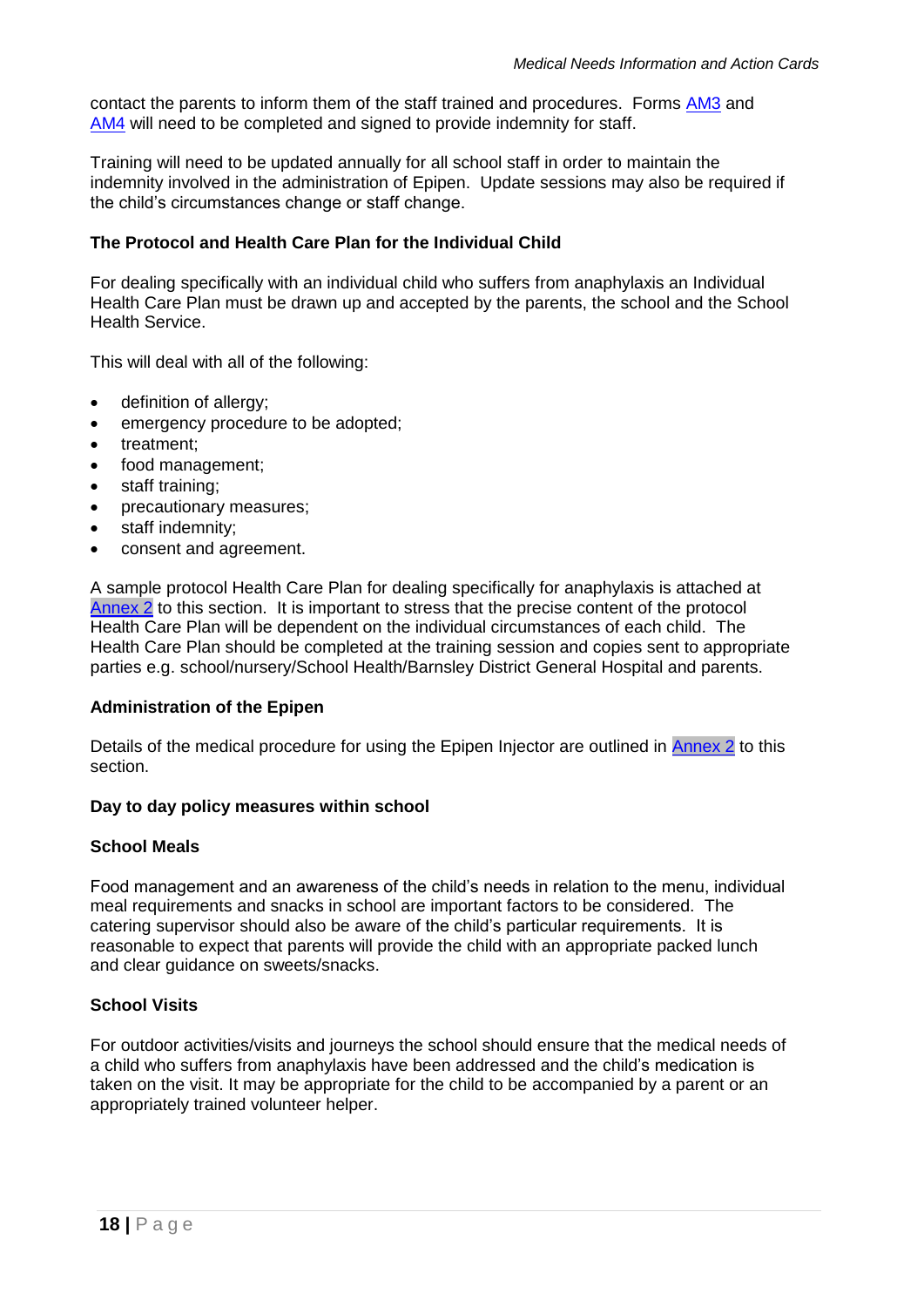## **ANNEX 1**

## **CARE PATHWAY FOR SCHOOL CHILD WITH AN ALLERGY/ANAPHYLAXIS**

<span id="page-18-0"></span>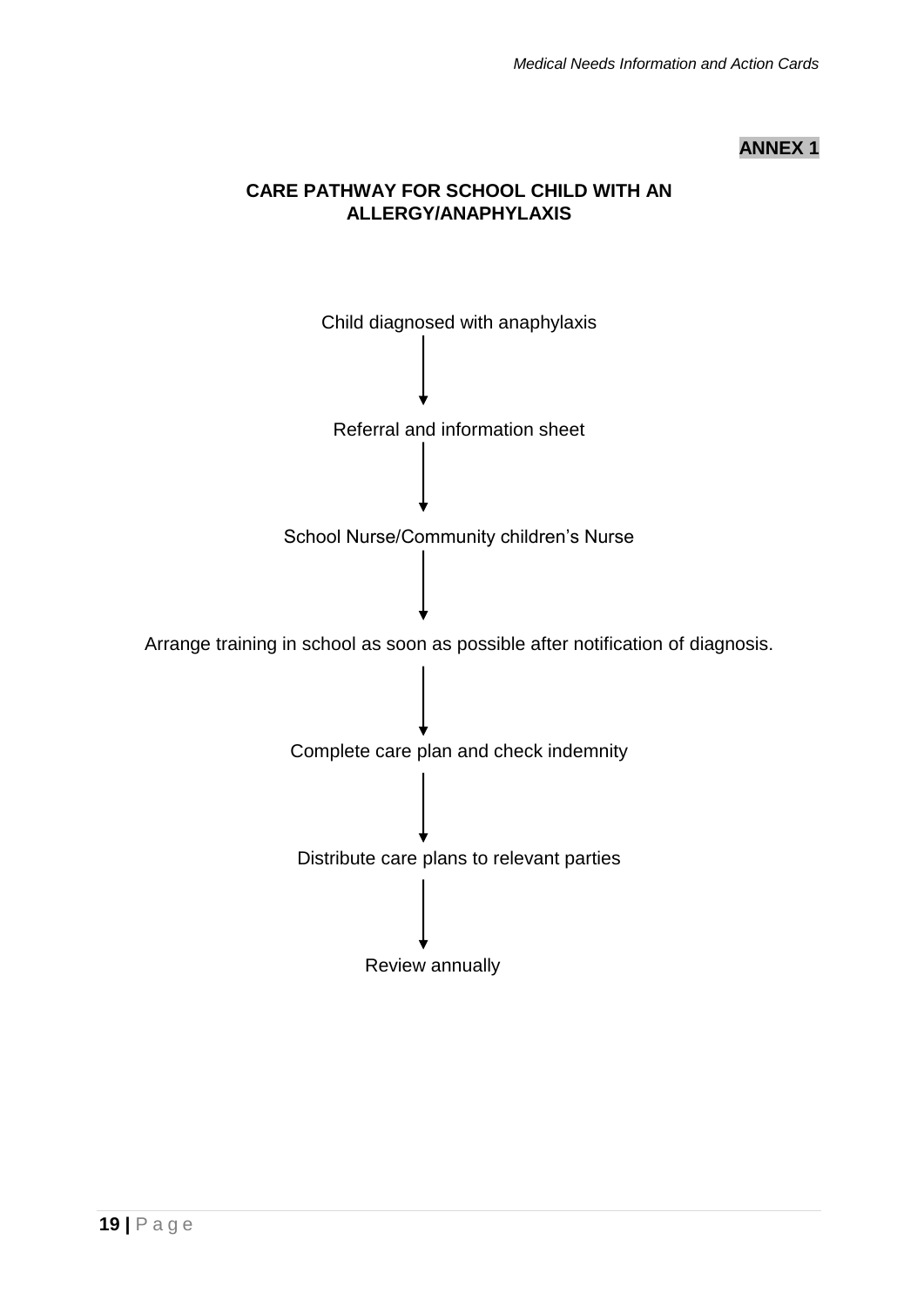#### **ANNEX 2**

## <span id="page-19-0"></span>**PROTOCOL AND CARE PLAN ON THE MANAGEMENT OF A CHILD WHO SUFFERS FROM A SEVERE ALLERGIC REACTION**

#### **1 BACKGROUND**

1.1 It is known that \* may suffer an anaphylactic reaction if he/she eats or comes into contact with

If this occurs he/she is likely to need medical attention and, in an extreme situation, his/her condition may be life threatening. However, medical advice is that attention to his/her diet, and in particular the exclusion of nuts, together with the availability of his/her emergency medication, is all that is necessary. In all other respects, it is recommended that his/her education should carry on as normal.

1.2 The arrangements set out below are intended to assist \*s parents and the school in achieving the least possible disruption to his/her education, but also to make appropriate provision for his/her medical requirements.

#### **2 DETAILS**

- 2.1 The Headteacher will arrange for his/her teacher and other staff in school to be briefed about \*'s condition and about other arrangements contained in this document.
- 2.2 The school staff will take all reasonable steps to ensure that \* does not eat any food items unless they have been prepared/approved by the parents.
- 2.3 \*Parents will remind him/her regularly of the need to refuse any food items, which might be offered to him/her by other pupils.
- 2.4 In particular, \* parents have the opportunity to provide for her:
- 2.5 If there are any proposals which mean that  $*$  may leave the school site, prior discussions will be held between school and \*'s parents in order to agree appropriate provision and safe handling of his/her medication on the day.
- 2.6 Wherever the planned curriculum involves cookery or experimentation with food items, prior discussion will be held between the school and parents to agree measures and suitable alternatives.
- 2.7 The school will hold, under secure conditions, appropriate medication clearly marked for use by designated school staff or qualified personnel and showing an expiry date.

All used/expired medication must be replaced by \*'s parents prior to commencement of the next attending school day.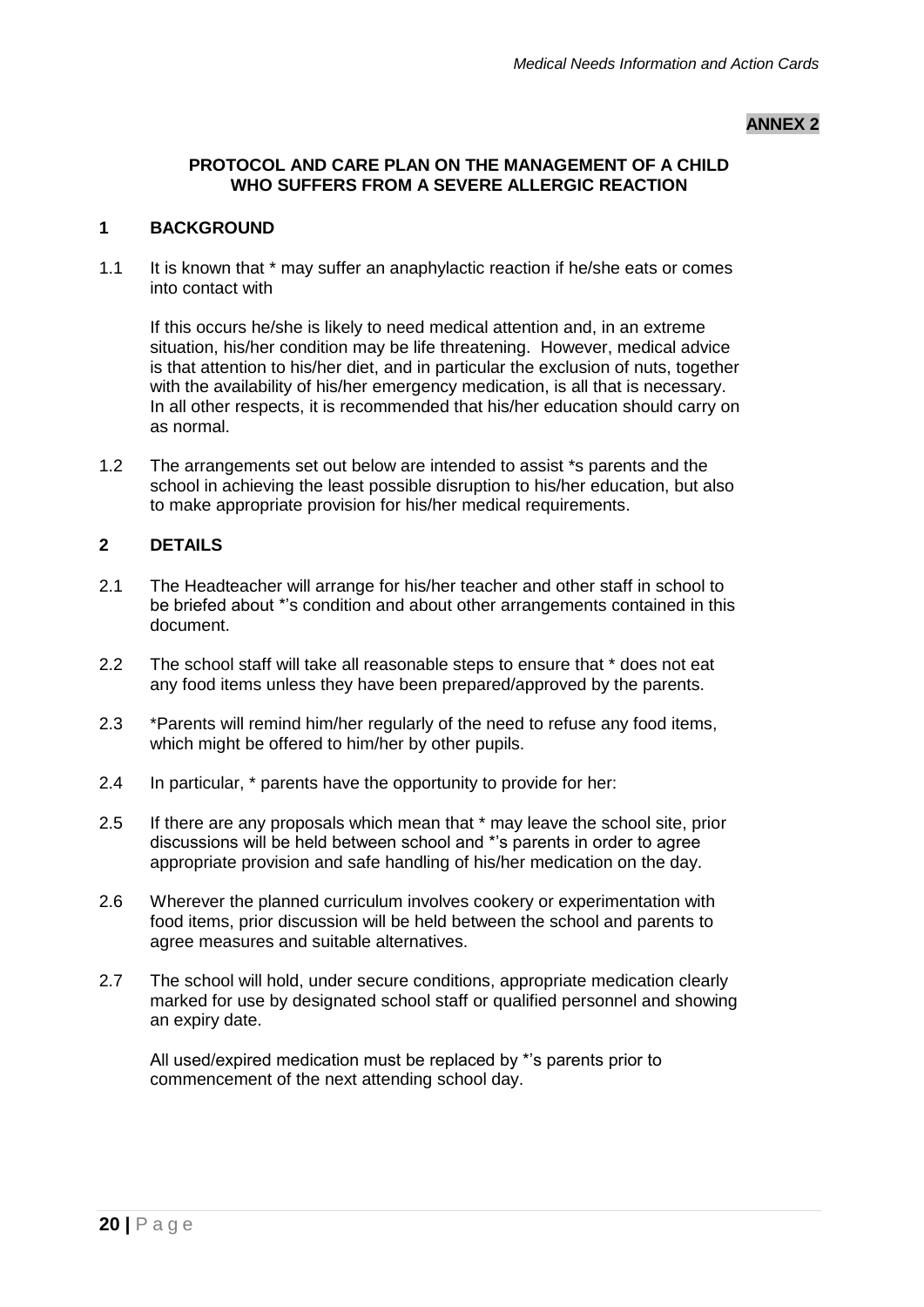## **3 ALLERGY REACTION**

3.1 In the event of \* showing symptoms of anaphylaxis, which are:

as described by his/her mother, then the following steps should be taken;

**ALERT ANOTHER** staff member, who will summon an ambulance using 999 and stating **"CHILD EXPERIENCING SEVERE ANAPHYLACTIC REACTION"**. Then a trained staff member will collect the EPIPEN from storage then return to administer the EPIPEN AUTO INJECTOR into \*'s thigh, in accordance with medical instructions received in the training session.

PARENTS TO BE INFORMED ON TEL NO:

## **THEN**

The teacher, upon recognising the symptoms of anaphylaxis (nausea, swelling, rash etc.) will administer

Symptoms usually subside within one hour following the administration of Piriton and \* should be closely observed during this time.

The syrup may make \* sleepy.

Following recovery, \*'s parents should be informed of what occurred.

**IF** symptoms do not subside, or increase in severity and he/she becomes wheezy, dizzy, has difficulty breathing, drowsy, collapses or becomes unconscious:

**THEN** place \* in the recovery position, stay with him/her and do not leave him/her alone at any time.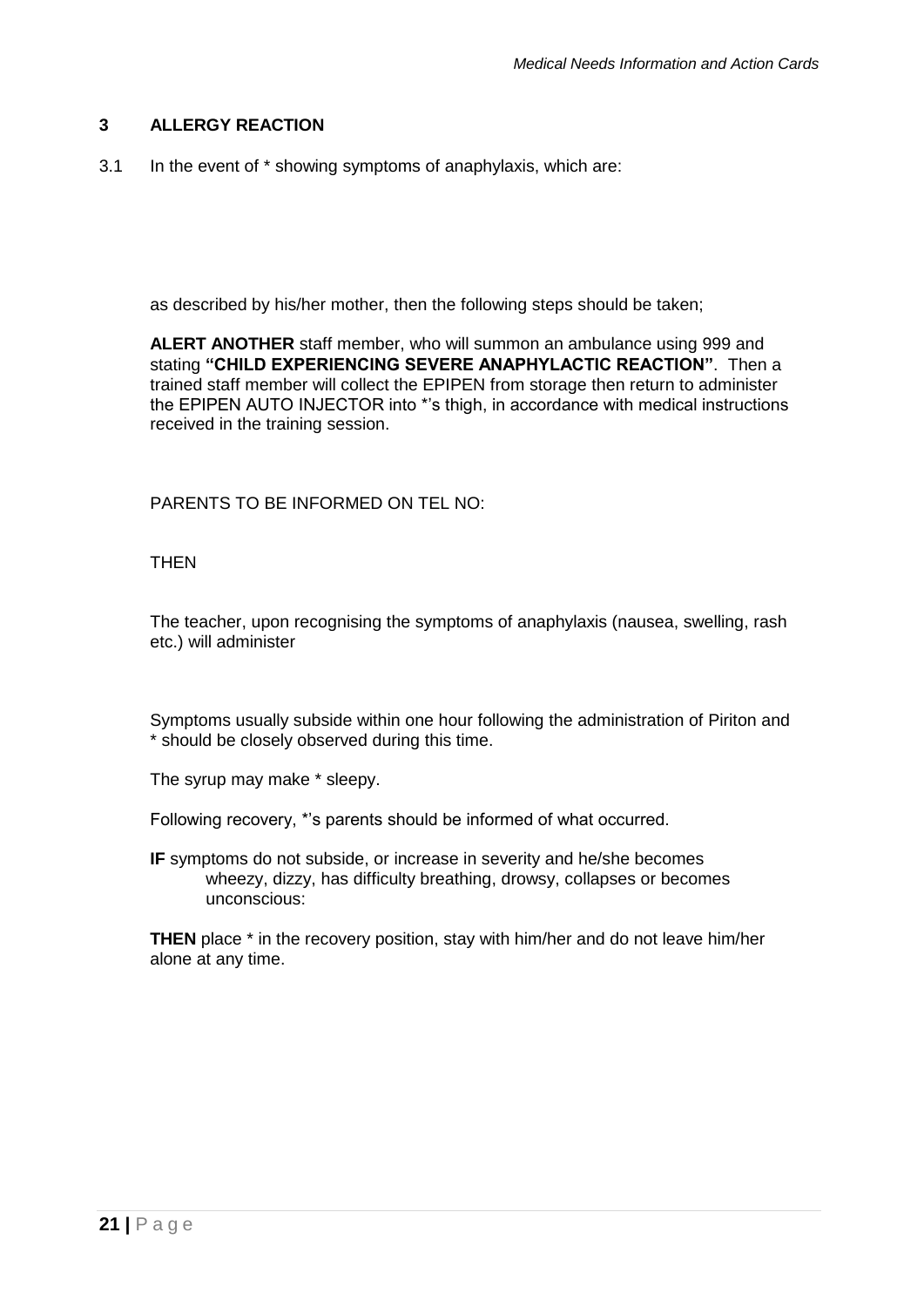## **DETAILS OF THE MEDICAL PROCEDURE FOR USING THE EPIPEN INJECTOR**

PULL OFF GREY SAFETY CAP.

PLACE THE BLACK TIP ON THE MID OUTER ASPECT OF \*S THIGH (ALWAYS THE THIGH) AT A RIGHT ANGLE.

PRESS HARD TO THIGH, HOLD IN PLACE FOR A COUNT OF 10.

REMOVE EPIPEN AND PLACE IN SHARPS BIN FOR AMBULANCE MEN.

MASSAGE INJECTION SITE FOR 10 SECONDS.

IF NO IMPROVEMENT IN CONDITION AFTER 5 MINUTES AND NO MEDICAL ASSISTANCE HAS ARRIVED 2<sup>ND</sup> EPIPEN TO BE ADMINISTERED.

Care should be taken to avoid accidental injury to the administering person. If this occurs, they should go to the nearest Accident & Emergency Department immediately for treatment.

- 3.2 The administration of EPIPEN is safe for \*, and even if it is given through misdiagnosis, it will do him/her no harm.
- 3.3 On the arrival of qualified ambulance service, the teacher in charge will appraise them of the medication given to \*.
- 3.4 After the incident a debriefing session will take place, with all members of staff involved. School can contact the School Health Service for advice and support.
- 3.5 Parents will ensure replacement of any used medication prior to the commencement of the next school day.

## **4 TRANSFER OF MEDICAL SKILLS**

4.1 Volunteers from school staff;

have undertaken training to administer emergency medication.

Name of qualified person giving training:

- 4.2 A training session was attended on by members of school staff named (4.1) , it explained in detail \*'s condition, the symptoms of anaphylactic reaction and the procedures for the administration of medication.
- 4.3 Further advice is available to the school staff/volunteers at any point in the future where they feel the need for further assistance. The medical training will be repeated at the beginning of the academic year by the school health advisor who can be contacted on 01226 433100.
- 4.4 Barnsley Metropolitan Borough Council provides a staff indemnity for any school staff volunteers who agree to administer medication to a child in school, given the full agreement of parents and school, in accordance with medical guidelines.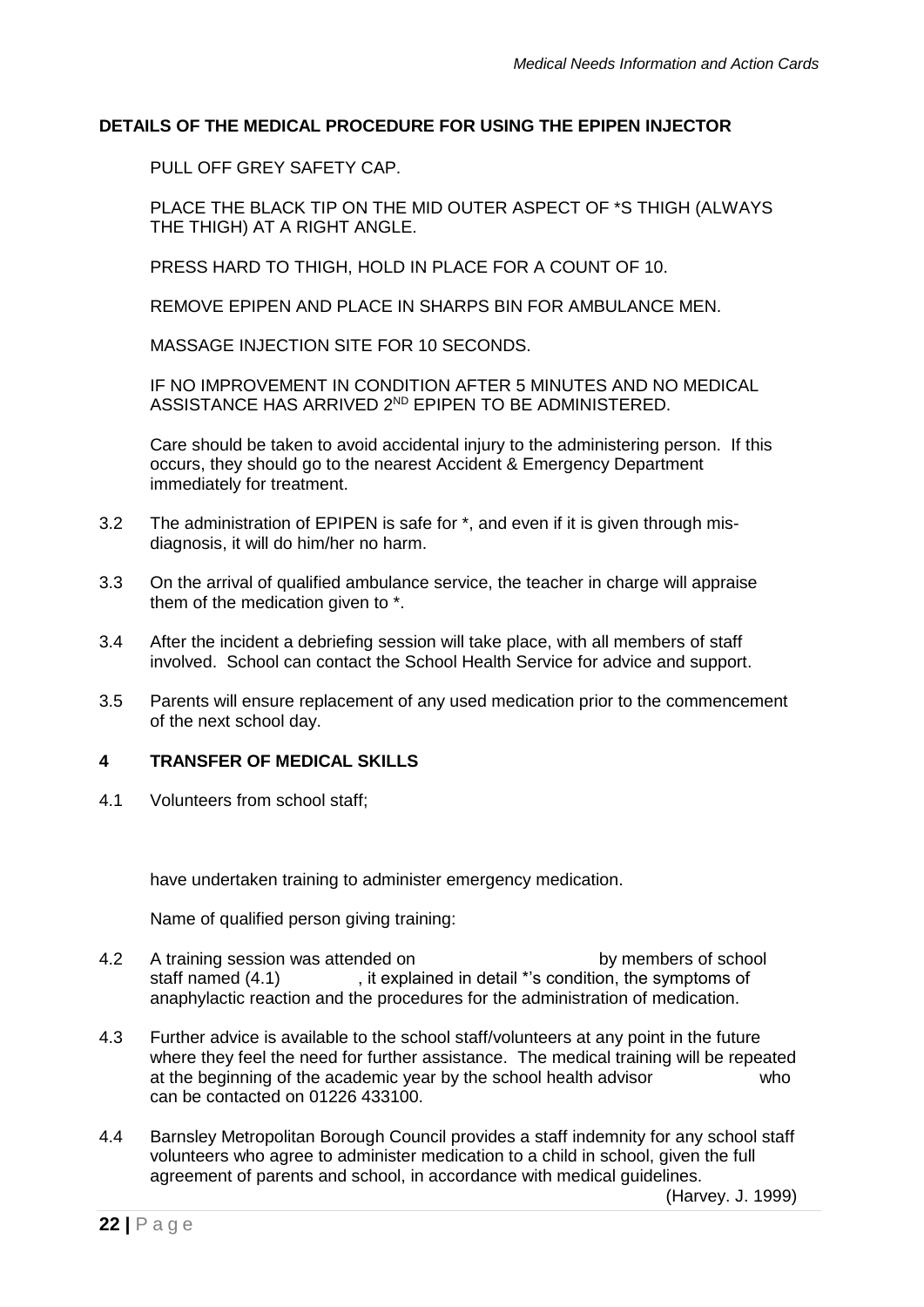| The Care Plan has been agreed and understood:<br>5 |  |
|----------------------------------------------------|--|
|----------------------------------------------------|--|

| Name: | Signature: | Date: |
|-------|------------|-------|
|       |            |       |
|       |            |       |
|       |            |       |
|       |            |       |
|       |            |       |
|       |            |       |
|       |            |       |
|       |            |       |
|       |            |       |
|       |            |       |
|       |            |       |
|       |            |       |
|       |            |       |
|       |            |       |
|       |            |       |
|       |            |       |
|       |            |       |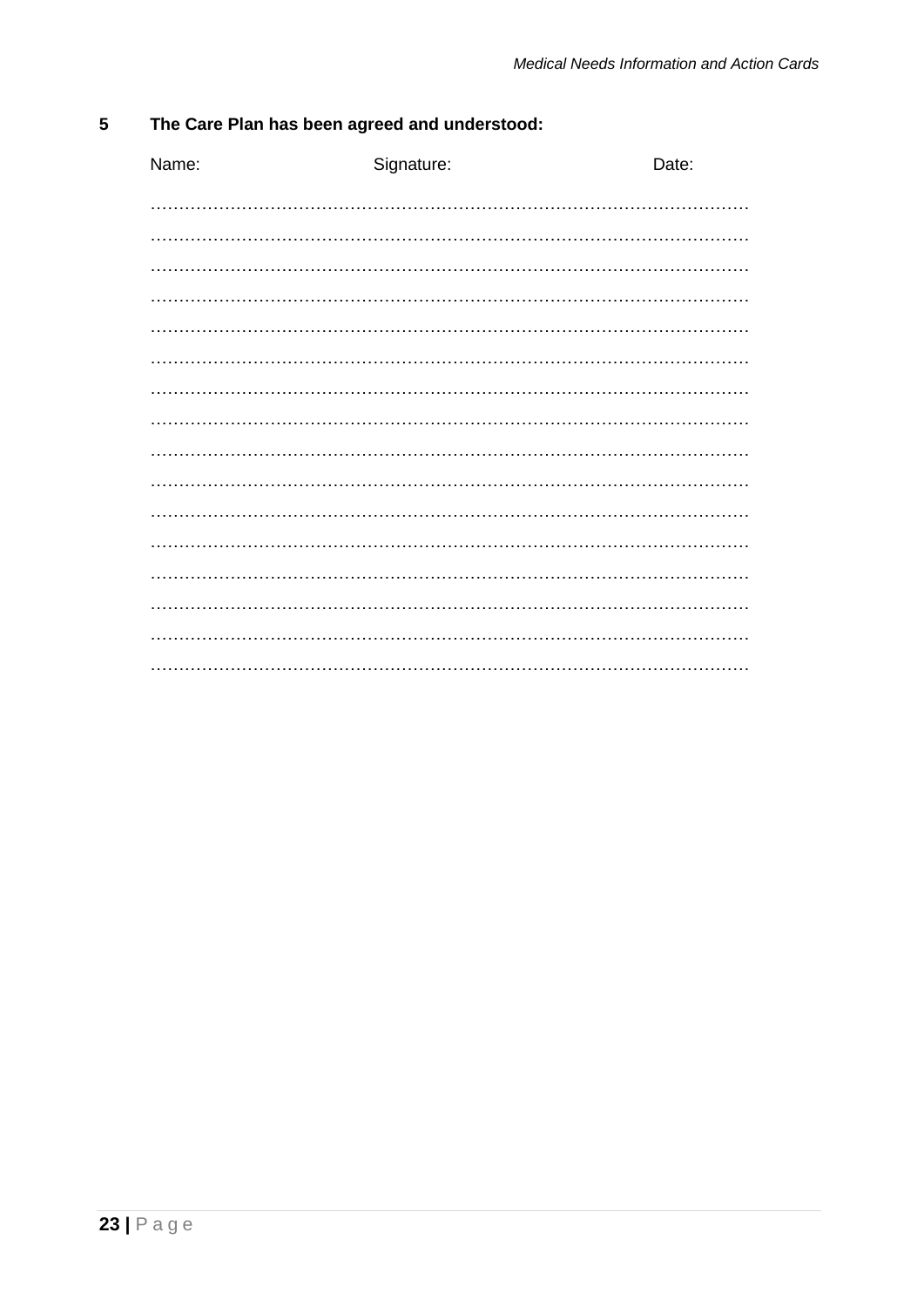## **ANNEX 3**

<span id="page-23-0"></span>

## **ACTION PLAN FOR AN ANAPHYLACTIC REACTION**

**Always Observe** Stay calm Reassure child Stay with child Call 999 and inform parents.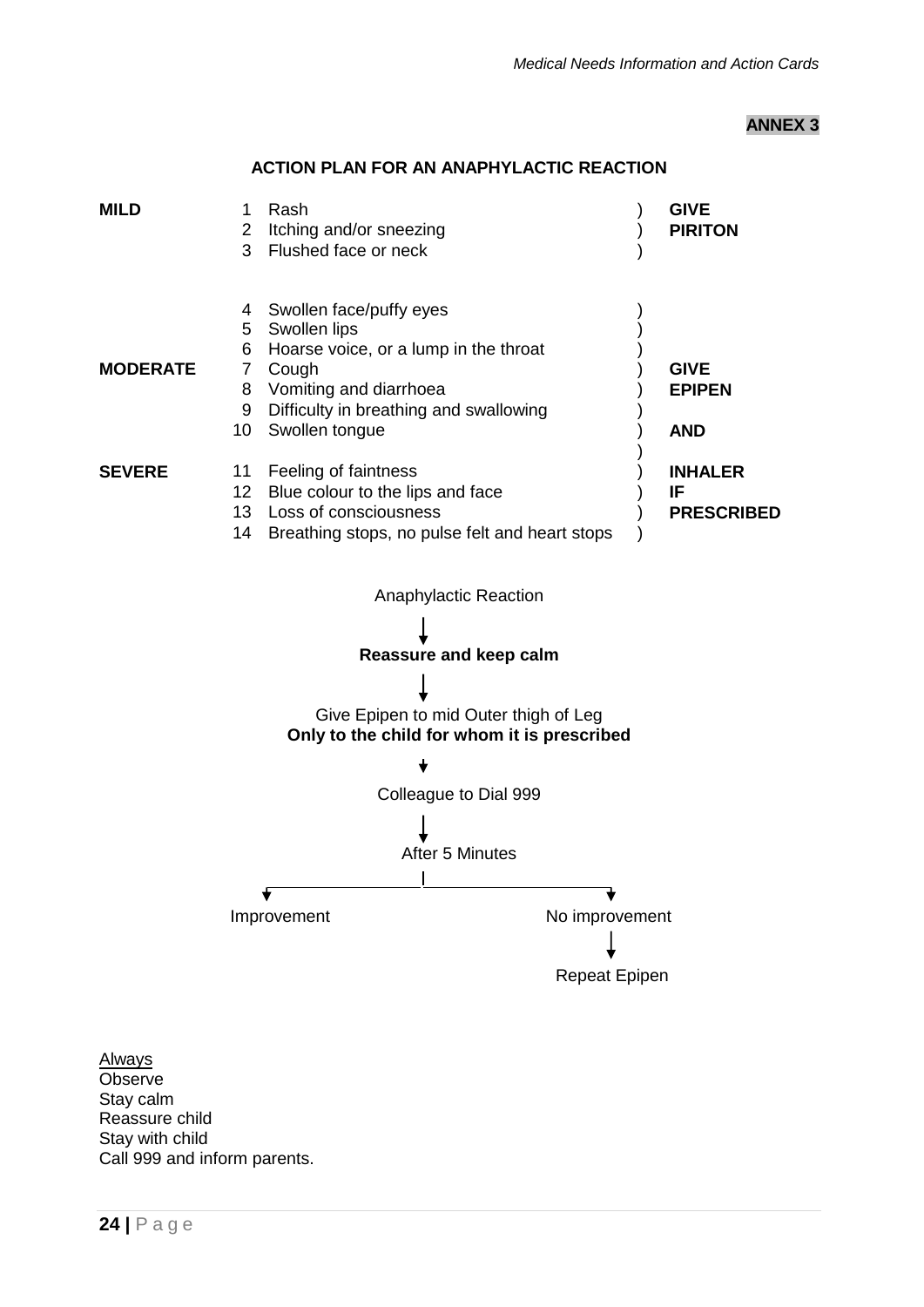## **ANNEX 4**

## **USEFUL TELEPHONE NUMBERS RE-ALLERGIES**

| Anaphylaxis campaign<br>Registered charity<br>Web-site              | PO Box 275, Farnborough,<br>Hampshire GU14 6SX<br>01252-542029<br>http://www.anaphylaxis.org.uk/            |
|---------------------------------------------------------------------|-------------------------------------------------------------------------------------------------------------|
| <b>British Allergy Foundation</b><br>Registered charity<br>Web-site | Deepdene House<br>30 Bellegrove Road, Kent<br><b>DA16 3PY</b><br>020-8303-8583<br>www.allergyfoundation.com |
| SOS Talisman (ID jewellery)                                         | Talisman Corner,<br>21 Grays Corner, Ley Street,<br>Ilford, Essex IG2 7RG<br>020-8554-5579                  |
| Supermarket "Free From" lists                                       | Asda 0113-243-5435<br>Marks and Spencer 020-7268-1234<br>Tesco 0800-505555<br>Co-op 0800-317827             |
| <b>School Nursing/Health Team</b>                                   | 01226-433130                                                                                                |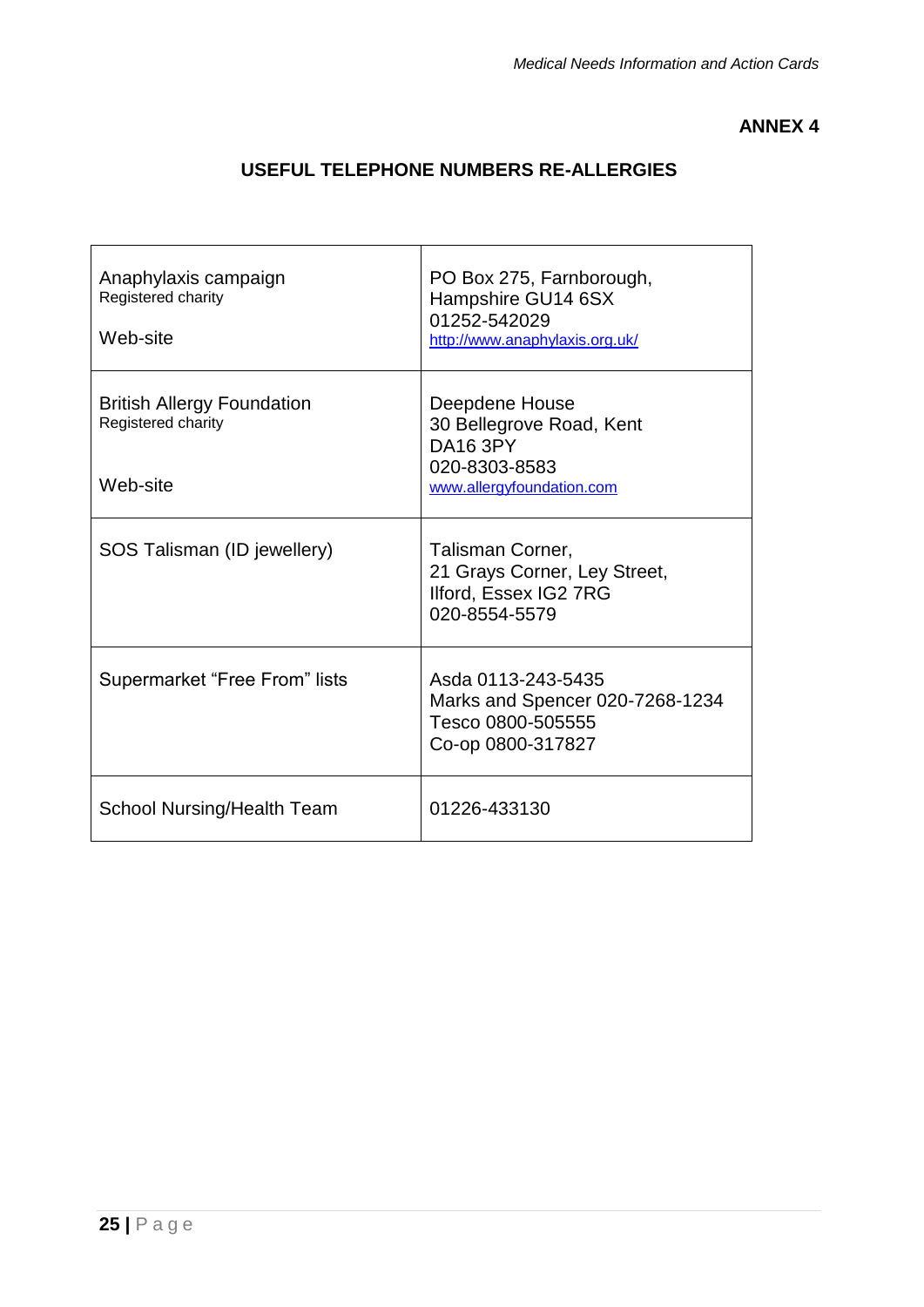# **Asthma**

## <span id="page-25-0"></span>**General information on Asthma**

Where a child who suffers from asthma attends school, every effort should be made to encourage and help the child to participate fully in aspects of school life.

This can be achieved by helping staff and other pupils to understand asthma and avoid any stigma or misconceptions which are sometimes attached to the condition.

Asthma is a condition that affects the child's airways. Asthma symptoms include coughing, wheezing, a tight chest, and getting short of breath. However not every child will get all these symptoms.

Children with asthma have airways that are almost always red and sensitive (inflamed). These airways can react badly when someone with asthma has a cold or other viral infection or comes into contact with an asthma trigger. Common triggers include colds, viral infections, house-dust mites, pollen, cigarette smoke, furry or feathery pets, exercise, air pollution, laughter and stress.

When someone with asthma comes into contact with a trigger that affects their asthma, the airways do three things. The airway lining starts to swell, it secretes mucus, and the muscles that surround the airway start to get tighter. These three effects combine to make the tubes very narrow, which makes it hard to breathe in and out normally. This is called an asthma attack and it is at this point that a child will need to take a dose of their reliever medication. The affected child may be distressed and anxious, and, if they experience several consecutive attacks the child's skin and lips may become blue.

## **Medication and Control**

Asthma varies in severity. Avoiding known triggers where appropriate and taking the correct medication can usually control asthma effectively. However, some children with asthma will have to take time off school or have disturbed sleep due to asthma symptoms.

There are several medications used to treat asthma. Some are for long term prevention and are normally used out of school hours and others relieve symptoms when they occur (although they may also prevent symptoms if they are used in anticipation of a trigger, e.g. exercise).

Within the school environment, asthma medication is usually given through the use of inhalers. It is good practice to allow children with asthma to take charge of and use their inhaler from an early age with minimal support. This should be recorded on form [AM2.](#page-60-1)

A small number of children, particularly the younger ones, may use a spacer device with their inhaler. Spacers make metered dose inhalers (spray inhalers) easier to use and more effective.

Each child's needs and the amount of assistance they require will differ. Staff are encouraged to offer assistance when needed although this is purely on a voluntary basis. The Authority will provide indemnity for staff who volunteer to administer medication to pupils with asthma. Form [AM3](#page-62-1) should be used for this purpose.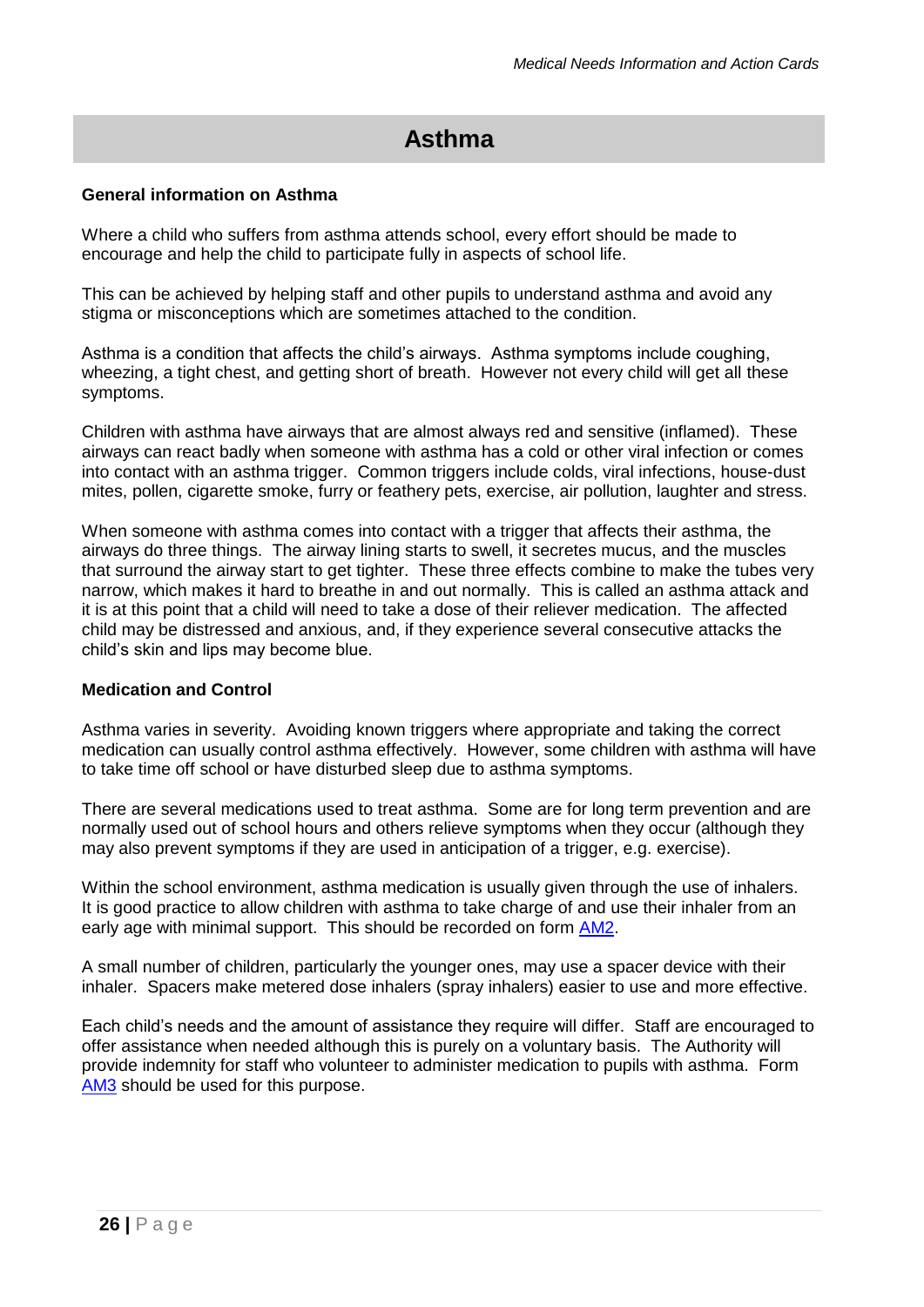## **Storage of Medication**

Children with asthma must have immediate access to their reliever inhalers when they need them. Delay in taking reliever treatment, even for a few minutes, can lead to a severe attack and in very rare cases can prove fatal. Children who are able to use their inhalers themselves should usually be allowed to carry them with them in their pocket or pouch.

If the child is too young or immature to take personal responsibility for their inhaler, staff should make sure that it is stored in a safe but readily accessible place, and clearly marked with the pupil's name.

At break time, in PE lessons and on school trips the inhaler should still be accessible to the child.

Reliever inhalers must never be locked up or kept in a central room away from the child. It is advisable for all children to have a spare inhaler kept by the school in an accessible place in case their own runs out, they forget to bring it to school or lose their inhaler.

Children should not take medication which has been prescribed for another child, however if a child took a puff of another child's inhaler there are unlikely to be serious adverse effects.

Some children may be shy about taking their inhaler in front of others.

Parents should always be informed if their child is taking their inhaler more often that they usually would.

## **Asthma attacks**

## **Common signs of an asthma attack**

- **Cough,**
- **Shortness of breath,**
- **Wheezing,**
- **Chest tightness**
- **Being unusually quiet**
- **Difficulty in talking/walking.**

If a child has an asthma attack the school should follow the following procedure:

- (i) Ensure that the reliever inhaler (blue) is taken immediately; repeat the dose every few minutes. If possible use the blue reliever aerosol via a spacer device. Give 4-6 puffs spaced out evenly over a few minutes.
- (ii) Stay calm and reassure the child. Listen carefully to what the child is saying. Although it's comforting to have a hand to hold, staff should not put their arm around a child's shoulder as this is restrictive; reassure the child.
- (iii) Help the child to breathe by ensuring tight clothing is loosened. Encourage the child to breathe slowly and deeply whilst sitting upright or leaning forward slightly, in the most comfortable position for them. (Lying flat is not recommended). Offer the child a drink of water: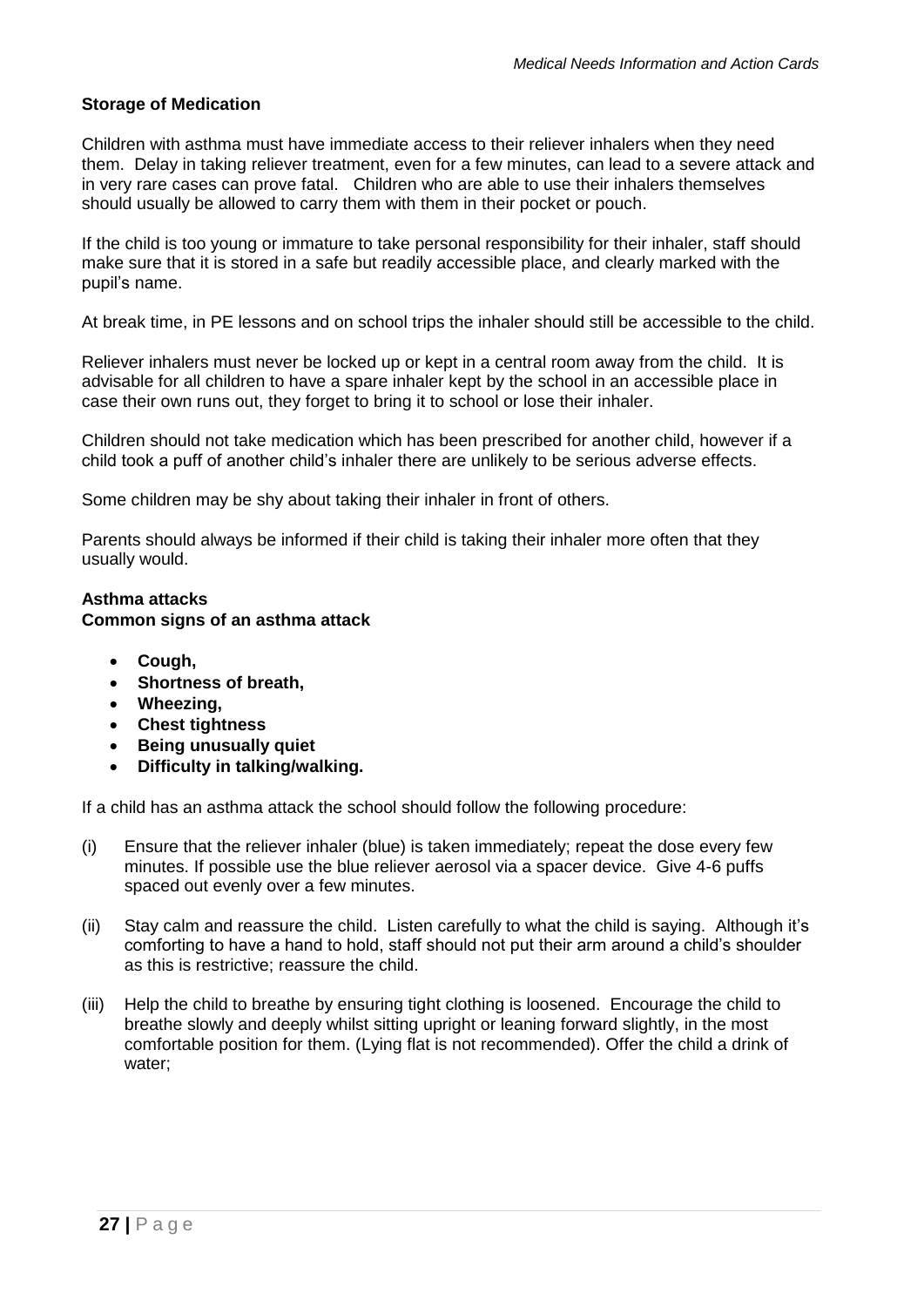(iv) Minor attacks should not interrupt the involvement of a pupil in school: they can return the child to class when they are better;

Never leave a pupil having an asthma attack alone. If they do not have their inhaler and/or spacer on them, send another teacher or pupil to get it.

(v) Inform the child's parents about the attack as soon as possible within that school day.

#### **Emergency Situation**

#### **In an emergency situation, school staff are required under common law, duty of care, to act as a prudent parent would.**

Medical advice must be sought and/or an ambulance called if:

- the reliever has no effect after ten minutes;
- the child is either distressed or unable to talk;
- Breathing is faster than usual and / or the child is using their tummy muscles to breathe;
- the child is getting exhausted;
- they are pale or blue around the lips;
- you have any doubts at all about the child's condition.

Continue to give reliever medication every few minutes until help arrives. Don't worry about overdosing since too much blue inhaler is more beneficial than too little.

A child should always be taken to hospital in an ambulance. School staff should not take them in their car as the child's condition may deteriorate quickly.

[Annex 1](#page-30-0) to this section details an example of an asthma management / care plan for a child. However, it should be noted that not all children who suffer from asthma will have one since it is dependent on the severity and stability or their asthma which will have previously been assessed.

#### **Asthma in PE and School Sports**

Full participation in PE and sports should be the goal for everyone and should be accessible to all pupils at school, including those with asthma. Exercise and activity is good for everyone and the majority of pupils should be able to take part in most sports, exercise and activity. However, many children with asthma may experience asthma symptoms during exercise.

For some exercise is the only trigger, whilst others it is one of many triggers.

A small minority of pupils with difficult to control asthma may find it difficult to participate fully in exercise because of the nature of the asthma; however, there have been changes to P.E. and exercise in schools and other opportunities to try alternative ways of exercising.

Children with exertional symptoms will normally restrict themselves and care should be taken not to push them, especially when they have symptoms.

Teachers taking PE classes have an important role in supporting and encouraging pupils with asthma. They should: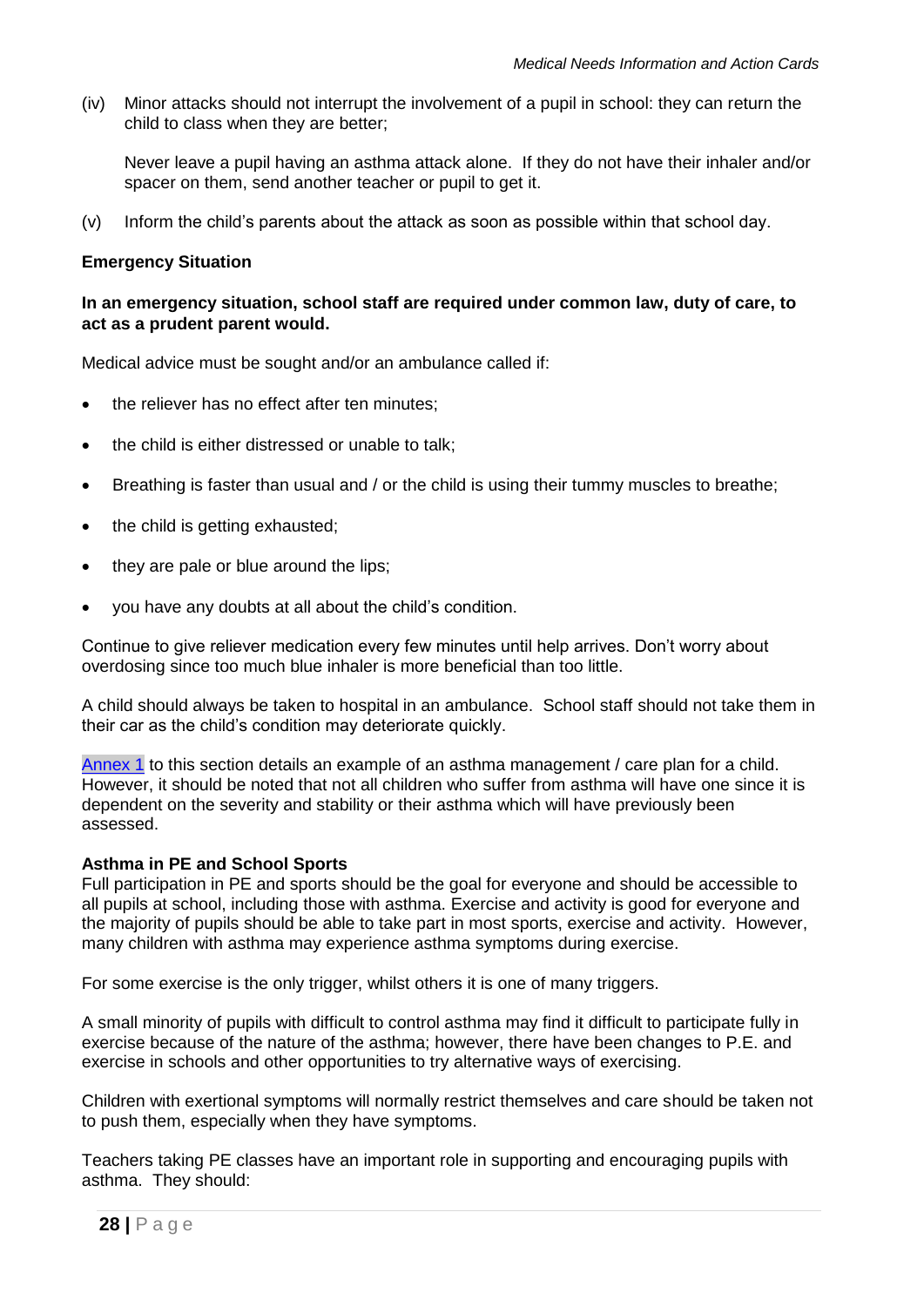- make sure that they know which children have asthma;
- be encouraging and supportive to children with asthma;
- remind children whose asthma is triggered by exercise to take a dose of reliever medication a few minutes before they start the class;
- encourage children with asthma to do a few short sprints over a five minute period to warm up, in particular before rushing into sudden activity when the weather is cold;
- make sure children bring reliever inhalers with them on all off-site activities;
- make sure that children who say they need their asthma medication take their reliever inhaler and rest until they feel better;
- speak to the parents if they are concerned that a child has undiagnosed asthma;
- make time to speak to parents to allay their concerns or fears about children with asthma participating in PE;
- children should not be forced to take part if they feel unwell. If a child has to sit out because of the asthma, try to keep them as involved as possible.

## **Record Keeping**

When a child is admitted to school it is expected that the parent(s) or carer(s) would inform the school that their child suffers from asthma.

The School Health Service also asks parent(s) or carer(s) to fill in School Entry Health Needs Assessment questionnaires, the purpose of which is to highlight any health needs of individual children.

From this information the school should keep a register of all children who suffer from asthma. All school staff should be aware of which children have asthma within the school. The relevant consent form(s) should be completed for the administration of asthma medication.

If medication changes parents are expected to inform the school. A member of school staff should have responsibility for maintaining the register ensuring that any spare reliever inhalers are not out of date (they usually have a two year expiry date).

## **School Trips**

No children should be excluded from taking part in day trips and overnight stays because of their asthma unless advised to do so,

**Day Trips** – The child's reliever inhaler should be taken with them on the trip. If the child is able to take charge of their inhaler they should be allowed to carry it with them in their pocket or pouch. If the child is too young or immature to take personal responsibility for it a member of staff should carry it.

**Residential Trips** – The child's reliever inhaler should be available at all times throughout the trip, and should be carried by themselves or a member of staff. The preventer inhaler usually, brown, orange or purple is normally only needed twice a day and arrangements should be made for either the child to carry the inhaler or for it to be kept in the first aid box.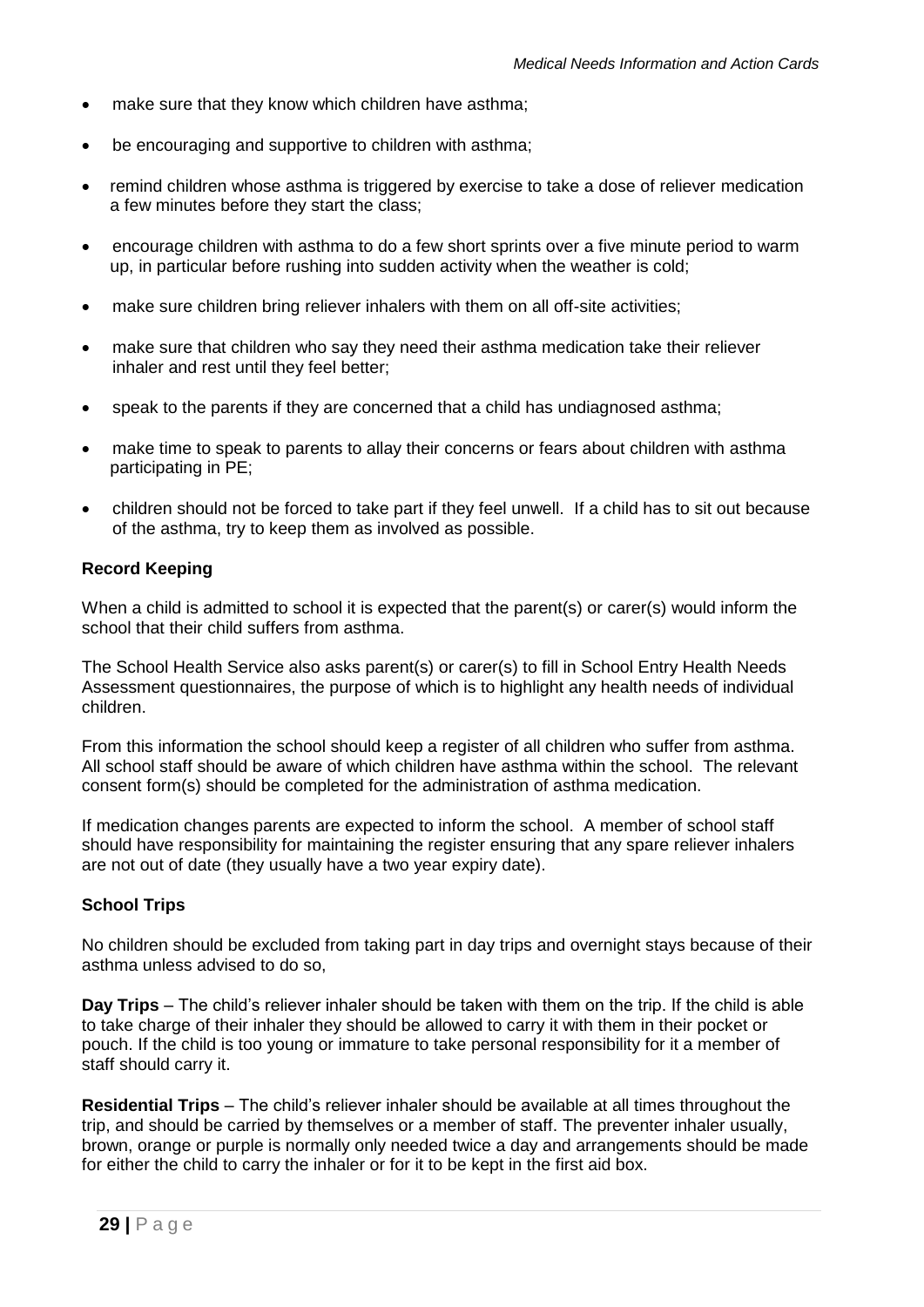Further advice and guidance can be found on the Asthma UK website [asthma.org.uk](http://asthma.org.uk/) where you can find resources specifically developed for schools and school aged children.

Schools can also contact the Asthma Specialist Nurse:

**Jackie Eaton 28 Contracts 20 Contracts 20 Contracts 20 Contracts 20 Contracts 20 Contracts 20 Contracts 20 Contracts 20 Contracts 20 Contracts 20 Contracts 20 Contracts 20 Contracts 20 Contracts 20 Contracts 20 Contracts** Mobile Tel: 07767425910 Mobile Tel: 07788 416057 Email; [Jacqueline.eaton@nhs.net](mailto:Jacqueline.eaton@nhs.net) Email: [zena.thomas@nhs.net](mailto:zena.thomas@nhs.net)

Office Tel: 01226 432519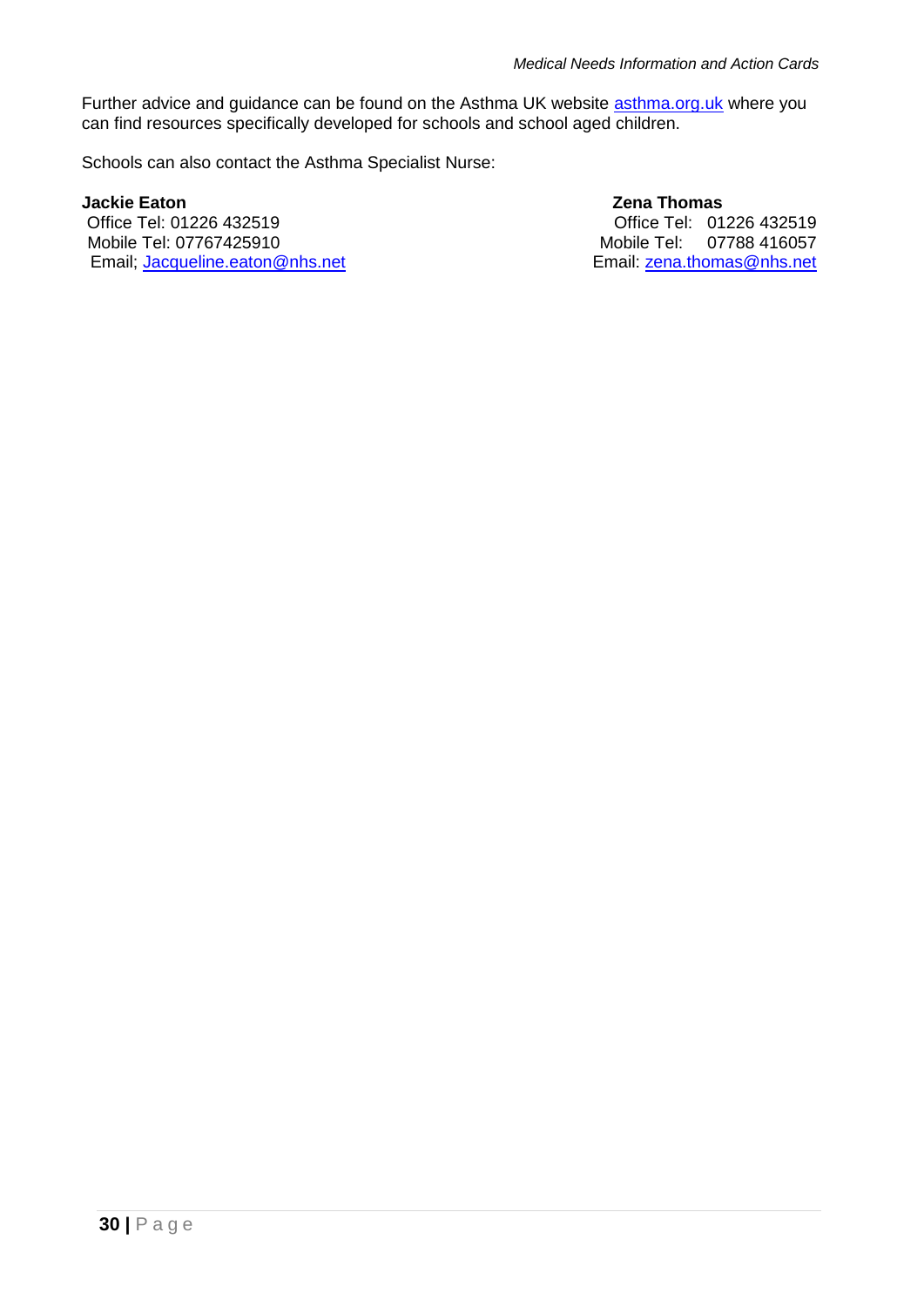**ANNEX 1**

## <span id="page-30-0"></span>**ASTHMA MANAGEMENT CARE PLAN FOR:**

It should be noted that not all children who suffer from Asthma will have an individual management / care plan. It will be dependent on the severity and stability of each child's asthma.

**IF**.............................................................................. **HAS**:

- increased cough:
- increased wheeze;
- increased breathlessness;
- or if he / she is needing to use the Reliever (blue inhaler) more than 3-4 hourly.

#### **WHAT TO DO:**

- give 4 6 puffs of Reliever (blue inhaler) using a spacer device if available;
- each puff should be separate and spaced out evenly over a few minutes;
- wait 10 minutes. If condition returns to normal the child can go back to class;
- If no improvement give 1 puff of Reliever (blue inhaler) every 30 seconds. Up to 10 doses.
- call child's parents or seek medical advice.

## **MEDICAL ALERT / EMERGENCY**

## **IF THE CHILD IS:**

- breathing faster than usual;
- using his / her tummy muscles to breathe;
- having difficulty in speaking (due to asthma symptoms);
- having difficulty in walking (due to asthma symptoms);
- pale or blue around the lips;
- appears distressed and exhausted.

## **WHAT TO DO:**

- DIAL 999 YOU MUST SEEK MEDICAL HELP;
- give 1 puff of the RELIEVER (blue inhaler) every 30 seconds up to 10 doses, using a spacer device, if available;
- stay with the child until ambulance arrives;
- keep giving reliever as outlined above until help arrives;
- other treatment; ..................................................................................

.............................................................................................................

.............................................................................................................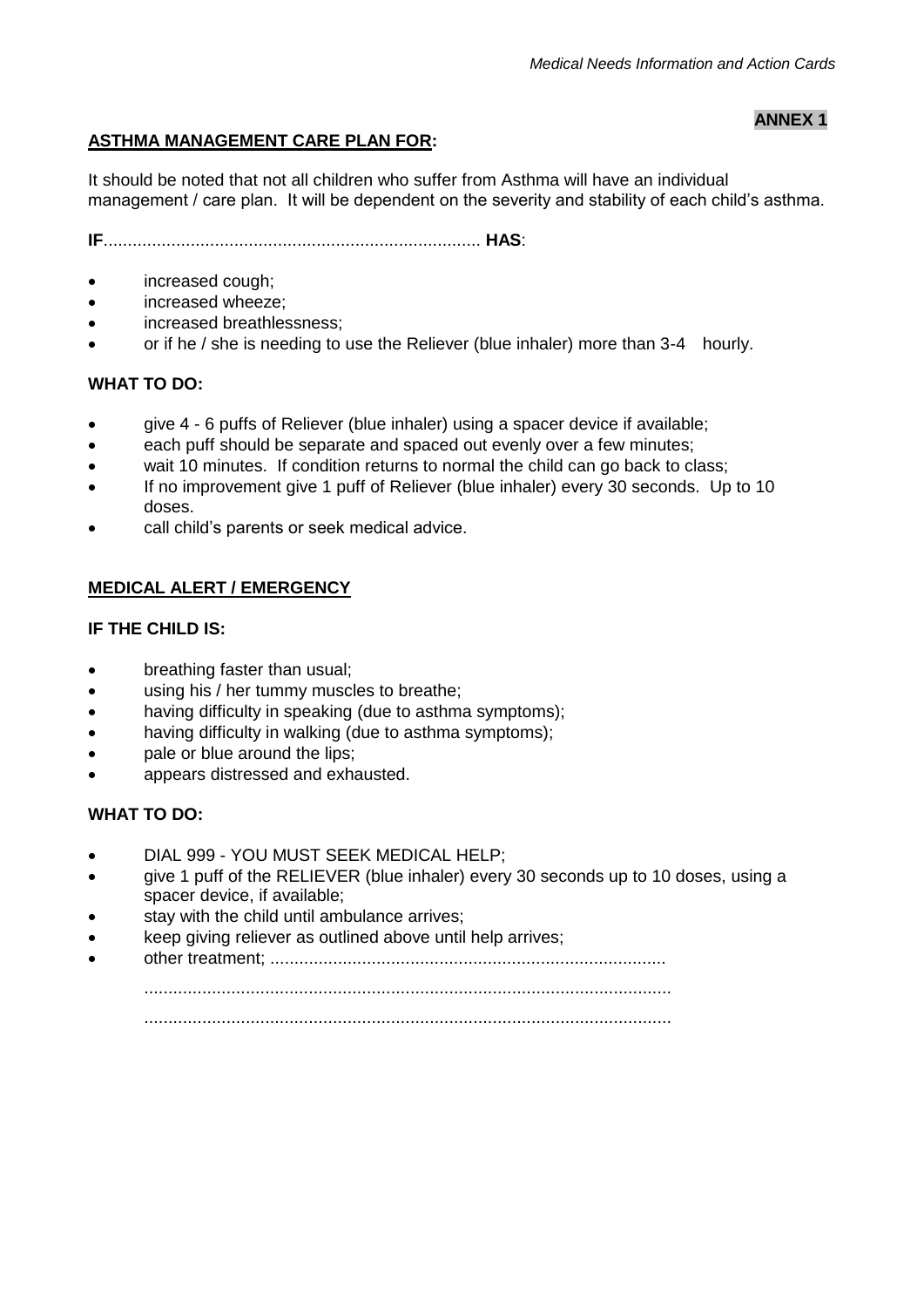# **Athletes Foot**

## <span id="page-31-0"></span>**Definition**

Athlete's foot is a common persistent infection of the foot usually caused by a fungus. It causes irritation and discomfort, mainly between the toes. The skin becomes inflamed and cracked and may bleed.

The fungus that causes it lives on dead skin, hair and toenails and thrives in a warm moist environment. It can be spread by sharing damp towels and also by picking it up from other people's shed skin scales.

#### **Treatment**

Treatment is simple and effective and is always advisable. There are various creams, powders and sprays available, which can be bought over the counter at the pharmacist.

#### **Prevention**

Children should generally be advised not to share towels, shoes etc., whether someone has athletes foot or not. For the person who is affected, the best precaution against them spreading it, is to wear rubber flip-flops where other people are walking around in bare feet. This would obviously be applicable to the side of the swimming pool, although a gym shoe or plimsoll would be more appropriate for activities such as PE or dance.

Children with athlete's foot should not be excluded from swimming.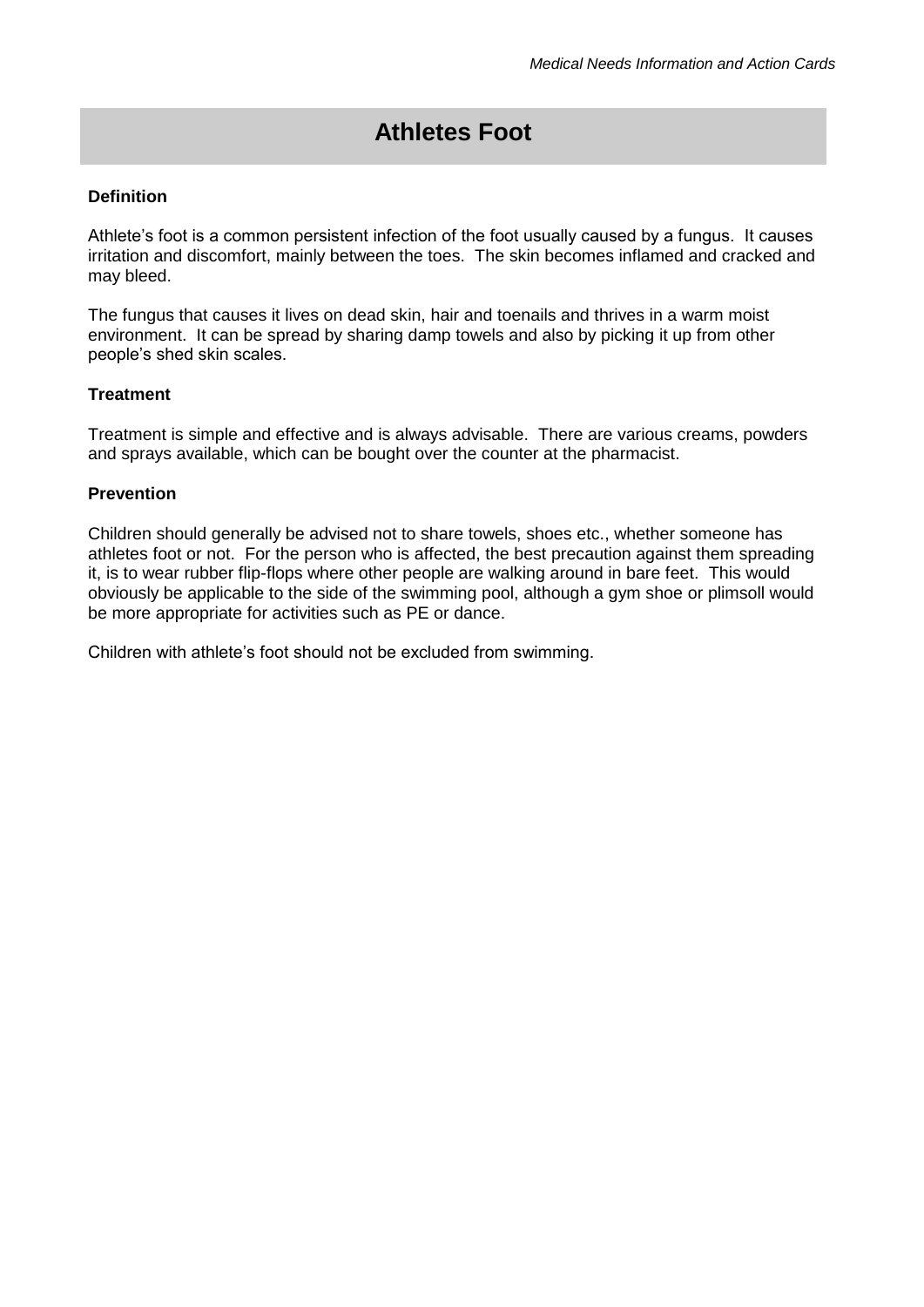# **Diabetes**

#### <span id="page-32-0"></span>**Introduction**

Diabetes is a condition in which the amount of glucose (sugar) in the blood is too high because the body's pancreas has stopped producing insulin. This is called type 1 diabetes. However we are now seeing small numbers of children develop type 2 diabetes which is when the body is still producing insulin but not using it effectively. This tends to coincide with a child being overweight and/or a strong family history of type 2 diabetes.

Children with diabetes normally need to have daily insulin injections, 3-6 times per day, to control their blood glucose level. Some children and young people receive their insulin via an insulin pump. This is becoming more common and will certainly increase over time.

Diabetes cannot be cured, but it can be treated effectively. The aim of the treatment is to keep the blood glucose level close to the normal range, so that it is neither too high (hyperglycaemia) nor too low (hypoglycaemia - also known as a hypo).

#### **Treating Diabetes**

Most children with diabetes will be treated by a combination of insulin and a balanced diet, with the recommendation of regular physical activity.

#### **Insulin**

Insulin has to be injected unless on an insulin pump. It is a protein that would be broken down in the stomach if it was swallowed like a medicine.

Children and young people with diabetes may require different insulin regimes, from taking insulin three and up to six times per day. This may involve having insulin injections at lunch time and in these instances it will be documented in the child's individual Health Care Plan held in school, outlining the storage and safe keeping of insulin and where it is to be administered, e.g. the medical room.

If a young child requires to have an insulin injection at school, the parent may need to visit school to administer the insulin injection and if there is a volunteer in school, that person can be trained and deemed competent by a member of the Children's Diabetes Team to administer insulin to that child. A training package is available.

Having more injections of insulin does not mean that a particular child's diabetes is not well controlled. The main aim is to give them a more flexible insulin regime to suit their individual lifestyle.

Most children can give their insulin from a very early age with minimal supervision. It is unlikely that children under the age of eleven will require insulin injections whilst at school.

A care pathway for children with diabetes can be found at [Annex 1](#page-37-0) to this section.

## **Food**

The child and family will have educated by the paediatric dietician about healthy eating and suitable food choices. The diet for a child with diabetes is a healthy eating diet, low in sugar and low in fat with reasonable amounts of carbohydrates. The occasional treat is acceptable.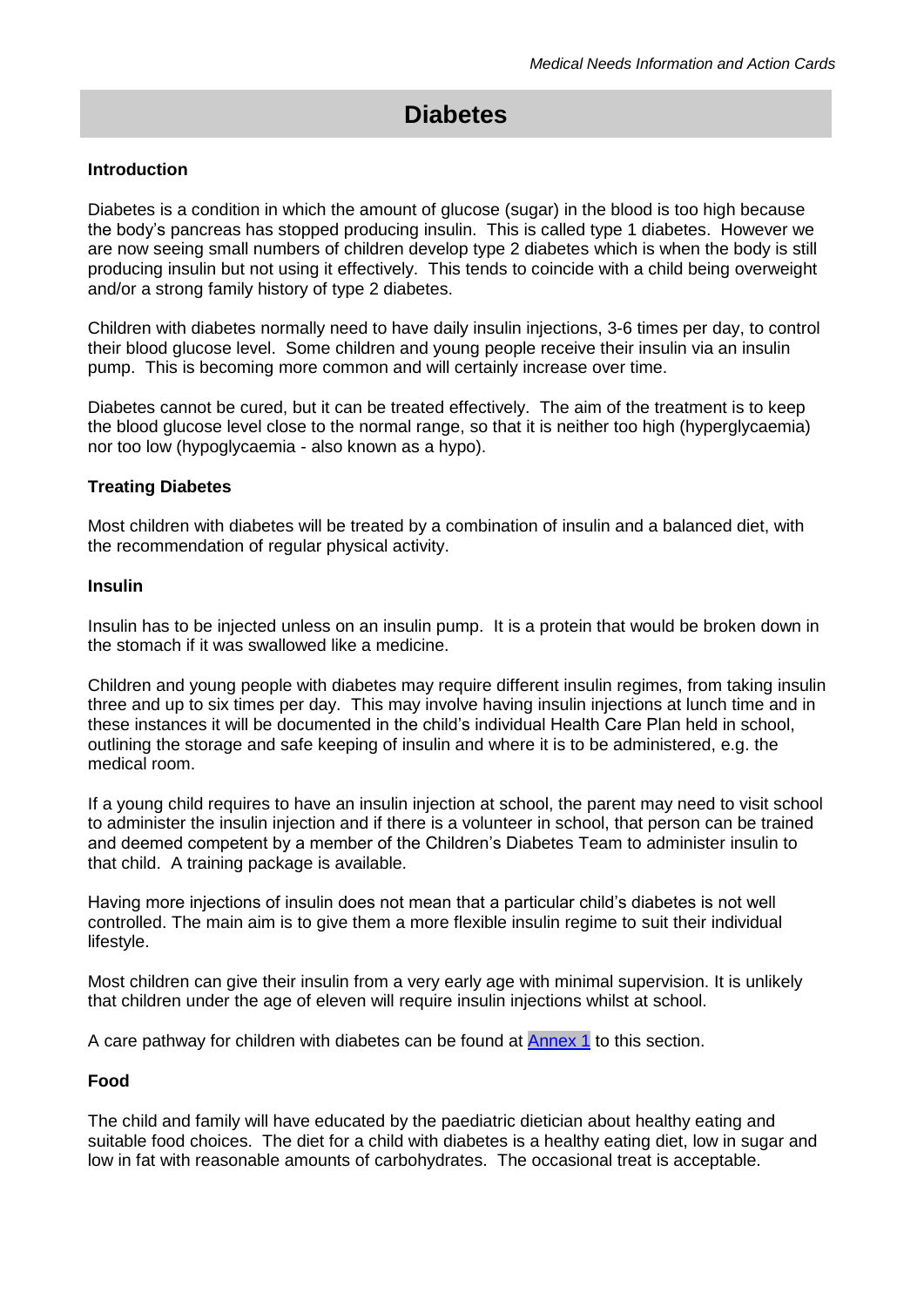## **Eating times**

Meals and snacks should be eaten at regular intervals following a plan discussed by the family and their dietician. The child needs to eat at regular times in order to maintain stable blood glucose levels. A missed or delayed meal / snack could lead to hypoglycaemia.

Snacks may need to be eaten in class, but if the times coincide they may be best eaten at break time to avoid any fuss. If it is felt that the class should understand why the child is having a snack, the child should be asked how they feel about having their diabetes explained to the class.

It is important to know the times when the child needs to eat and make sure that they keep to these times. They may need to be near the front of the queue (and at the same sitting each day) for the midday meal.

## **Blood glucose testing**

All children with diabetes will need to monitor their blood glucose levels whilst in school. Children with diabetes need to ensure that their blood glucose levels remain stable and may monitor their levels using a testing machine at regular intervals. Most children will be able to do this themselves and will simply need a suitable place to carry it out. If a young child is unable to monitor their blood glucose levels a volunteer can be trained to do so by a member of the Children's Diabetes Team. A training package is available. Form AM3 should be used for this purpose. [Annex 2](#page-38-0) to this section outlines guidance for blood glucose monitoring.

Blood glucose testing involves pricking the finger, using a special finger - pricking device to obtain a small drop of blood. This is then placed on a reagent strip, which is read by a small, electronic blood glucose meter. A test takes about a minute in total.

## **Snacks**

Snacks may need to be eaten in class, but if the times coincide they may be best eaten at break times to avoid any fuss. This will be discussed at the school meeting facilitated by a member of the Children's Diabetes Team

The choice of food will depend on the individual child but could include:

- roll / sandwich
- cereal bar
- one individual mini pack of dried fruit
- a portion of fruit
- two biscuits, e.g. garibaldi, ginger biscuits

## **Hypoglycaemia (Hypo)**

Hypoglycaemia is the most common short-term complication in diabetes and occurs when blood glucose levels fall too low.

Hypos are especially likely to happen before meals. This can happen as a result of:

- too much insulin
- not enough food to fuel an activity
- too little food at any stage of the day
- a missed meal or delayed meal or snack
- cold weather
- a child vomiting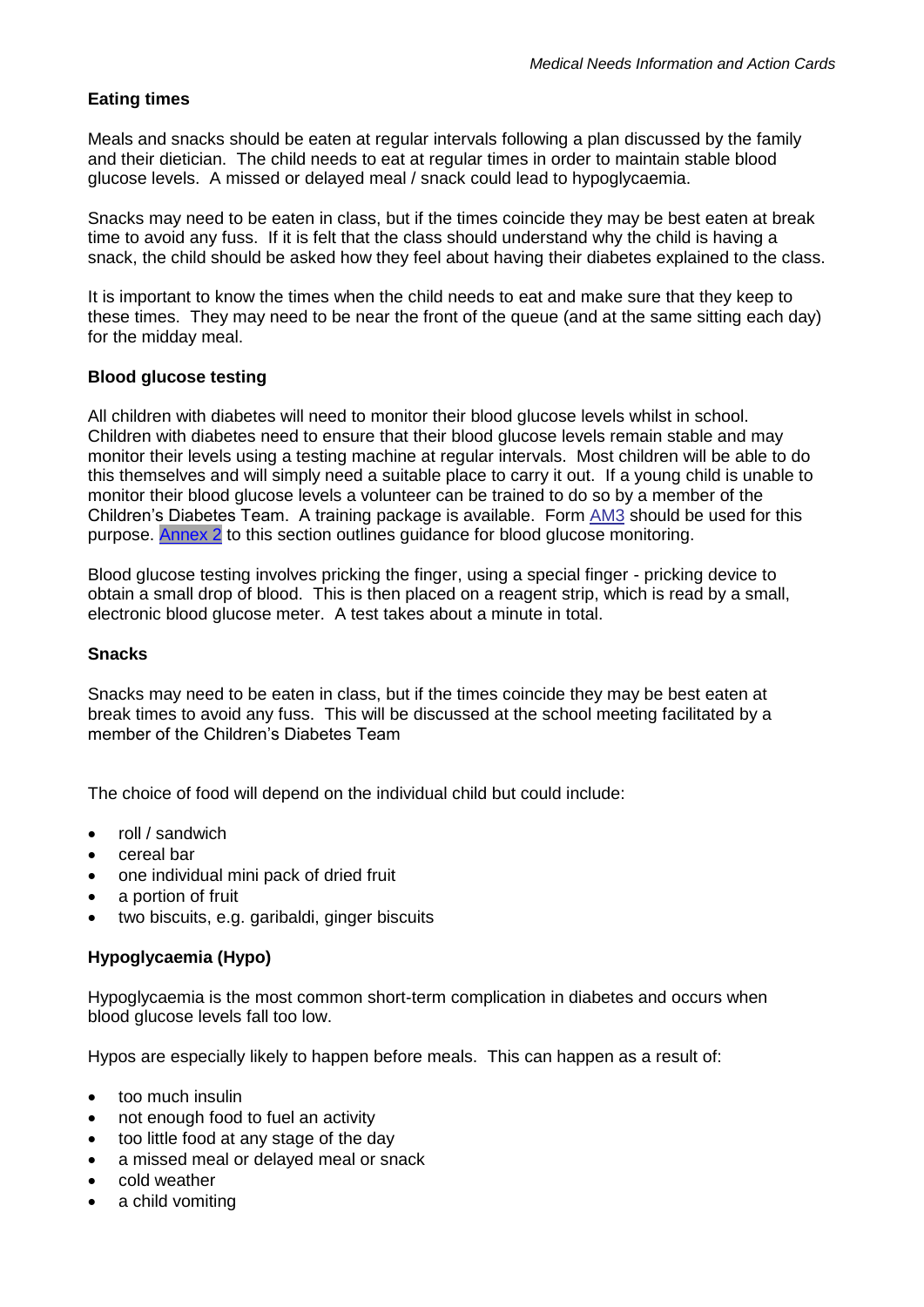## **How to recognise a hypo**

Hypo's fall into three categories; mild, moderate and severe. These will have been discussed at the school meeting and will be detailed in the individual child's health care plan, produced by a member of the Children's Diabetes Team.

Hypos happen quickly, but most children will have warning signs that will alert them, or people around them, to a hypo. The following symptoms, either individually or combined, may be indicators of a hypo in a child with diabetes.

- hunger
- sweating
- drowsiness
- glazed eyes
- pallor
- trembling or shakiness
- headache
- lack of concentration
- irritability
- mood changes especially angry or aggressive behaviour

Each child may experience different symptoms and this should be discussed when drawing up the individual health care plan. If a child is feeling hypo they should never be sent anywhere unaccompanied.

## **Treating a mild hypo**

A normal blood sugar is between 4-7 mmols/l. Anything 4 or below should be treated as hypo. If a child has a hypo, if they are able to, they need to test their blood glucose level. If not, treat as a hypo.

It is important that a fast acting sugar, such as 3 glucose tablets or 100mls of ordinary coke or Lucozade is taken immediately. Alternatively, for a mild hypo a small glass of fruit or five sweets (e.g. jelly babies) can be eaten. This will have been discussed at the school meeting and will be detailed in the individual child's Health Care Plan, produced by a member of the Children's Diabetes Team.

The child should not be left alone during a hypo, nor be sent off to get food. The food must be brought to the child. If the child's recovery takes longer than what is outlined in the care plan or in cases of emergency an ambulance should be called.

If the child has a moderate hypo, conscious but drowsy, the management of this will have been discussed at the school meeting and will be detailed in the child's Health Care Plan.

## **Unconsciousness**

In the unlikely event of a child losing consciousness, they should not be given anything by mouth - not even Hypostop (concentrated glucose gel). They should be placed in the recovery position (lying on their side with the head titled back). An ambulance should then be called, informing them the child has diabetes. The child will come around eventually and should not come to any immediate harm if they are kept in the recovery position.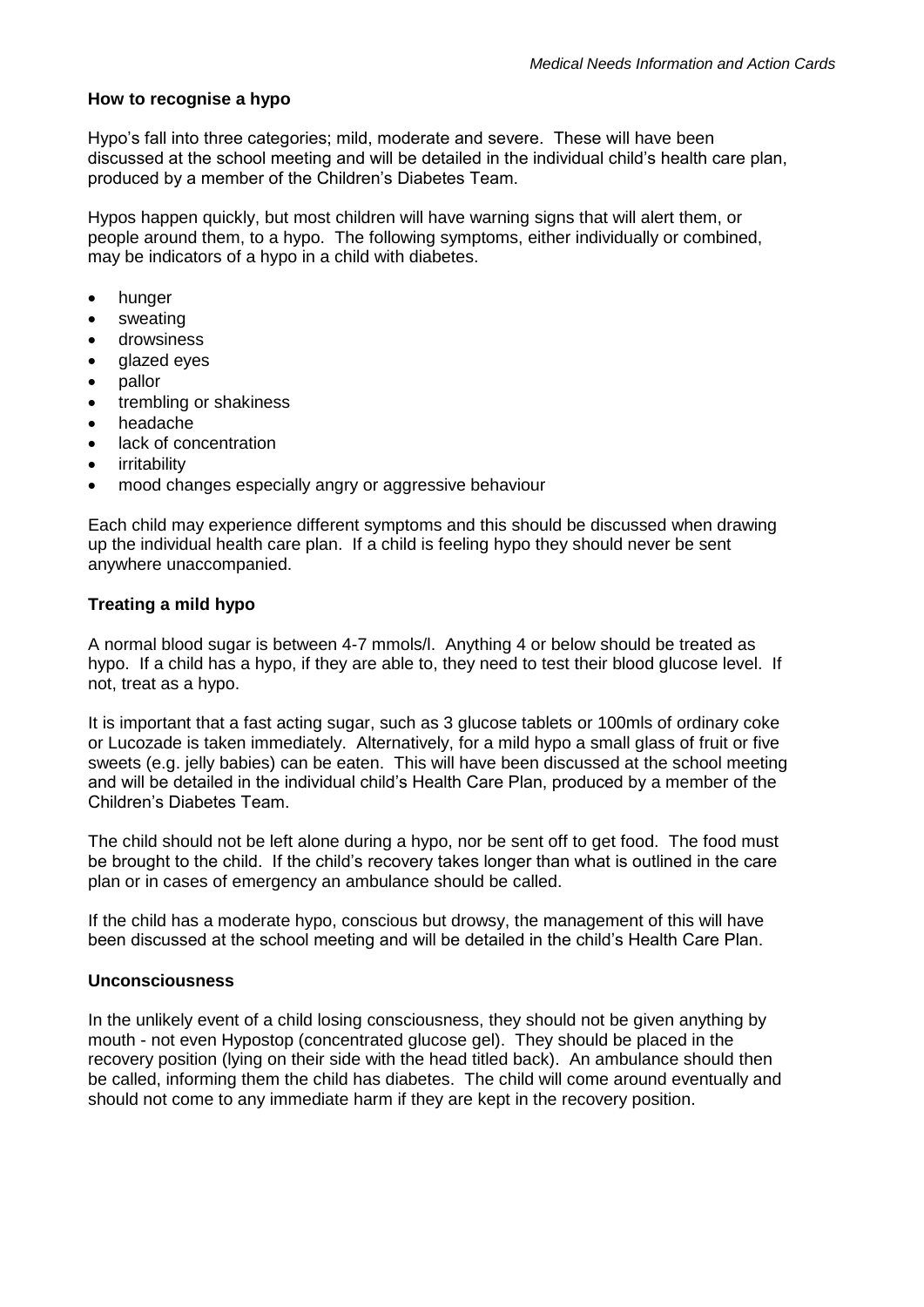## **Diabetes and PE**

Diabetes shouldn't stop children with the condition from enjoying any kind of physical activity, or being selected to represent school in team games, provided they have made some simple preparations.

Preparations are needed because all forms of physical activity, such as swimming, football, gymnastics and walking, use up glucose. If the child does not eat enough before starting an activity, their blood glucose level will fall too low and they will experience a hypo.

The more strenuous and prolonged the activity, the more food will be needed beforehand, and possibly during and afterwards.

Before an activity it is important for the child to have an extra snack. If the activity is after lunch, it may be easier for the child to have a slightly larger lunch.

During an activity there should be glucose tablets or a sugary drink nearby in case the child's blood glucose level drops too low, which could lead to a hypo. Also if the activity is off the main school campus back up supplies of hypostop will need to be available.

After an activity the child may need to eat some starchy food, such as a sandwich or a packet of crisps, but this will depend on the timing of the activity (for example, it may be followed by lunch) and the level of exercise taken. While it is important that staff keep watch over all the children, the child with diabetes need not be singled out for special attention. This could make them feel different and may lead to embarrassment.

Children with diabetes should not use their condition as an excuse for not participating in any physical activity. If this does happen regularly, school should speak to the parent(s) or carer(s).

## **OTHER CONSIDERATIONS**

## **Sickness**

If the child is unwell, their glucose levels may rise. This can happen even if the child just has a cold. High blood glucose levels may cause them to be thirsty, and need to go to the toilet more frequently. If staff notice this during the day, they should report it to the child's parent(s) or carer(s) immediately. The child may need to go home to enable parents to take more appropriate action, e.g., to give extra insulin as previously discussed with the Children's Diabetes Team.

If the child vomits at school, start them sipping on a sugary drink, e.g. Lucozade, and call their parent(s) or carer(s). Should the child continue to vomit, treat this as an emergency and call an ambulance. This will have been discussed and will be outlined in more detail in the child's individual Health care Plan.

## **SCHOOL TRIPS**

## **Day Trips**

Going on a day trip should not cause any problems, as the feeding routine will be much like that at school.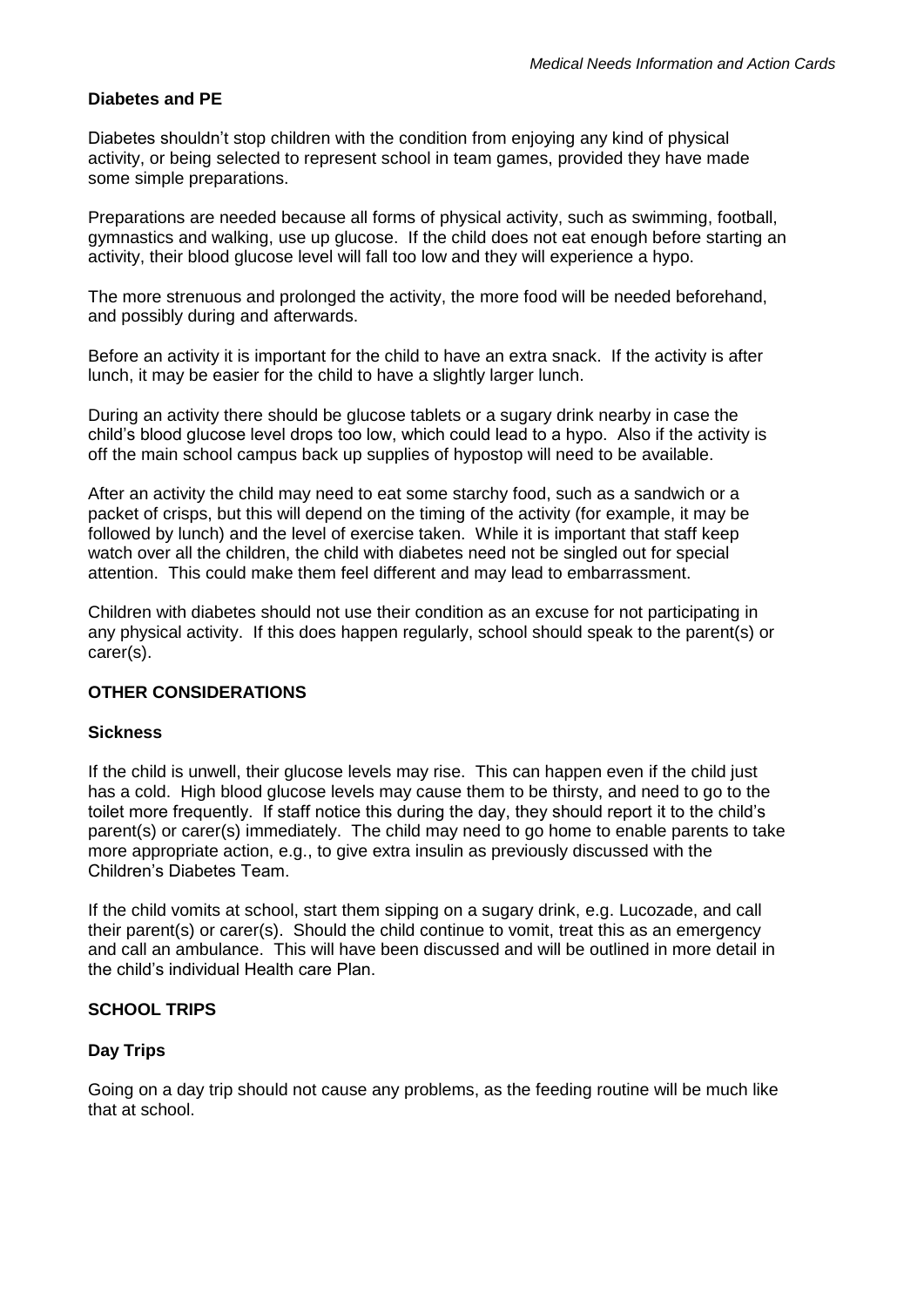The child with diabetes should take their insulin and injection kit, in case of any delays in their usual injection time. The child will have to eat some starchy food following the injection, so should have some extra starchy food with them. They should also take with them their usual hypo treatment. This will have been discussed at the school meeting beforehand.

#### **Overnight stays**

With overnight stays, the child's routine will include insulin injections and blood glucose monitoring. Schools will need to ensure that either the child is able to do their own injections or that there is a member of staff who is willing to take responsibility for helping with injections and blood glucose testing.

If any medical equipment has been lost or forgotten, the paediatric department or Accident and Emergency department at the nearest hospital, must be contacted for help.

The Children's Diabetes Team will visit school before the planned overnight stays to discuss the management of the child's diabetes whilst away from home.

For further information and guidance please contact the Diabetes Specialist Nurse:

**Denise Gibson** Office Tel: 01226 432519 Email: denise.gibson@nhs.net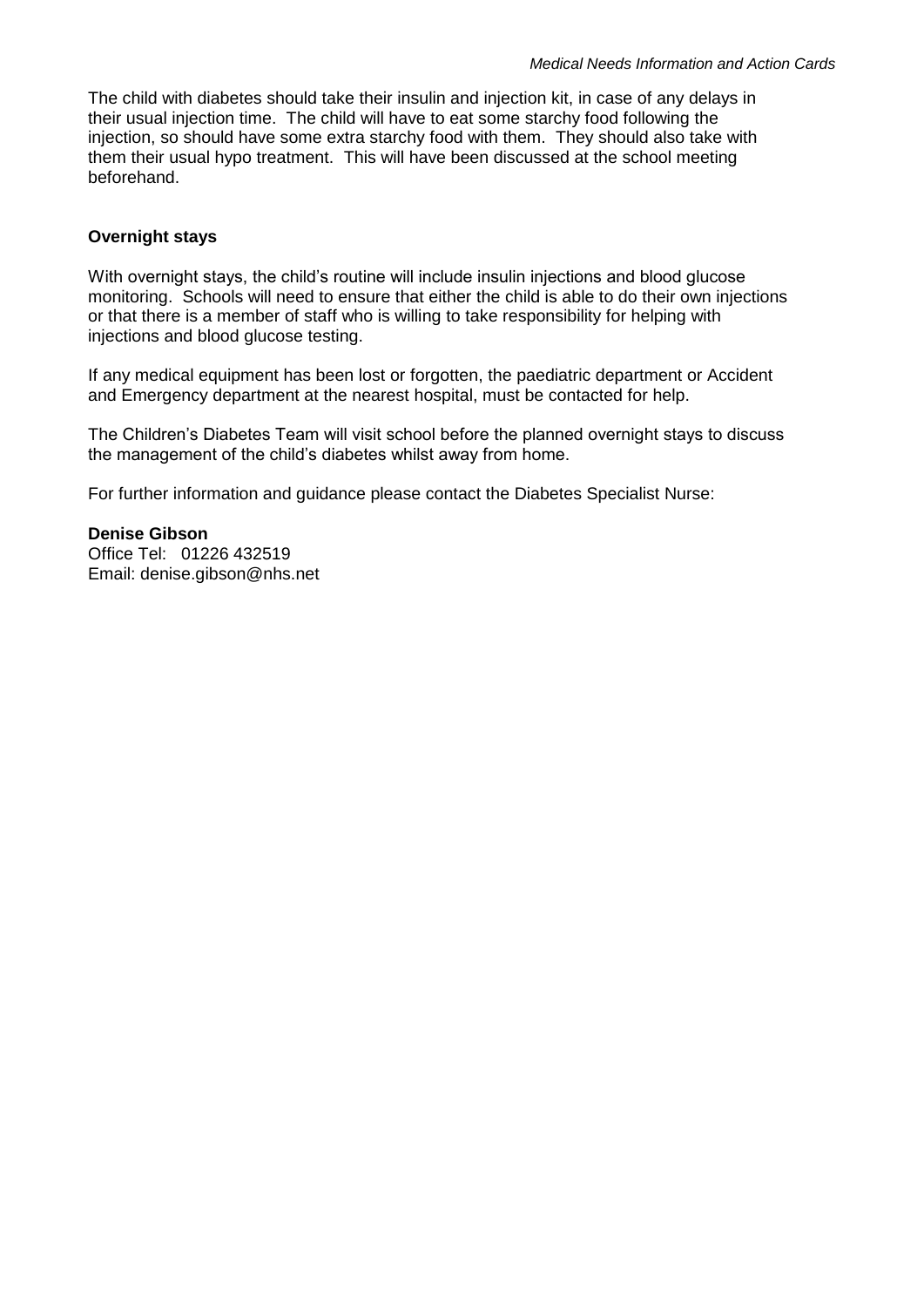## **ANNEX 1**

## <span id="page-37-0"></span>CARE PATHWAY FOR SCHOOL CHILD WITH DIABETES.



(annual reviews to be introduced in the near future)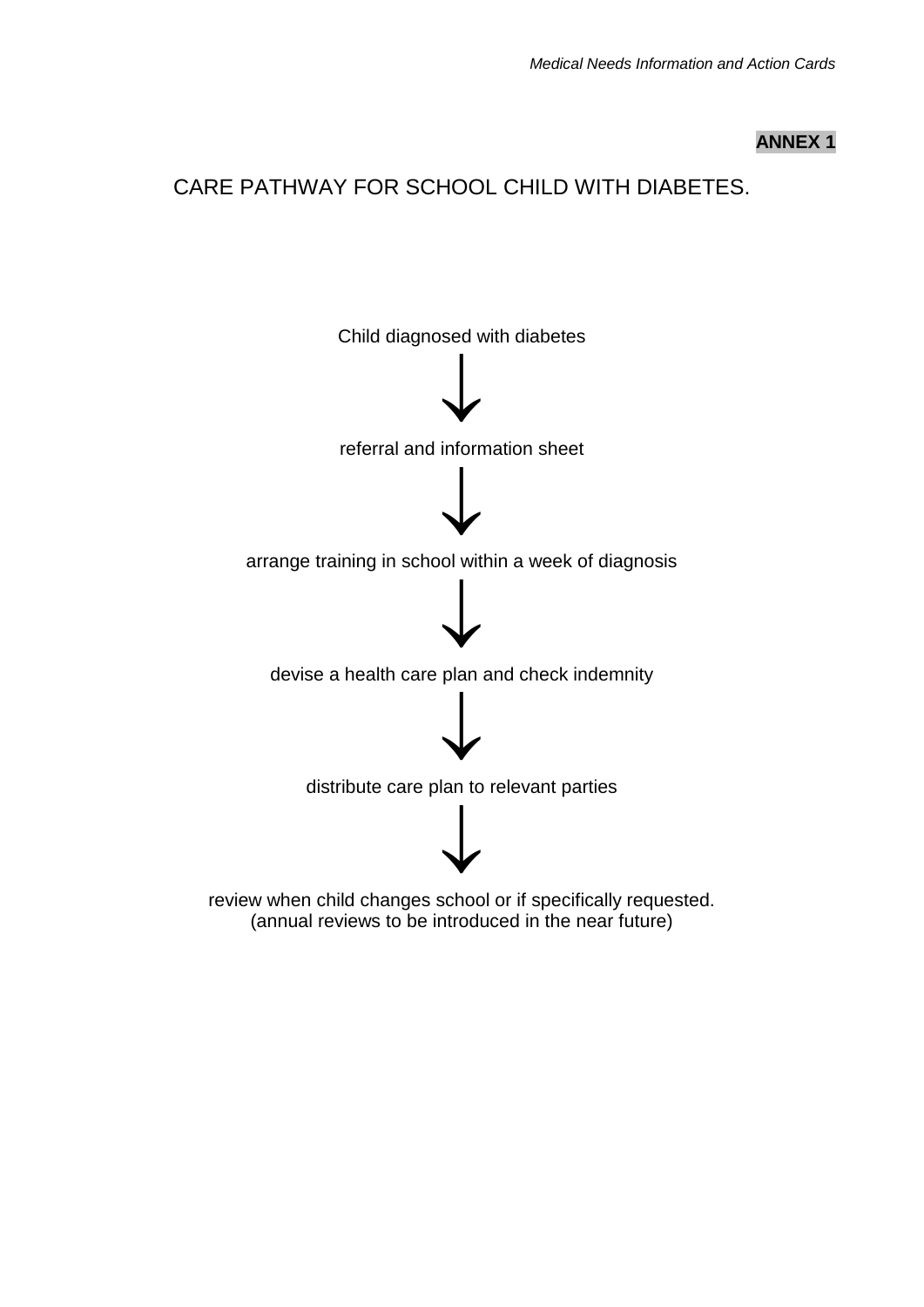**ANNEX 2**

## **GUIDELINES FOR BLOOD GLUCOSE MONITORING IN SCHOOLS**

<span id="page-38-0"></span>Training will be given to the relevant teachers / nursery nurses by the paediatric diabetes specialist nurse. All equipment to be labelled with the child's name and stored safely when not in use.

- 1 The procedure should be carried out in a designated area e.g. medical room. Prepare area - Paper towels / Disposable gloves / Cotton wool / Blood glucose meter / Test strips / Disposable bag / Finger pricking device and lancet.
- 2 Child / young person to wash their hands using warm soapy water.
- 3 Person carrying out / assisting the child should wash and dry their hands and wear disposable gloves.
- 4 Finger pricking to be carried out as previously agreed in the care plan.
- 5 Blood to be placed on test strip, then to be monitored according to the individual machine.
- 6 Cotton wool to be placed on finger until bleeding ceases.
- 7. Lancet to be placed in sharps bin
- 8 Result to be recorded in accordance with the care plan.
- 9 All disposable materials to be disposed of in accordance with the yellow bag system.
- 10 Dispose of gloves in yellow bag, wash and dry hands thoroughly.
- 11 It is recommended that each child is to take their blood glucose monitoring kit home each weekend for cleaning.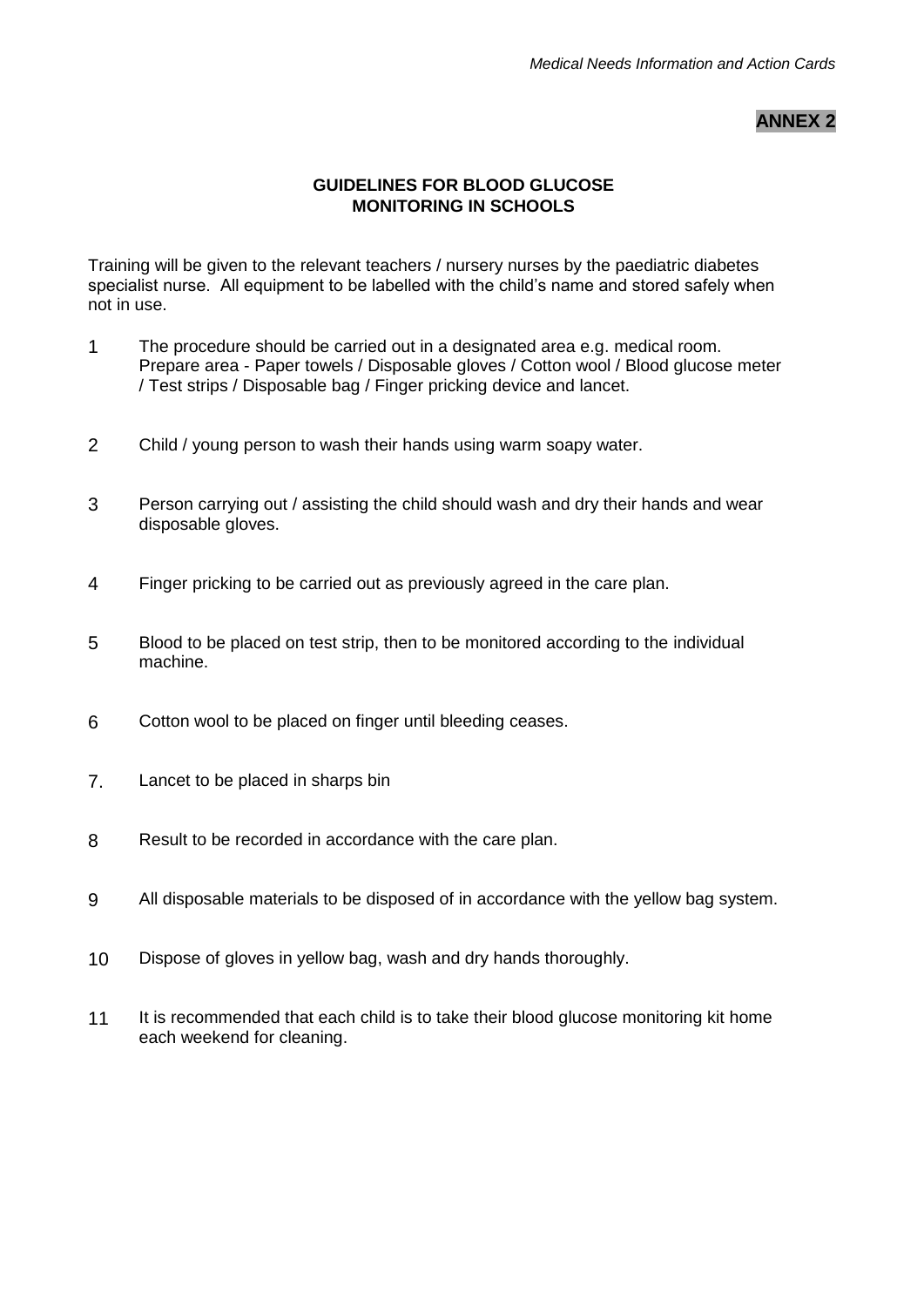# **Epilepsy**

#### <span id="page-39-0"></span>**Introduction**

Epilepsy is defined as having a tendency to have seizures. They are sometimes called 'fits'. Seizures come from a temporary disruption of electrical activity in the brain. What happens during a seizure will depend on where in the brain the epileptic activity begins and how widely and rapidly it spreads. A good source of information and guidance on the management of epilepsy in school is the epilepsy action website:<http://www.epilepsy.org.uk/> where many resources are available to download.

#### **Management of Epilepsy in Schools**

The Authority recognises that pupils who suffer from epilepsy may require urgent medical treatment. However, there are options available to the Headteacher regarding the level of emergency medical action the school is prepared to administer.

#### **Option One**

Where a child is due to be admitted to the school who suffers from epilepsy or who is diagnosed with epilepsy at a later date the parent(s) or carer(s) and the Authority will be notified in writing that the school staff will not administer the emergency medical procedure (Rectal Diazepam or Buccal Midazolam) which is carried out to treat children who suffer from a prolonged seizure.

The Headteacher will ensure that there is an agreed protocol/Health Care Plan in place at school for any child who suffers from epilepsy and make arrangements for the epilepsy specialist nurse to deliver an awareness session to school staff on epilepsy.

If the situation arises where a child experiences a major seizure the school will:

- a) call for an ambulance;
- b) immediately contact the parent(s) or carer(s)

First Aid Posters are available from the epilepsy action website by following this link: <http://www.epilepsy.org.uk/info/seizures/first-aid>

## **Option Two**

Where a child is either admitted to the school who suffers from epilepsy or is diagnosed with epilepsy at a later date the Headteacher will implement the following procedure

- **n** inform the Authority:
- $\blacksquare$  inform all staff:
- (If emergency medication is prescribed) request volunteers to administer the following emergency medication:
	- Rectal Diazepam
	- Buccal Midazolam
	- Both Rectal Diazepam and Buccal Midazolam
- implement the agreed individual care plan;
- ensure all staff administering the emergency medication receive the appropriate training and legal indemnity as set out on Form [AM3;](#page-62-1)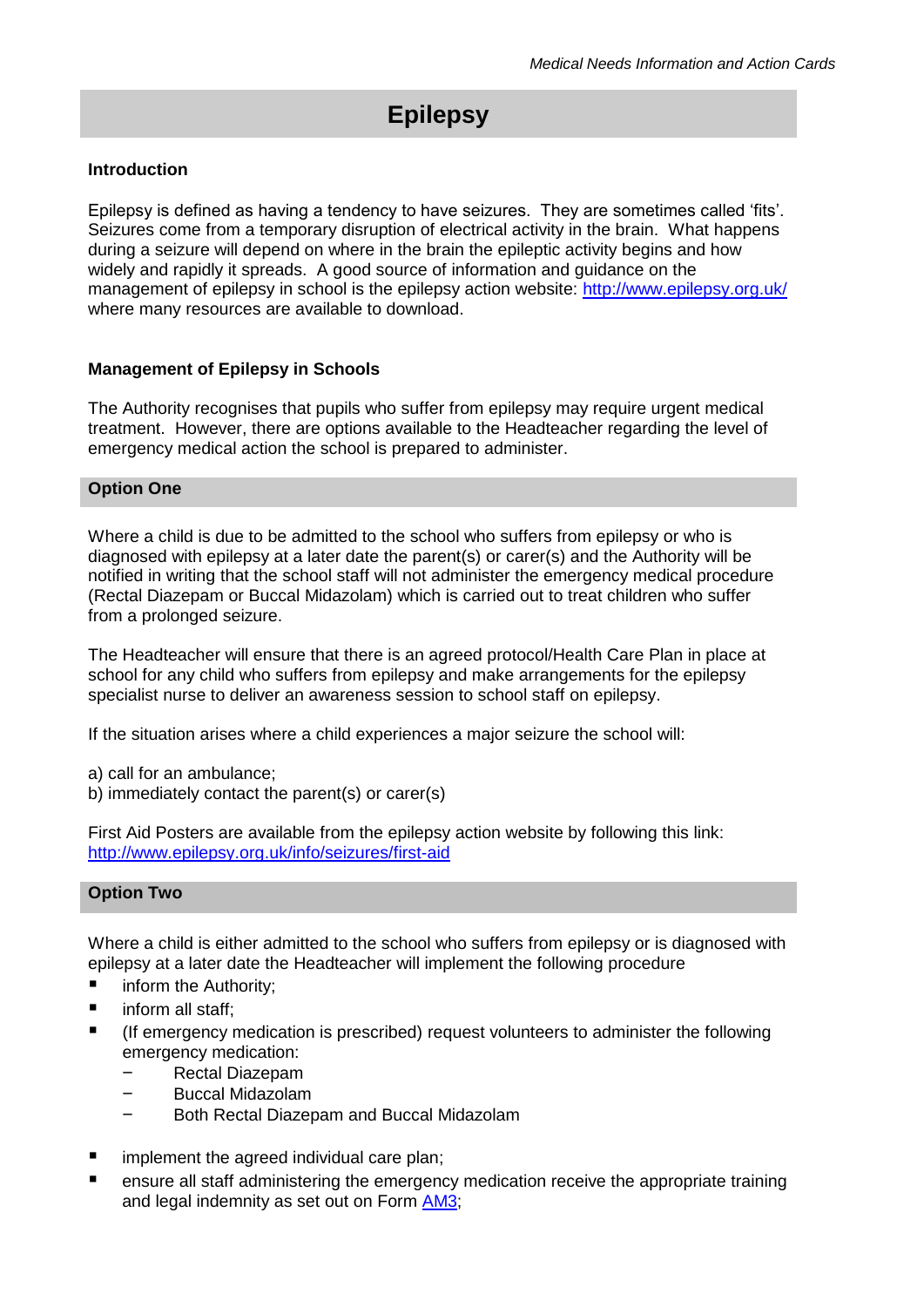- **E** ensure that the provision of care can be maintained for the school day:
- ensure staff record the use of Rectal Diazepam/Buccal Midazolam in the nursing cardex (special school) or on Form [AM1.](#page-58-0)

In circumstances where seizures do not stop after first dose of emergency medication has been given the school will:

- a) give the child a second dose if this is written in the protocol/care plan;
- b) call for an ambulance regardless of whether a second dose is given;
- c) Immediately contact the parent(s) or carer(s).

#### **Seizures**

There are about 40 different types of seizure, some of which are more common in children. The most common seizure school staff will come across are as follows:

#### **Tonic-clonic Seizures (previously known as grand-mal)**

Children who have tonic-clonic seizures lose consciousness and fall to the ground. Their body goes stiff and their limbs jerk. When their seizure is over, their consciousness returns but they may be very confused and tired. It is important that you stay with them at this point, to make sure that they are alright.

#### **Absence Seizures**

During an absence seizure (previously known as a petit-mal) the child will briefly lose consciousness but will not lose muscle tone or collapse. Sometimes their eyes will flicker. The person stops what they are doing and may stare, blink or look vague for just a few seconds. Because of this, absence seizures can sometimes be mistaken for daydreaming or inattention. Absence seizures are most common between the ages of six and 12 years old. While these episodes may seem unimportant they can happen hundreds of times a day. You may be able to help your students who have absence seizures by providing written information at the end of a lesson, and helping them catch up on things missed. There is no first aid needed for absence seizures. Usually the pupil will be able to continue with what they were doing before the seizure although they may need reminding.

## **Myoclonic Seizures**

When a child has a myoclonic seizure the muscles of any part of their body jerks. These jerks are common in one or both arms and can be a single movement or the jerking may continue for a period of time. Myoclonic seizures happen most often in the morning and teachers need to bear in mind that a child may be tired or lack concentration if they start school after having one of these. There is no first aid needed for myoclonic seizures unless the child has been injured in which case usual first aid procedures are used.

## **Complex Partial Seizures**

A complex partial seizure can be difficult to recognize. It can appear to the onlooker that the person is fully aware of what they are doing, but they may appear to act strangely, for example, plucking at their clothing, swallowing or scratching or just wandering aimlessly. The specific symptoms of a complex partial seizure depend on which area of the brain the seizure is occurring in. It is important to remember that a person experiencing a complex partial seizure cannot control their behavior, and their consciousness is altered so they cannot follow instructions and may not respond at all.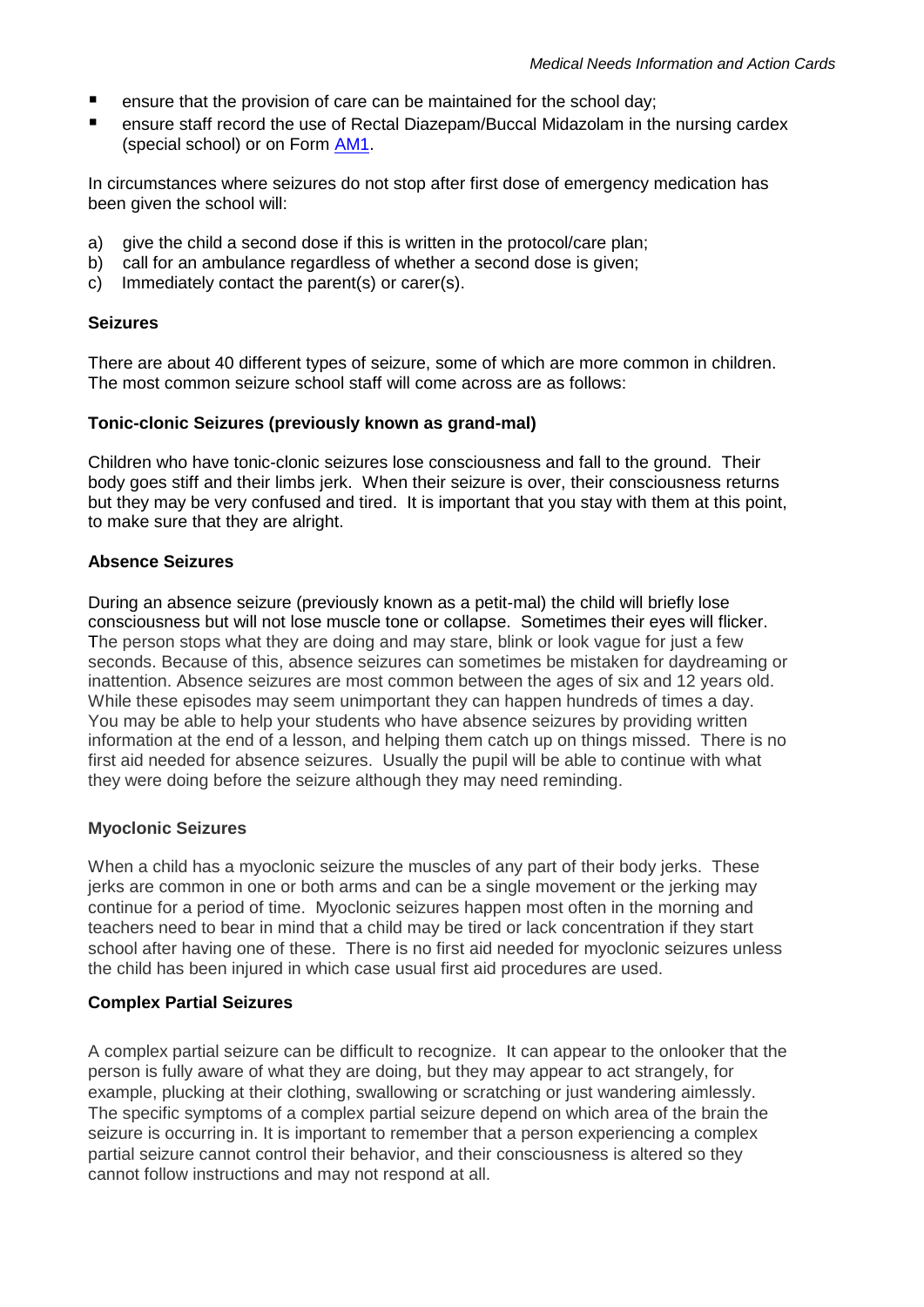Complex partial seizures can be misinterpreted as bad behavior. In fact, the child will not know what has happened and will not remember what they were doing before the seizure started.

Although there is no real first aid needed, it is important not to restrain the young person unless they are in immediate danger. This is because they may not recognize you.

#### **Atonic Seizures**

Atonic seizures cause a child to momentarily lose muscle tone and suddenly collapse. Injuries can easily occur; particularly head injuries as the pupil will often fall forwards and will not be able to put out their hands for protections during the fall. Safety headgear is sometimes worn by pupils who have frequent seizures. There is no first aid needed for atonic seizures unless the child has been injured in which case usual first aid procedures are used.

#### **Social Needs in the Classroom**

Pupils with epilepsy should be included as far as possible in all school activities. Extra precautions and supervision may be needed for some activities and sports, residential visits and on transport. This should be considered and included within the pupils individual care plan.

## **Triggers**

For many pupils, seizures happen without warning. Others may know of certain 'trigger' factors. These should be discussed, written in the pupils care plan and communicated to the relevant parties. There are many different triggers but some are more relevant to school settings than others.

Photosensitive epilepsy is a form of epilepsy in which seizures are triggered by flickering or flashing lights. Only about five percent of all people with epilepsy have this form of the condition, and it is most common in children and young people aged between seven and 19. Seizures are most commonly triggered by certain frequencies of flash or flicker. High contrast patterns such as black and white stripes, sunlight through blinds or reflection from water can be a trigger.

Computer and interactive whiteboards are usually not a problem as they either seem to flicker at a rate too fast to trigger a seizure or not at all. Conventional 'cathode ray' TV screens could trigger in someone with photosensitive epilepsy, but viewing the screen from at least 2.5 meters' away will minimise the risk.

Stress can make a pupil with epilepsy more likely to have seizures. For young people, stress about exams and assessment can be reduced by making sure any special consideration or access arrangements (such as extra time, separate invigilation or rest breaks) are organised well in advance. Information about applying for special considerations/adjustments in exams is contained in the epilepsy action document ['Epilepsy](http://www.epilepsy.org.uk/sites/epilepsy/files/images/services/epilepsyaction_schoolspolicy.pdf)  [Policy for Schools'.](http://www.epilepsy.org.uk/sites/epilepsy/files/images/services/epilepsyaction_schoolspolicy.pdf)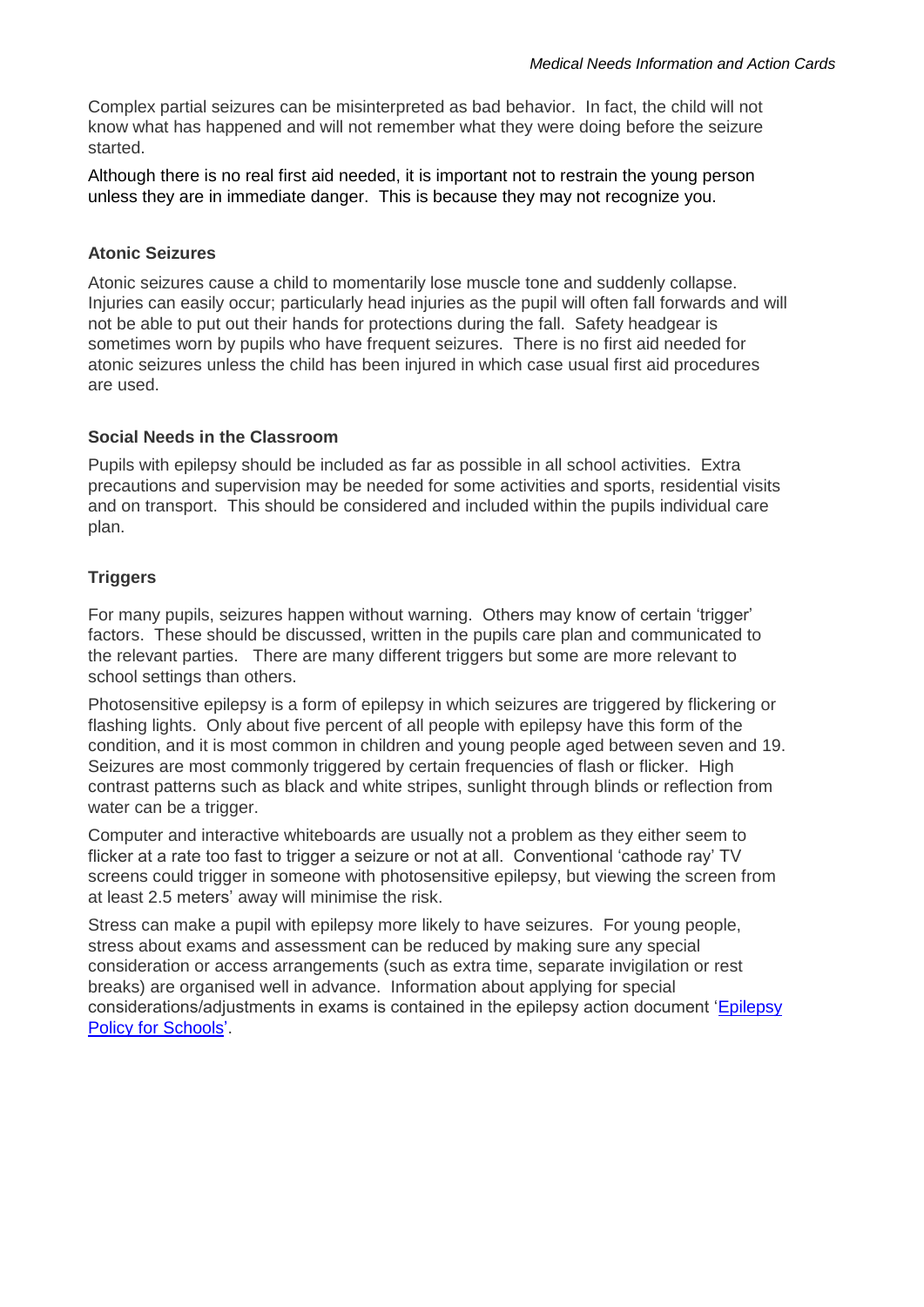## **Emergency Medication**

Sometimes a pupil with epilepsy can experience a longer seizure or a series of seizures without regaining consciousness. If this continues for 30 minutes it is called 'status epilepticus' and is a medical emergency as it could lead to brain damage and ultimately can be fatal.

The pupil's individual healthcare plan with contain details of any medication such as rectal diazepam or buccal midazolam which may have been prescribed to bring the person out of a prolonged seizure or series of seizures.

Emergency medication should only be given according to the instructions on the healthcare plan. There is no legal duty on teachers to give emergency medication but they can volunteer to be trained.

For further information and guidance please contact the Epilepsy Specialist Nurse:

#### **Phil McNulty**

Office Tel: 01226 433130 Email: phil.mcnulty@barnsleypct.nhs.uk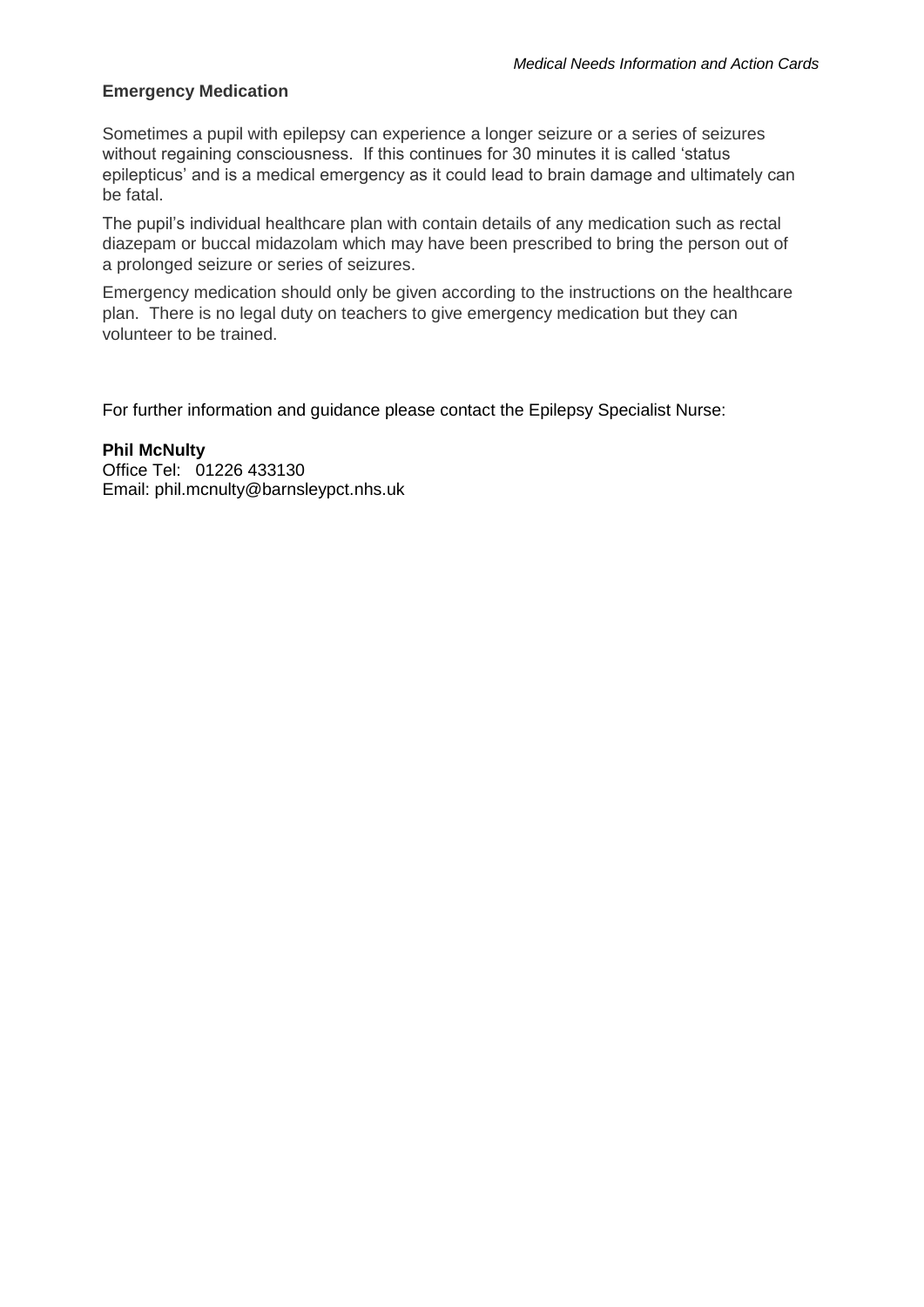# <span id="page-43-0"></span>**Head lice**

#### **Introduction**

Head lice are small insects that live on the human head, hair, eyebrows and beards. They have six legs and no wings. They are a greyish brown colour and when fully grown roughly 3mm long. Having no wings, the head lice cannot fly or jump and cannot swim.

Head lice are very common, especially among school age children. Transmission is via head to head contact and it has nothing to do with personal hygiene. It takes one full minute to crawl from one head to another.

To live the louse needs to keep warm and is usually found very close to the scalp. It feeds twice a day by sucking the blood off its host through the scalp.

The female can lay up to eight eggs per night in sacs glued to hair close to the scalp. They are the size of a grain of sugar, dull in colour and are very well camouflaged, making them difficult to spot in dry hair. They take seven to ten days to hatch.

The empty egg sacs (nits) are white and shiny and are much more noticeable. Once hatched the louse takes just seven to ten days to become fully grown and able to mate.

Although there appears to be a particularly high incidence of head lice among primary school children they are a problem for the whole community.

#### **Managing the problem of head lice within school**

In managing the problem of head lice the school should encourage promoting the prevention of them by working with the School Health Service and raising awareness with parents through health education.

Routine head inspections by school nurses are no longer performed. It has proved much more effective in combating the problem to increase community awareness by health education and by offering parents enough help and advice to detect and treat head lice promptly and effectively within the home.

It should be noted that school staff do not have legal rights to carry out head inspections. Furthermore the school cannot exclude an infected child.

There is a very helpful leaflet which has been designed by the School Health Service detailing the facts about head lice, showing how to detect them and how to treat them. This can be found at [Annex 1](#page-45-0) to this section. The school should distribute the leaflet to parents periodically and not only when parents or school staff have raised concerns or where there is an 'outbreak' in school. It should be integrated within the management of other school health problems rather than addressed as a separate topic.

Schools are no longer advised to send out 'alert letters' following an outbreak of head lice. The reasons are:

- it would be inconsistent with the advice given on highly transmissible diseases;
- schools could be sending a succession of these letters : the number of letters being issued diminishes their effect;
- it creates a parental perception that there is a constant problem for their child and;
- it may encourage parents to use an insecticidal lotion inappropriately.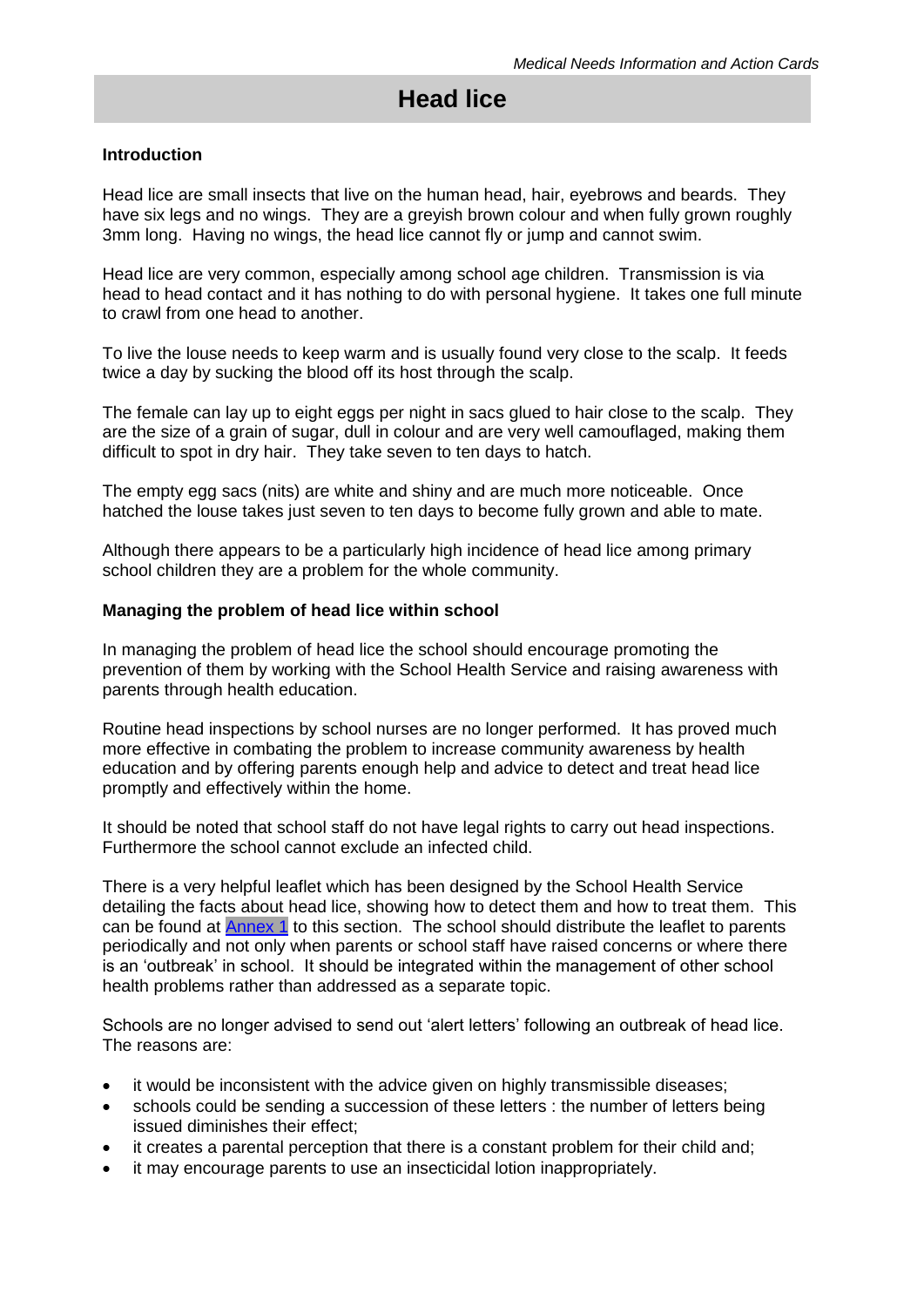#### *Medical Needs Information and Action Cards*

If there is a continuing problem regarding head lice with a particular family or child, the school nurse is available to give further advice and information to parents or individuals including a home visit if that is deemed appropriate.

School nurses offer home appointments, clinic appointments, and school based appointments to meet with parents and discuss the wet combing technique and general information around treatment and prevention of head lice.

In addition they offer awareness sessions for parents in the form of coffee mornings and parent evenings.

Where parents repeatedly fail to take any action in dealing with head lice on their child the school should consult the Authority with a view to reporting the parents to Social Services on the grounds of neglect.

For further information and guidance please contact the Head of School Nursing:

## **Ann Meynell**

Office Tel: 01226 433130 Email: ann.meynell@swyt.nhs.uk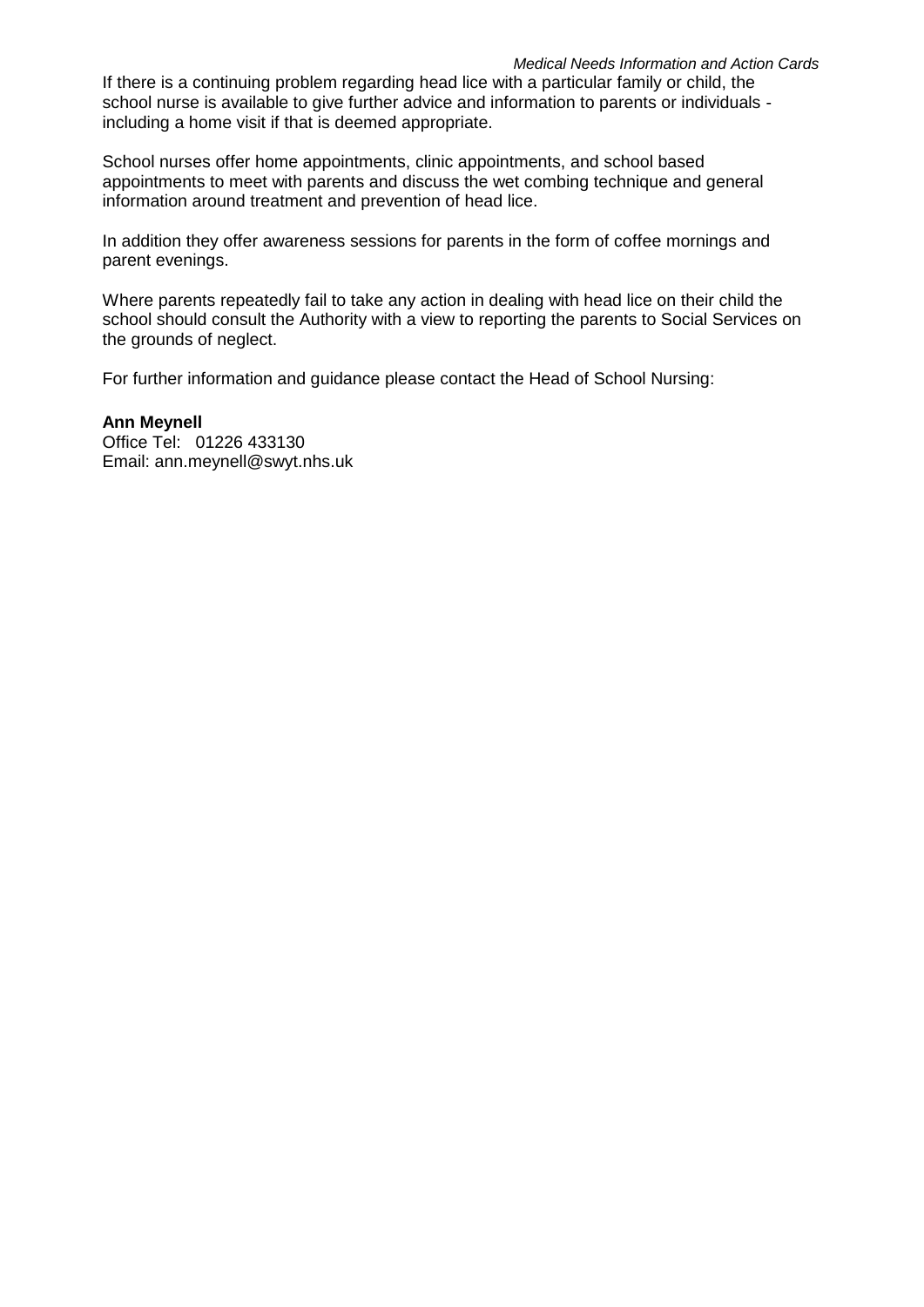ANNEX 1

<span id="page-45-0"></span>

# **The Facts about Head Lice**



- **\*** Head lice are small insects (about the size of a sesame seed when fully grown) that live very close to the scalp.
- **\*** Nits are not the same as lice. Nits are the empty egg cases which stick to the hair.
- **\*** You only have head lice if you find a living moving louse (not a nit).
- **\*** Anybody can get head lice adults and children.
- **\*** Head lice don't care if the hair is dirty or clean, short or long.
- **\*** A lot of infections are caught from close family and friends in the home and community, not at school.
- **\*** Head lice can walk from one head to another, if the heads are pressed together for some time. They do not fly, jump or swim.
- **\*** Regular hair care may help to spot lice early.
- **\*** The best way to stop infection is for families to check their heads regularly using detection combing.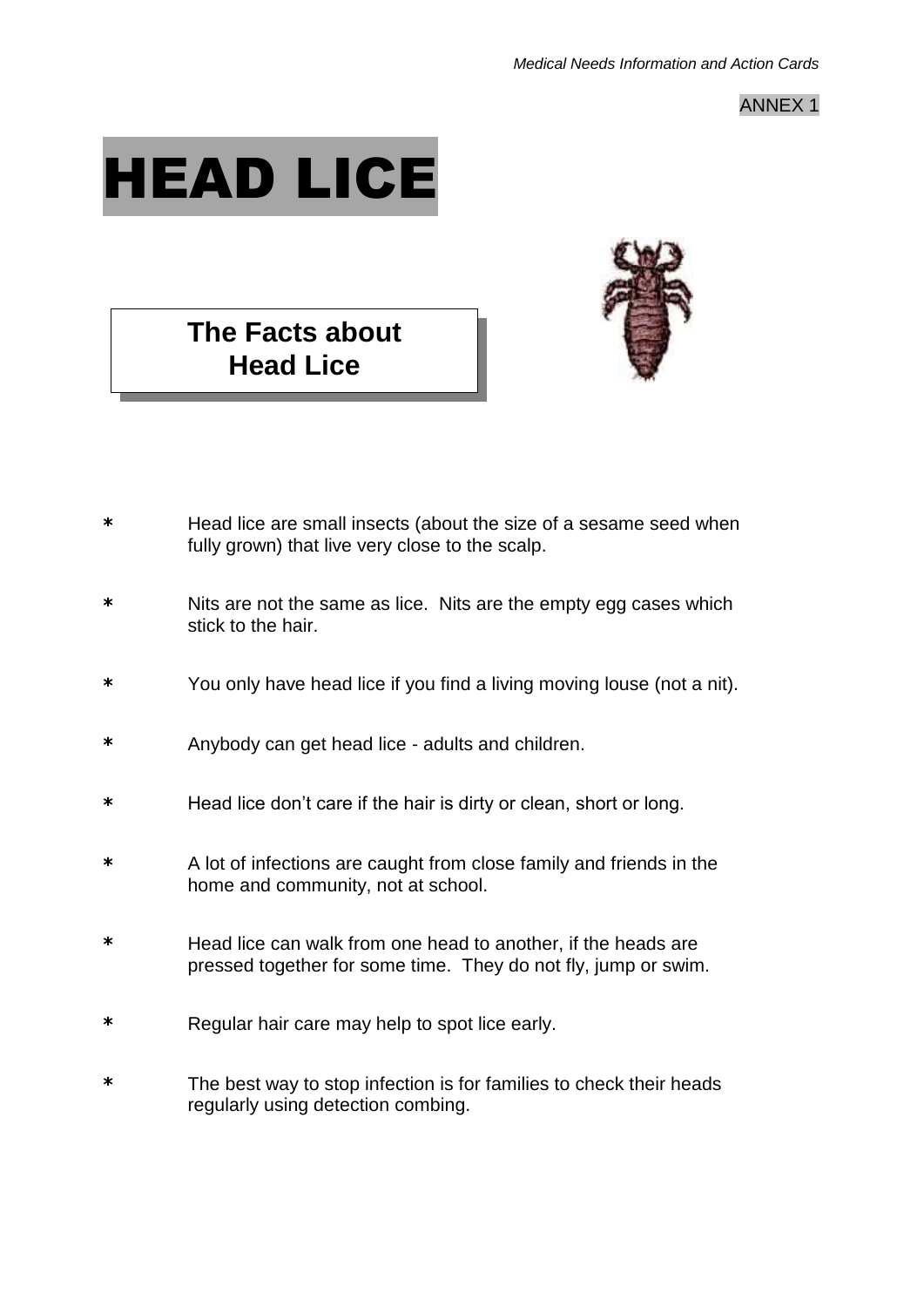Actual size 1.3mm long

# **How to detect head lice**

You will need:

**A PLASTIC DETECTOR COMB (These are available from your pharmacist ask for help if there are none on display)**



1) Wash the hair well and rinse, apply lots of conditioner but do not rinse.

2) Ensure that there is **good lighting** - daylight is best.

3) First, comb the hair with an ordinary comb. Then, using the detector comb, begin at the top of head and making sure that the comb is touching the scalp, slowly draw the comb towards the ends of the hair.

4) Check the teeth of the comb carefully.

5) Repeat steps (3) and (4), working your way around the head from the top of the scalp to the ends of the hair.

**If there are head lice, you will find** 

**one or more on the teeth of the comb**

6) If you find lice, or something which you are unsure about, stick it to a piece of paper with clear sticky tape and take it to your GP or local pharmacist.

**The best way to stop infection is to do detection combing regularly.**

**NEVER use insecticidal liquids, lotions or shampoos to PREVENT infection, or just in case.**

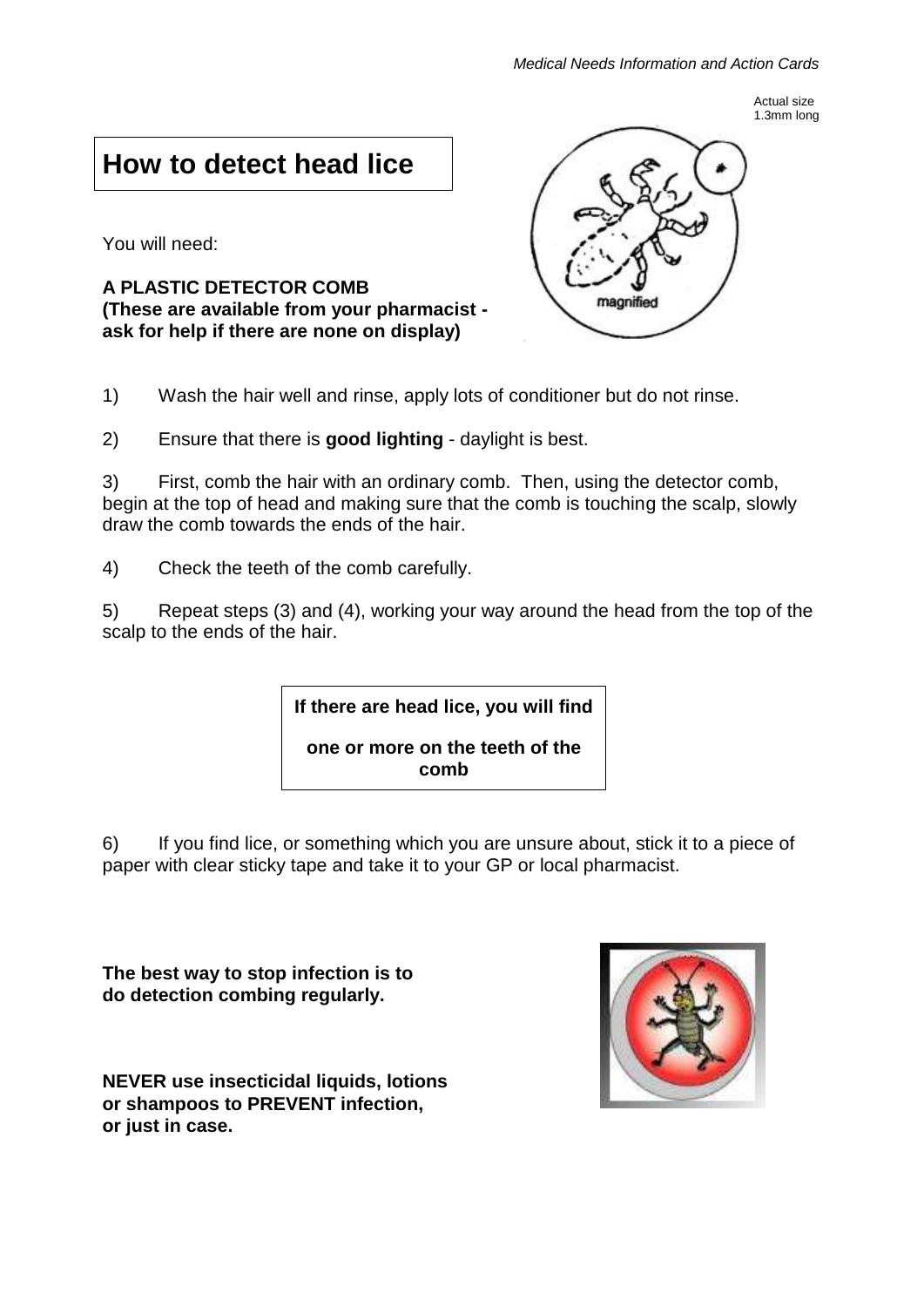# **How to treat head lice**

## DO NOT TREAT UNLESS YOU ARE SURE YOU HAVE FOUND **A LIVING, MOVING LOUSE**

**Ask your GP or pharmacist which head louse lotion or liquid to use Do NOT use head louse shampoo**



*In a well-ventilated room....*

1) Apply the lotion or liquid to **dry** hair

2) Part the hair near the top, put a few drops of the lotion or liquid on to the scalp and rub in some more of the lotion or liquid. Do this again and again until the whole scalp is wet. You don't need to take the lotion or liquid any further than where you would put a ponytail band. Take care not to get the lotion or liquid in the eyes or on the face.

## **You should use at least one small bottle of lotion or liquid per head, more if the hair is thick**

3) Let the lotion or liquid dry on the hair naturally. Keep well away from naked flames, cigarettes or other sources of heat. Do NOT use a hair dryer.

4) Leave on the hair for 12 hours or overnight. Then, wash and rinse as normal.

5) Repeat the entire treatment seven days later, using second bottle of the same lotion or liquid.

6) Check the head two days after the second treatment. If you still find living, moving lice ask your School Nurse for advice.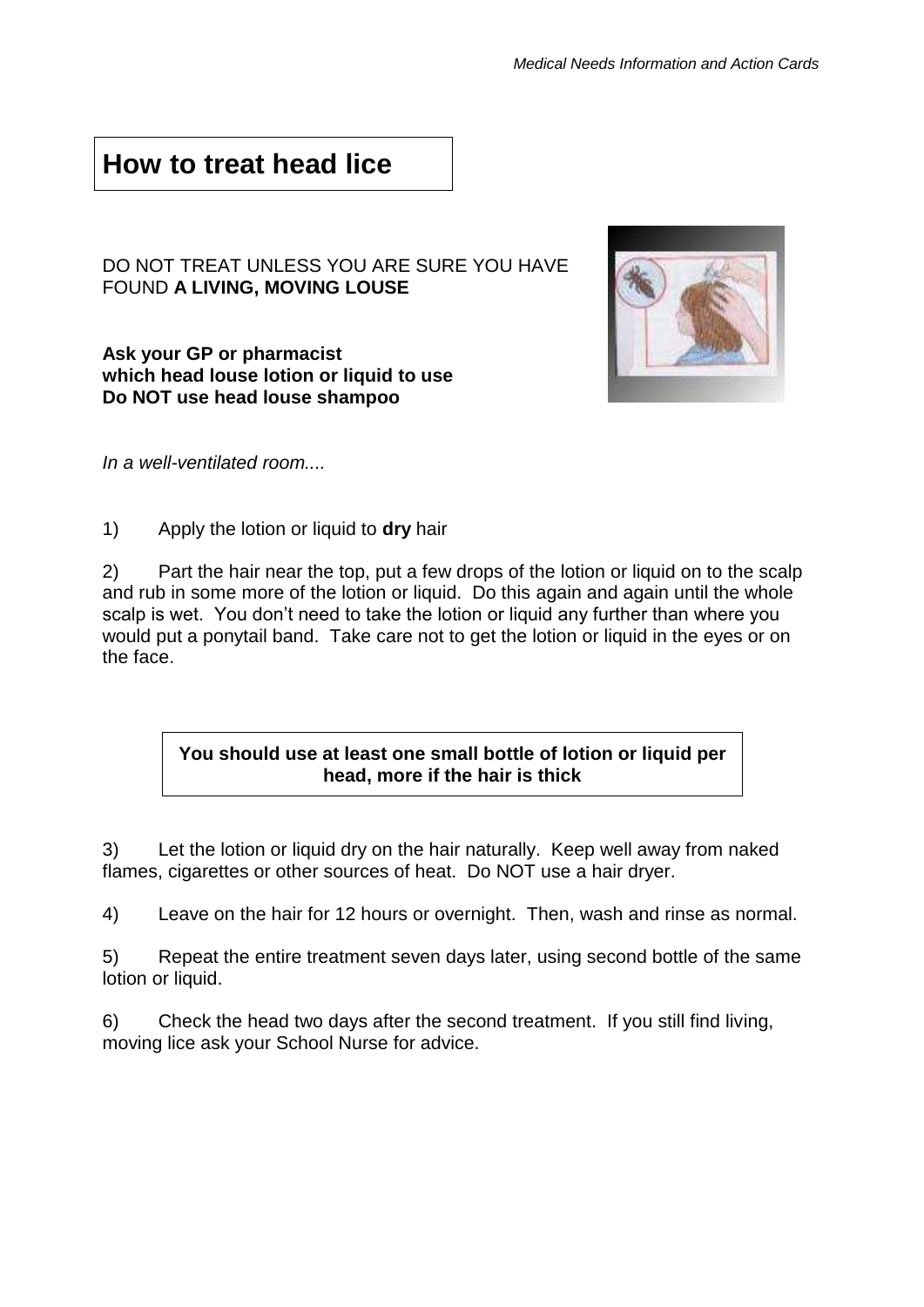# **Contact Tracing**

You need to find where the lice came from or you may be re-infected. The source is probably a family member or close friend, who probably does not know they have lice.



Use the check list below to make sure you get in touch with everyone who has been in close (head to head) contact with the infected person. All the people on your list should check themselves and their families for head lice using detection combing. Anyone who is infected with living, moving lice should be treated straight away.

## **Contact check list:**

|                           | Name (s) | Contacted |
|---------------------------|----------|-----------|
| Parents                   |          |           |
| Grandparents              |          |           |
| <b>Brothers / Sisters</b> |          |           |
| Sons / Daughters          |          |           |
| Aunts / Uncles            |          |           |
| Cousins                   |          |           |
| Nieces / Nephews          |          |           |
| <b>Friends</b>            |          |           |
| Lodgers                   |          |           |
| School / Nursery          |          |           |
| <b>Babysitter</b>         |          |           |
| <b>Clubs</b>              |          |           |
| Guide / Scouts            |          |           |
| Other                     |          |           |

## **The problem Won't Go Away?**

DID YOU ...

- ... Use enough lotion or liquid?
- ... Apply it correctly?
- ... Let it dry naturally?
- ... Leave it on for 12 hours?
- ... Use a second bottle 7 days after the first?
- … Check all your close family and friends?
- ... Check adults as well as children?
- ... Treat all infected contacts at the same item?

## **REMEMBER**

**It doesn't matter how many nits you have, or how itchy your scalp is - if you can't find a living, moving louse, you don't have lice**.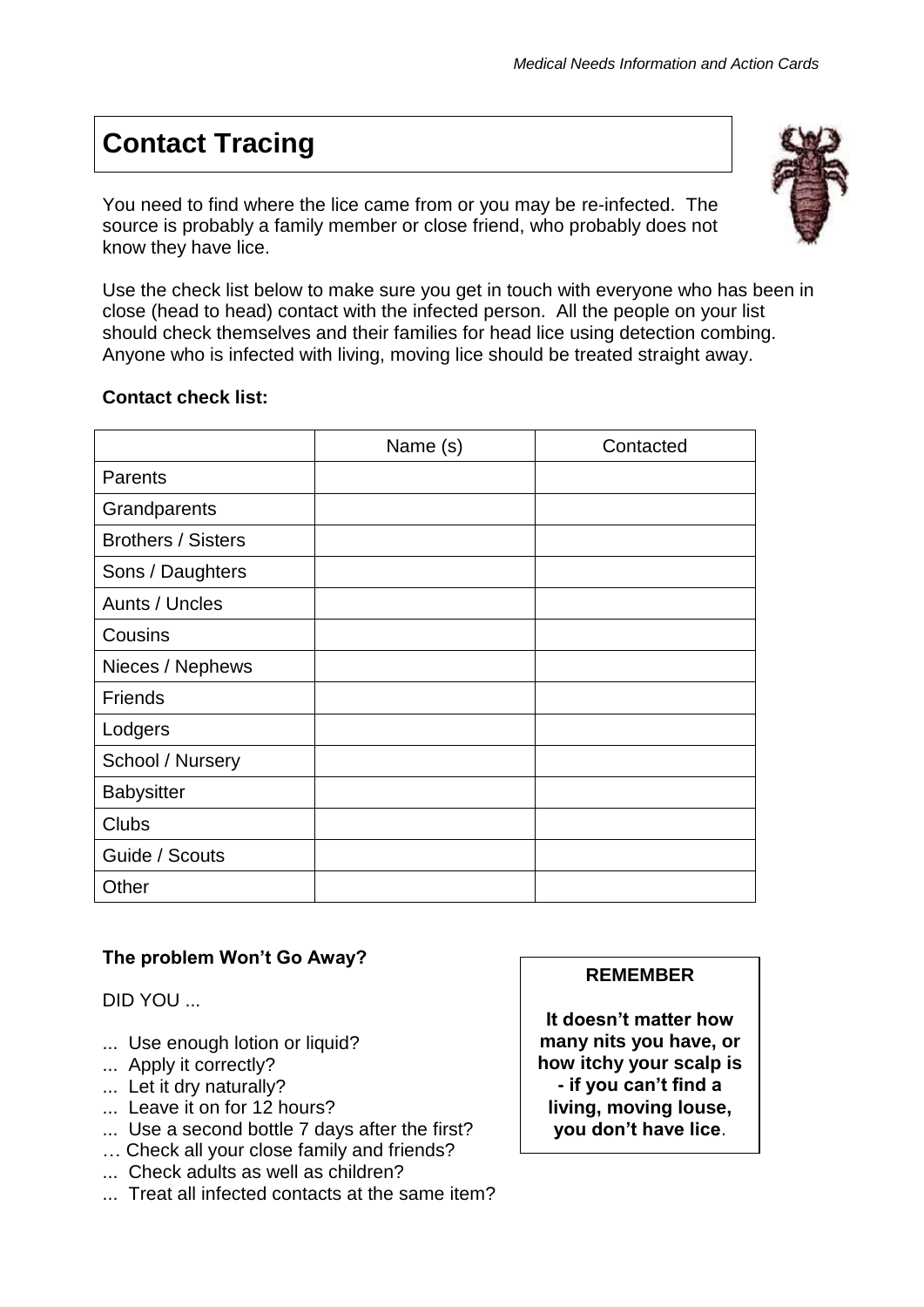# **Infectious Diseases**

<span id="page-49-0"></span>Children are more prone to infection than adults and from time to time advice may be required on the occurrence of particular symptoms or signs in children such as rashes, jaundice or diarrhoea. If a health problem has been identified within school, the school nurse and/or the LEA should be provided with the necessary information for its management. This includes:

- the numbers involved:
- the affected children/staff names and contact details;
- their age and class;
- the symptoms;
- the dates of onset and absence, symptoms etc.

Further action will then fall into two broad categories -

- (i) Issues may be dealt with by the school nurse/LEA and will include problems not requiring specific intervention nor having the potential to spread within the school.
- (ii) Issues which may require more specialised advice or further co-ordinated action. These include problems which indicate a potential outbreak of an infectious disease or which relate to a potentially serious condition. These should be referred to the Authority who will then consult with the Department of Public Health. However should staff not be available at the Authority, schools must contact Public Health direct on (01226) 777010 who will then co-ordinate any further action required. This may well involve professionals in education, environmental health and health services.

The South Yorkshire Health Protection Service has developed guidance on The Management and Control of Infectious Diseases. This is available to download from the HPA website by following this link: [The Management and Control of Infectious Diseases](http://www.hpa.org.uk/web/HPAwebFile/HPAweb_C/1194947358374)

Alternatively the school can contact the Health Schools Team on (01226) 720335 who will in turn liaise with the Health Protection Agency.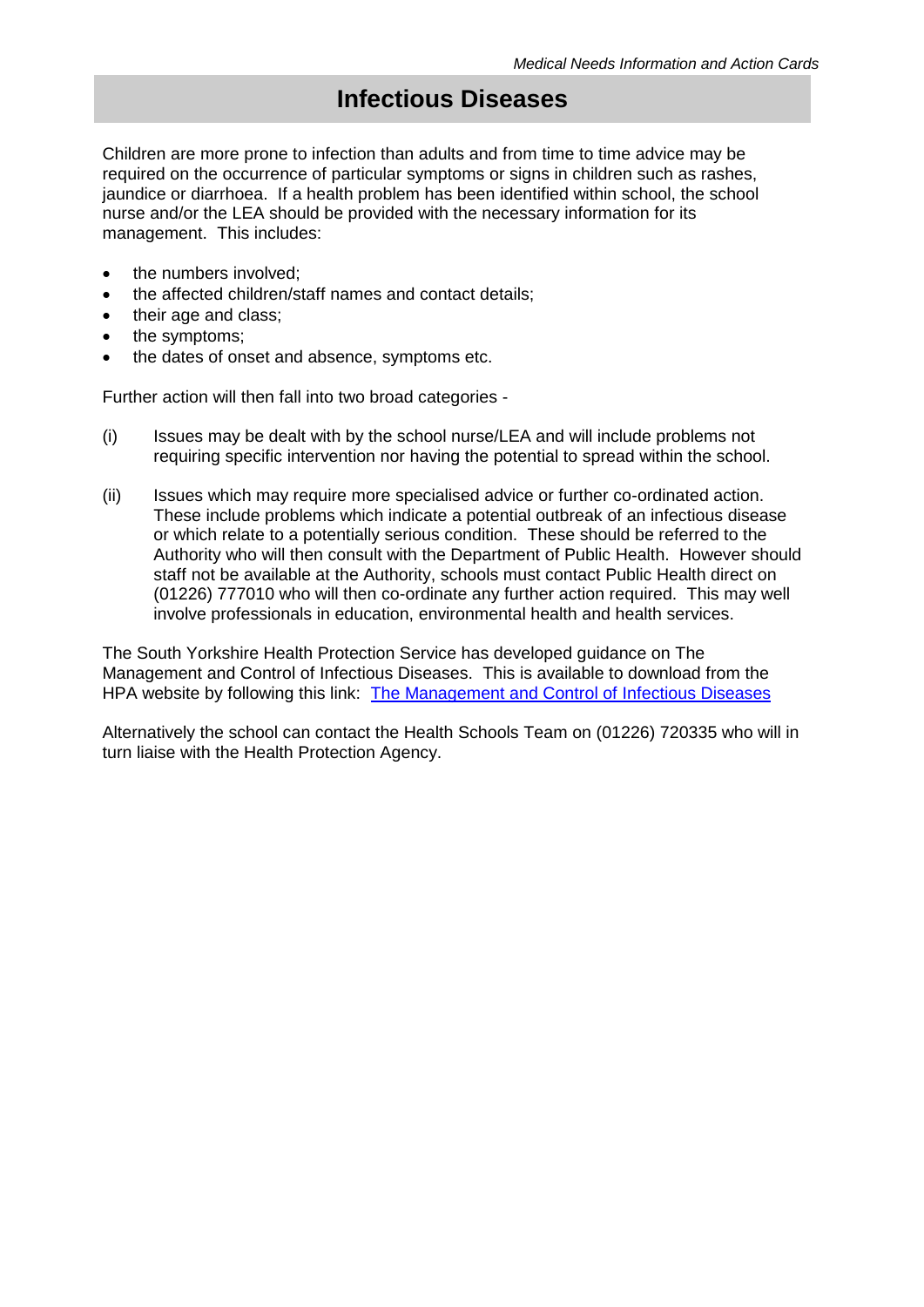# **Incontinence**

<span id="page-50-0"></span>The majority of instances of incontinence are most frequent in those children who have just been admitted to nursery. The Authority's Policy on admission to nursery units does not include any requirements that a child be toilet trained, therefore admission cannot be refused if the school becomes aware that the child is not toilet trained. However, it is necessary to differentiate between an incidence of incontinence which is accidental opposed to repeated occurrences which are due to lack of training and/or delayed development.

In the case of an accident it is expected that schools will continue to deal with the incident as part of their duty of care for the child. However, it is necessary to draw staff's attention to the Health and Safety aspects of dealing with bodily fluids. Advice is provided at [Annex 1](#page-51-0) to this section.

Problems occur where there has been a lack of toilet training by the parent(s) or carer(s) and/or delayed development resulting in repeated incidents whilst the child is attending nursery unit. Where this is the case parents should be advised that it is causing a problem for the nursery unit staff. Schools should manage such a situation as they determine appropriate with their knowledge of the child and family. This will involve the school and the parents working together to resolve the problem.

*Whilst the child cannot be refused admission to the nursery unit or prevented from continuing to attend it would not be unreasonable for the parent to support the school by providing nappies and baby wipes. The child should not be penalised for a delay in the ability to learn bladder/bowel control.*

Where there is a medical problem it is likely that the school would have been made aware of the difficulty by other professionals and the school should seek the advice of the School Nurse and the Admissions Section.

For SEN pupils with CSA/TA support, managing incidents of incontinence will be part of their job description.

It would be sensible for the school to have two persons present when changing a child where this is possible. The purpose of this would be to assist each other and to minimise the potential for accusations of abuse. However, it is recognised that there will be occasions where this is not practicable and therefore school staff will be expected to exercise their judgement.

In respect of older disabled children or older children who have special educational needs the parent(s) or carer(s) should be asked who, i.e. either male or female member of staff they would like to assist in changing their child. In cases where older children are more mentally able it is advisable to ask which gender of staff they would prefer to assist in changing them. This information should be detailed in the Health Care Plan and staff should protect the dignity of children as far as possible.

If it is necessary to dispose of soiled nappies or other items on a continuing basis this must be dealt with under the regulations covering the disposal of clinical waste using the yellow bag system. Yellow bags can be purchased from the Smithies depot and are used to identify to the waste collection service that the contents are body waste or fluids. Arrangements need to be made for the yellow bag to be collected from school separately from the normal school waste/ rubbish. This service can be provided by the Waste Management department at a charge by telephoning Smithies Depot on 774207.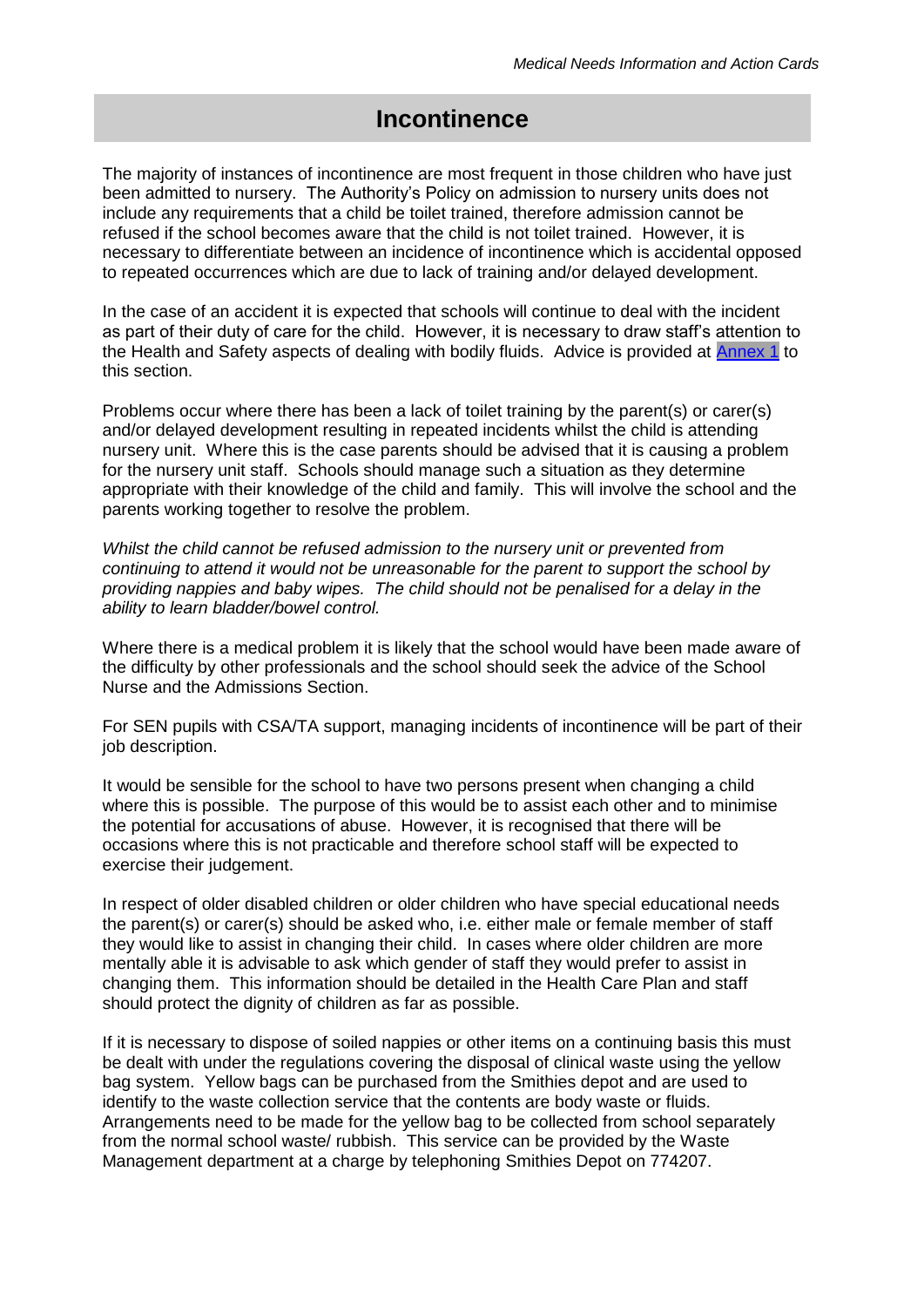## **ANNEX 1**

## **PROCEDURE FOR MANAGING INCIDENTS OF INCONTINENCE IN PRIMARY CHILDREN**

<span id="page-51-0"></span>Dealing with incontinence in pupils must be managed with the same precautions that apply to any bodily fluid.

- 1 The changing of a pupil's clothing and necessary washing should take place in a private area and if possible two persons should be present.
- 2 Any area designated for this purpose should have facilities for washing and drying the child.
- 3 Members of staff carrying out this procedure should wear disposable gloves and an apron.
- 4 For the children just admitted into nursery unit the school should ask for a change of clothing to be kept at school.
- 5 Parents must always be told that there has been an incident and that it was necessary to wash / dry the child.
- 6 Soiled clothing should be put in a plastic bag and returned to parents for washing or for the disposal of it.
- 7 Dirty nappies should be placed in a plastic bag and sealed (sellotape or staples) which in turn should be placed in the yellow bag to identify the contents as containing bodily waste.
- 8 At the end of the procedure wash and dry hands and dispose of the apron and gloves.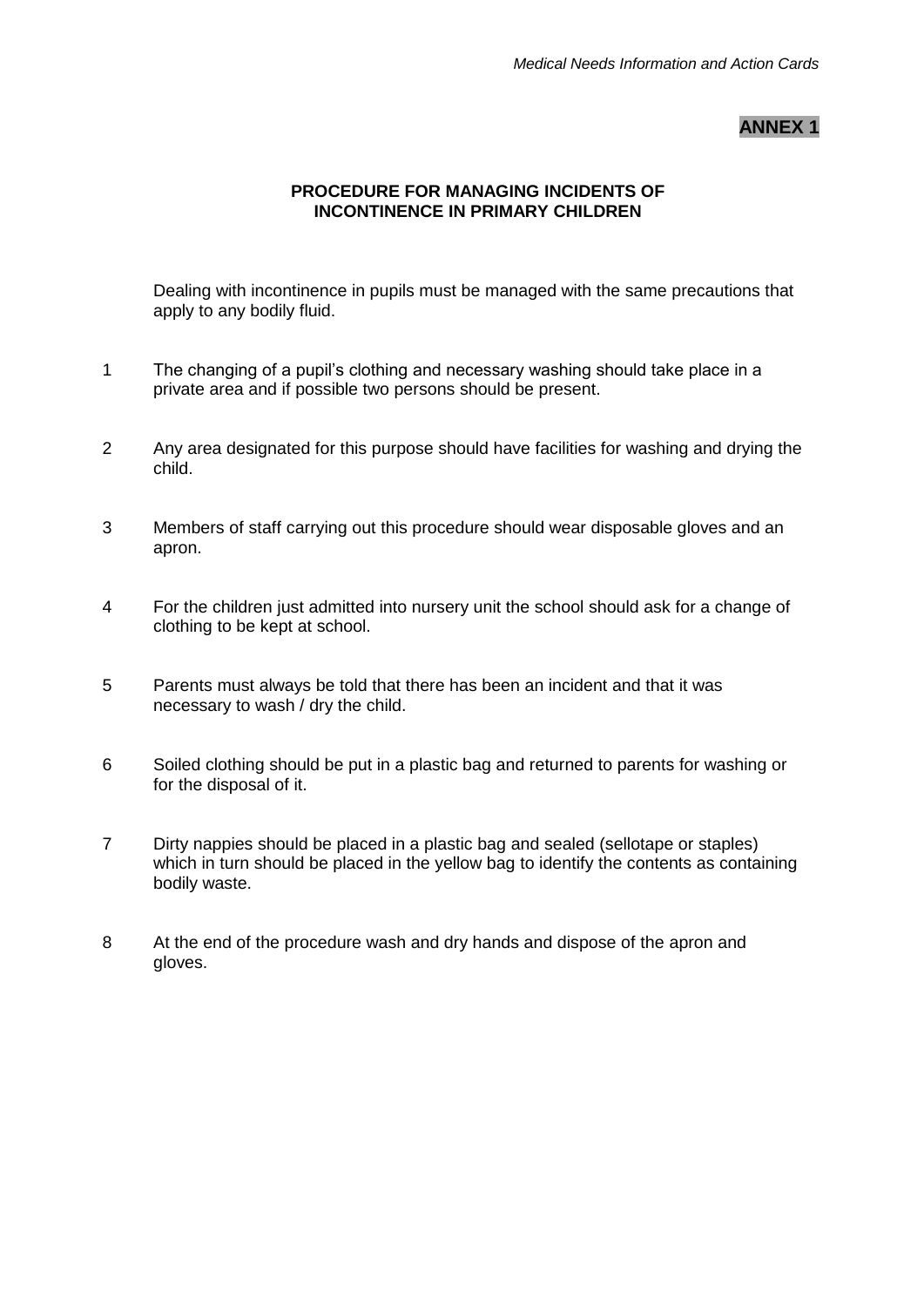# **Verrucas**

#### **General Information on Verrucas**

A verruca is a wart which is commonly found on the sole of the foot. It is usually painless and will sometimes disappear without treatment given time. However if it rubs against the shoe, or is on a weight-bearing part of the foot it may be painful. If it is painful or if it is spreading it may require treatment. Verrucas are usually acquired from contaminated floors in swimming pools and communal showers.

The virus that causes a verruca is very slow growing, and from the point of infection up to the development of a verruca there is quite a long time delay. Therefore, only to take precautions with children who have developed an obvious verruca, is not likely to stop the spread of the virus since other children may have the virus on their foot even though it has not yet become apparent.

Children's activities may obviously be limited if they have a bad verruca that is causing them pain. In such cases medical treatment should be sought. However, aside from that situation, precautions such as the wearing of verruca socks, plimsolls and banning children from swimming hinder the full participation of children in activities. These precautions are unnecessary and not advisable.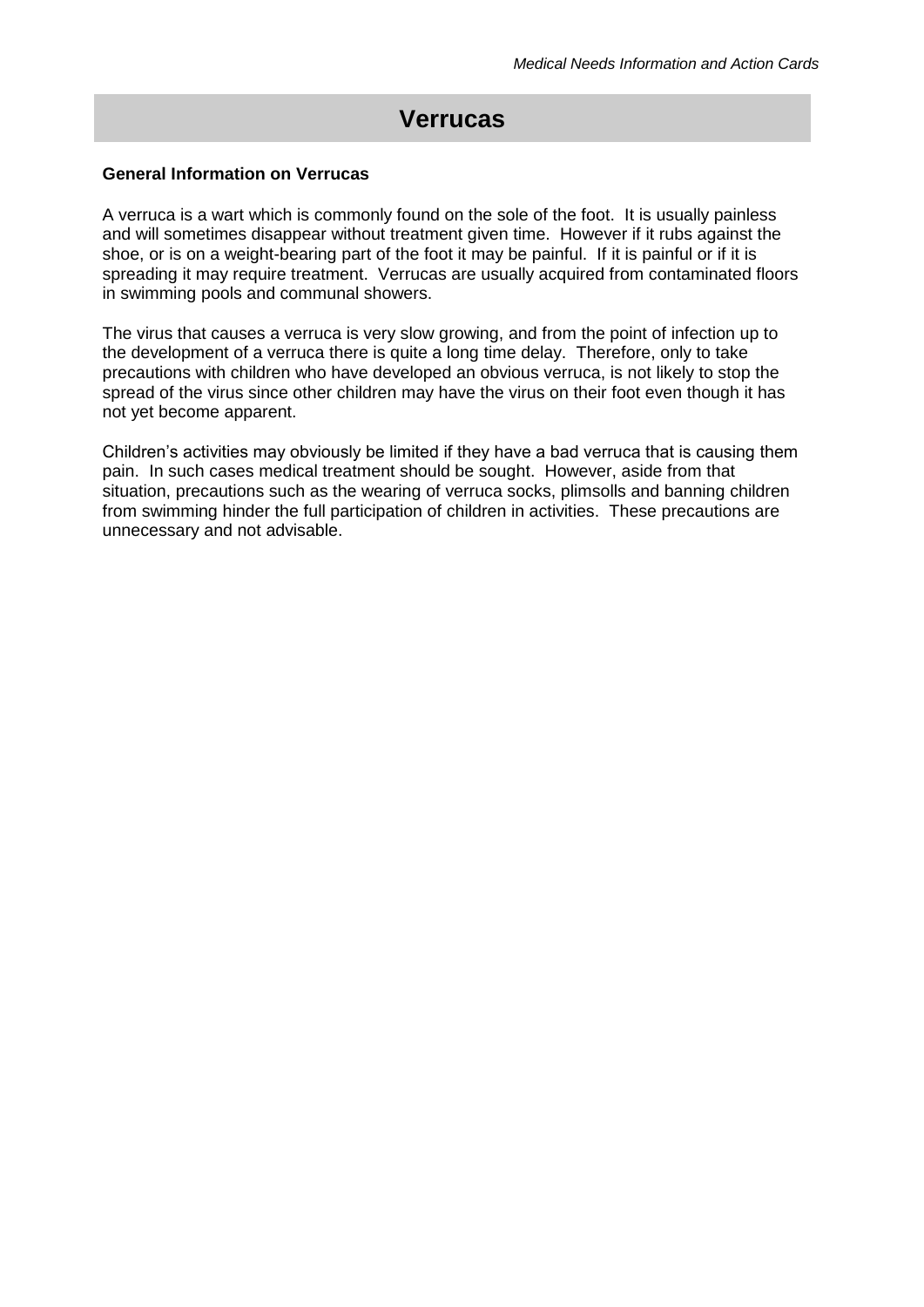# **Emergency Medical Jewellery**

<span id="page-53-0"></span>There are a small number of children in schools who have a medical condition which requires the permanent wearing of medical jewellery. Such items provide essential information in the event of the pupil having an accident or requiring treatment relating to their medical condition.

If these items are attached to the child's body there is no reason why they cannot be removed and attached safely to an item of clothing which the child is wearing for P.E.

The P.E. staff should make an informed decision to which part of their clothing constitutes a safe but secure position.

Furthermore they should be aware of any children who have a medical condition and be familiar with what action to take in the event of an accident or incident requiring immediate treatment relating to their medical condition.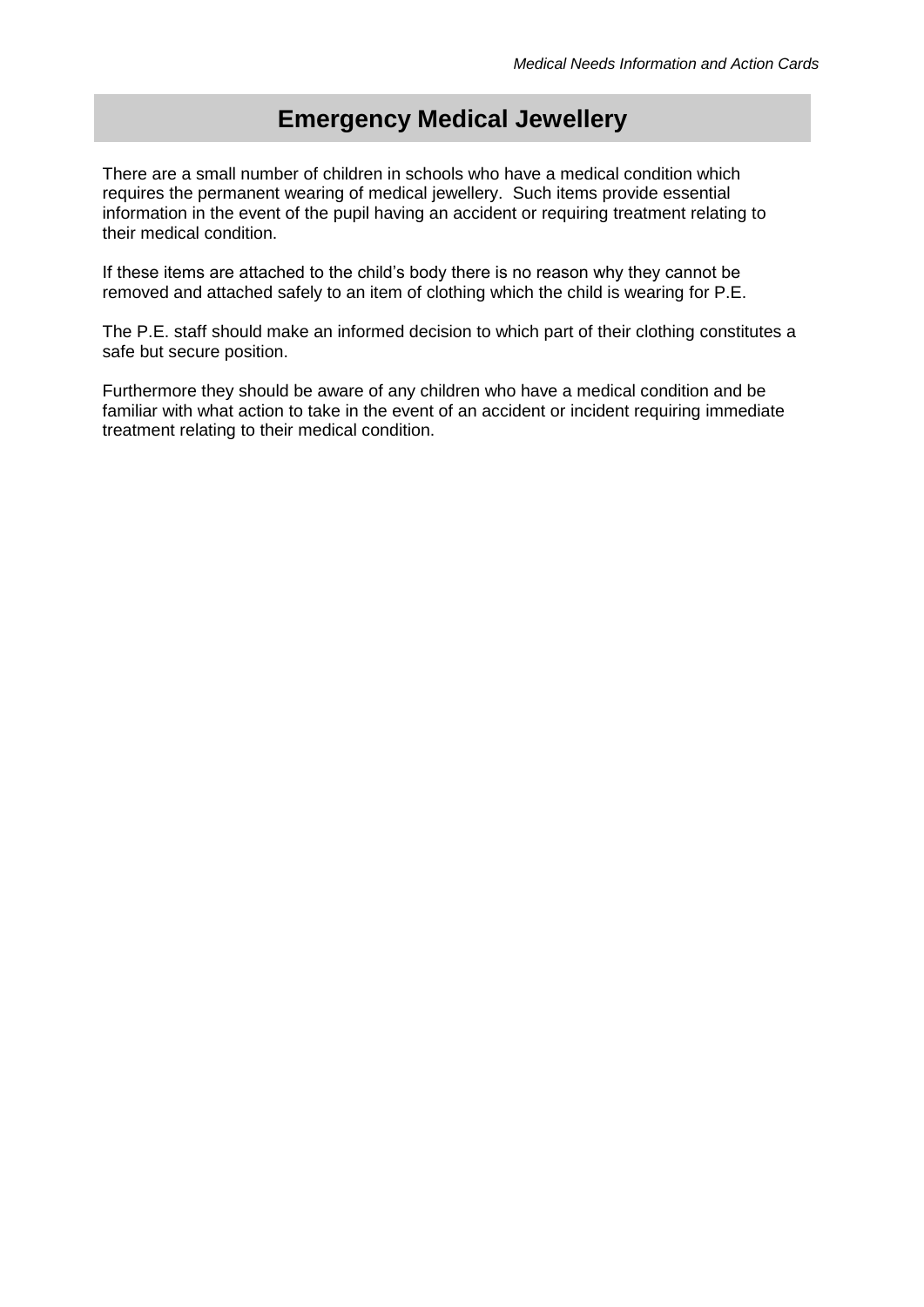## <span id="page-54-0"></span>**Norovirus**

#### **What is norovirus?**

Norovirus is actually a name given to a group of viruses, and it is the most common viral cause of gastrointestinal illness in the UK. Inadequate hygiene is the main reason why this virus can be spread so quickly. Sufferers can experience both diarrhoea and vomiting at the same time, and if hands are not sufficiently washed, the virus can be transferred to anyone and anything the sufferer touches. This is why you often hear of outbreaks occurring in crowded, contained places such as cruise ships and hospitals.

Common names of the illness caused by noroviruses are winter vomiting disease, viral [gastroenteritis,](http://en.wikipedia.org/wiki/Gastroenteritis) and acute non-bacterial gastroenteritis, also colloquially known as "stomach flu"—a broad name that refers to gastric inflammation caused by a range of viruses and bacteria.

#### **How is it spread?**

Norovirus is transmitted directly from person to person and indirectly via contaminated objects, water and food. They are highly contagious, with as few as one to ten virus particles being able to cause infection. Transmission occurs through ingesting contaminated food and water and by person-to-person spread. Transmission is through fecal-oral, can be aerosolized when those stricken with the illness vomit and can be aerosolized by a toilet flush when vomit or diarrhea is present; infection can follow eating food or breathing air near an episode of vomiting, even if cleaned up. The viruses continue to be shed after symptoms have subsided and shedding can still be detected many weeks after infection

#### **Diagnosing, treating and preventing norovirus**

When a person becomes infected with norovirus, the virus begins to multiply within the small intestine. After approximately 1 to 2 days, norovirus symptoms can appear. The principal symptom is acute gastroenteritis that develops between 24 and 48 hours after exposure, and lasts for 24–60 hours. The condition is usually self-limiting, and characterized by nausea, vomiting, diarrhoea, and abdominal pain; and in some cases, loss of taste. General lethargy, weakness, muscle aches, headache, and low-grade fever may occur.

Since the virus is transferred through diarrhoea, diagnosis is usually confirmed by testing a stool sample. This is probably more likely to happen during an outbreak. Otherwise, since it is such a common cause of gastroenteritis, testing samples is not usually needed.

As with any kind of gastrointestinal illness, personal hygiene is crucial to reducing the spread of infection. This includes washing hands thoroughly after going to the toilet and also disinfecting the toilet, seat, flush handle etc. Avoid preparing or serving food and try to stay at home until your symptoms have passed. It is advised that in schools, bars of soap are done away with in favour of soap dispensers.

As with general diarrhoea, dehydration is one of the main risks, especially with young children so keeping up fluid intake is essential.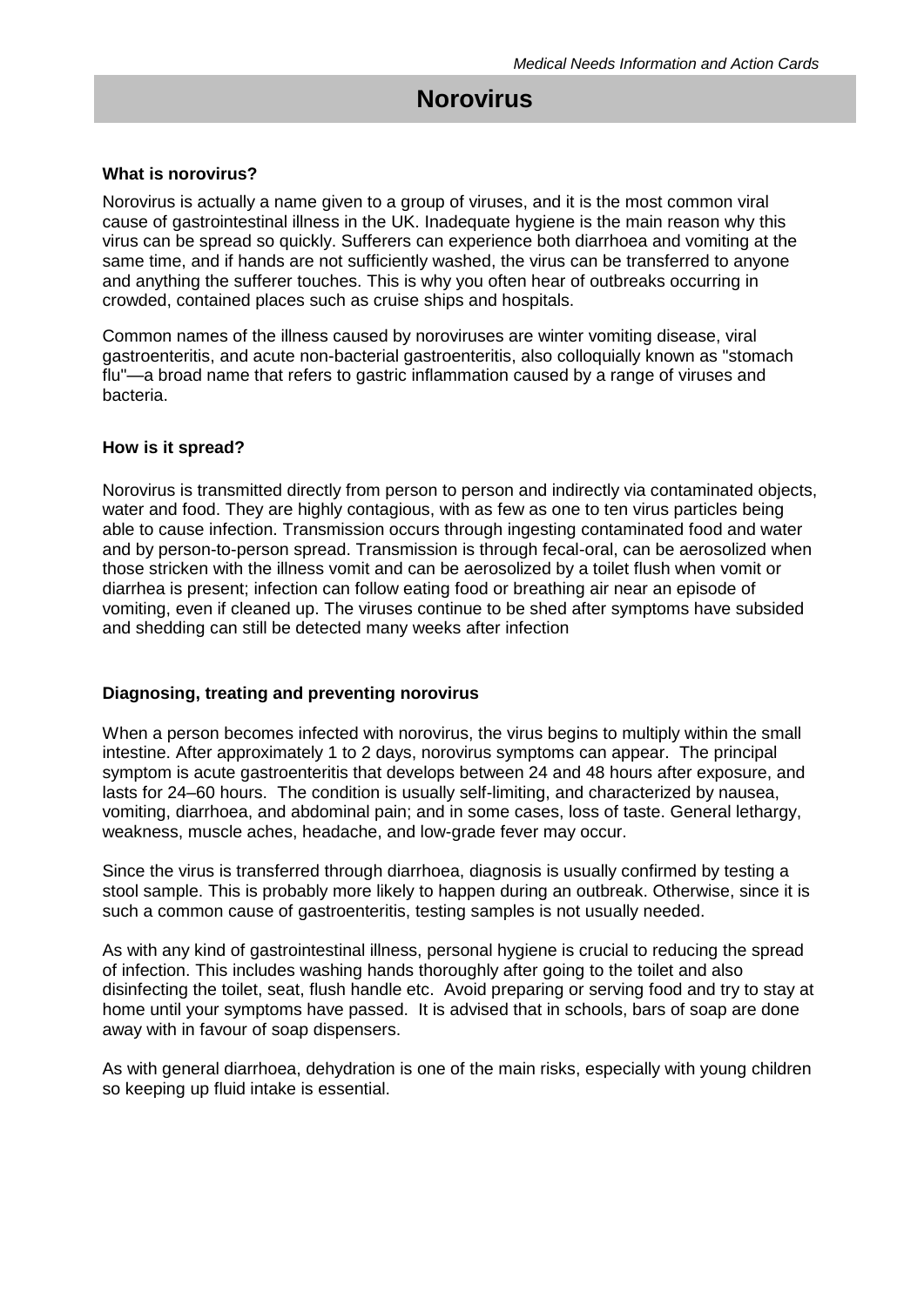## **Advice to Parents**

If a child falls ill with symptoms including nausea, vomiting and diarrhoea, parents should be urged to take the following action:

- **NOT send their children to school when they fall ill**
- **Ensure their child washes his or her hands frequently and thoroughly, particularly after** using the toilet and before handling food
- Disinfect any surfaces or objects that could be contaminated with a norovirus using a bleach-based household cleaner
- Flush away any infected faeces or vomit in the toilet and keep the surrounding toilet area clean and hygienic
- **Wash any clothing or linens which could have become contaminated with a norovirus** with hot, soapy water.

Anyone with a stomach bug that may have been caused by a norovirus should avoid direct contact with others and preparing food for others until at least 48 hours after the symptoms have gone.

There is no specific treatment for a norovirus apart from letting the condition run its course. Eating foods that are easy to digest such as soup, rice, pasta and bread is advised. Drinking plenty of water will help to replace the fluids that are lost through diarrhoea and vomiting and prevent dehydration.

## **School Closure**

In some severe cases it may be determined that a school closure is required to;

- Stop the spread of infection between pupils and staff
- Allow the school to have a 'deep clean' to sanitise contaminated surfaces/objects
- Allow for enough staff to recover to re-open the school to pupils who are well.

For advice on school closures, the Health Protection Agency (HPA) (South Yorkshire Health Protection Unit) should be contacted on 0114 2428850.

School closures where they are advised by the HPA are the decision of the Head Teacher in conjunction with the Chair of Governors and the Infrastructure for Learning Department who will coordinate the closure.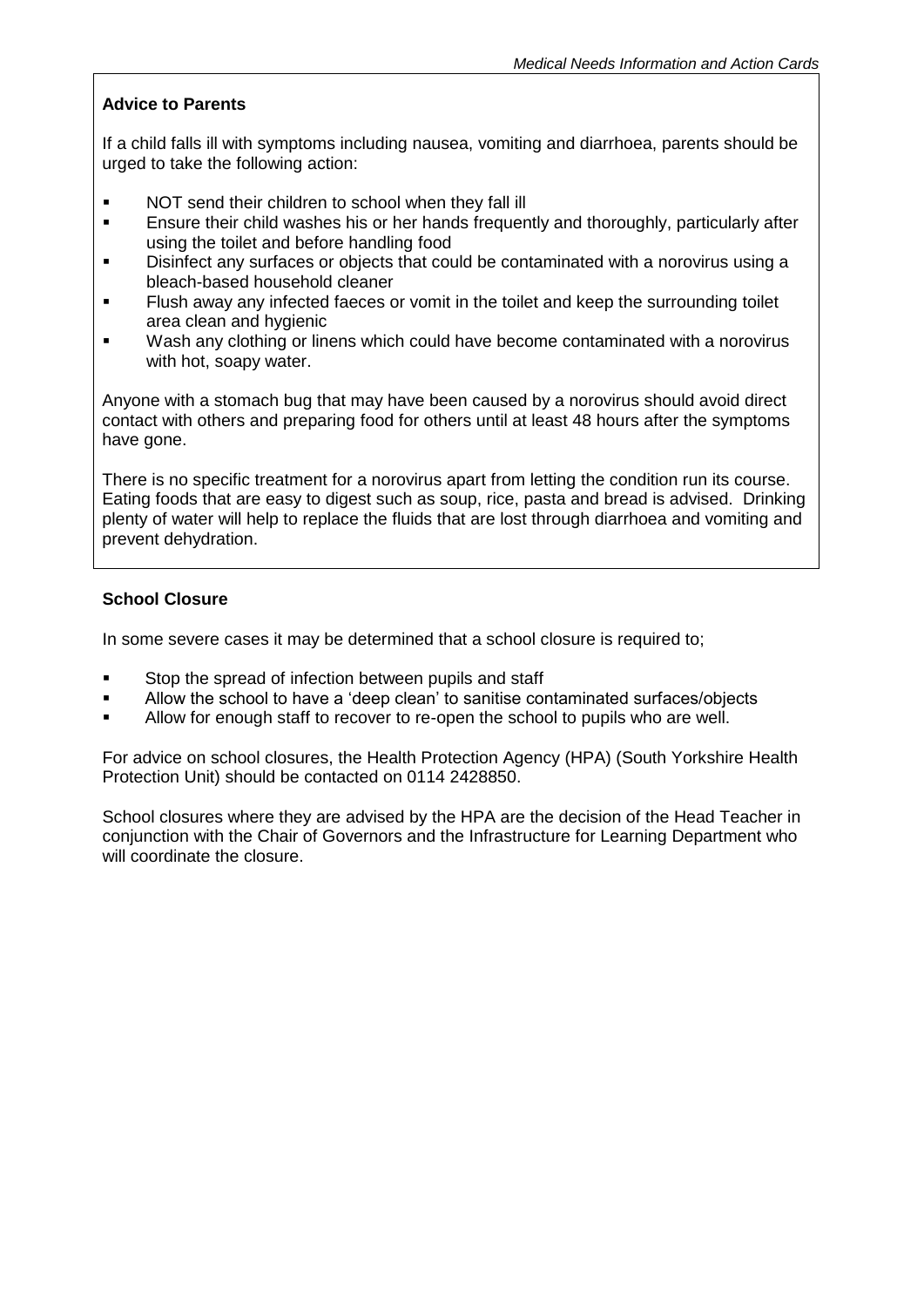#### <span id="page-56-0"></span>**Appendix 2:**

## **Useful Points of Contact**

#### **Diabetes Specialist Nurse**

Denise Gibson 432519 Denise.gibson@nhs.net

#### **Asthma Specialist Nurse**

Zena Thomas 0122 6432519 mobile. 07788416057 Zena.thomas@nhs.net

#### **Epilepsy Specialist Nurse** Phil McNulty

01226 355 Phil.mcnulty@barnsleypct.nhs.uk

## **School Nursing Team**

Ann Meynell 01226 433130 Ann.meynell@swyt.nhs.uk

## **Health Visiting Service**

Anita McCrum 01226 433256 Anita.mccrum@swyt.nhs.uk

#### **Healthy Setting 0 to 19yrs Team**

Sue Copeland 01226 775088

See DFE Guidance and Links [https://www.gov.uk/government/publications/supporting-pupils](https://www.gov.uk/government/publications/supporting-pupils-at-school-with-medical-conditions--3)[at-school-with-medical-conditions--3](https://www.gov.uk/government/publications/supporting-pupils-at-school-with-medical-conditions--3)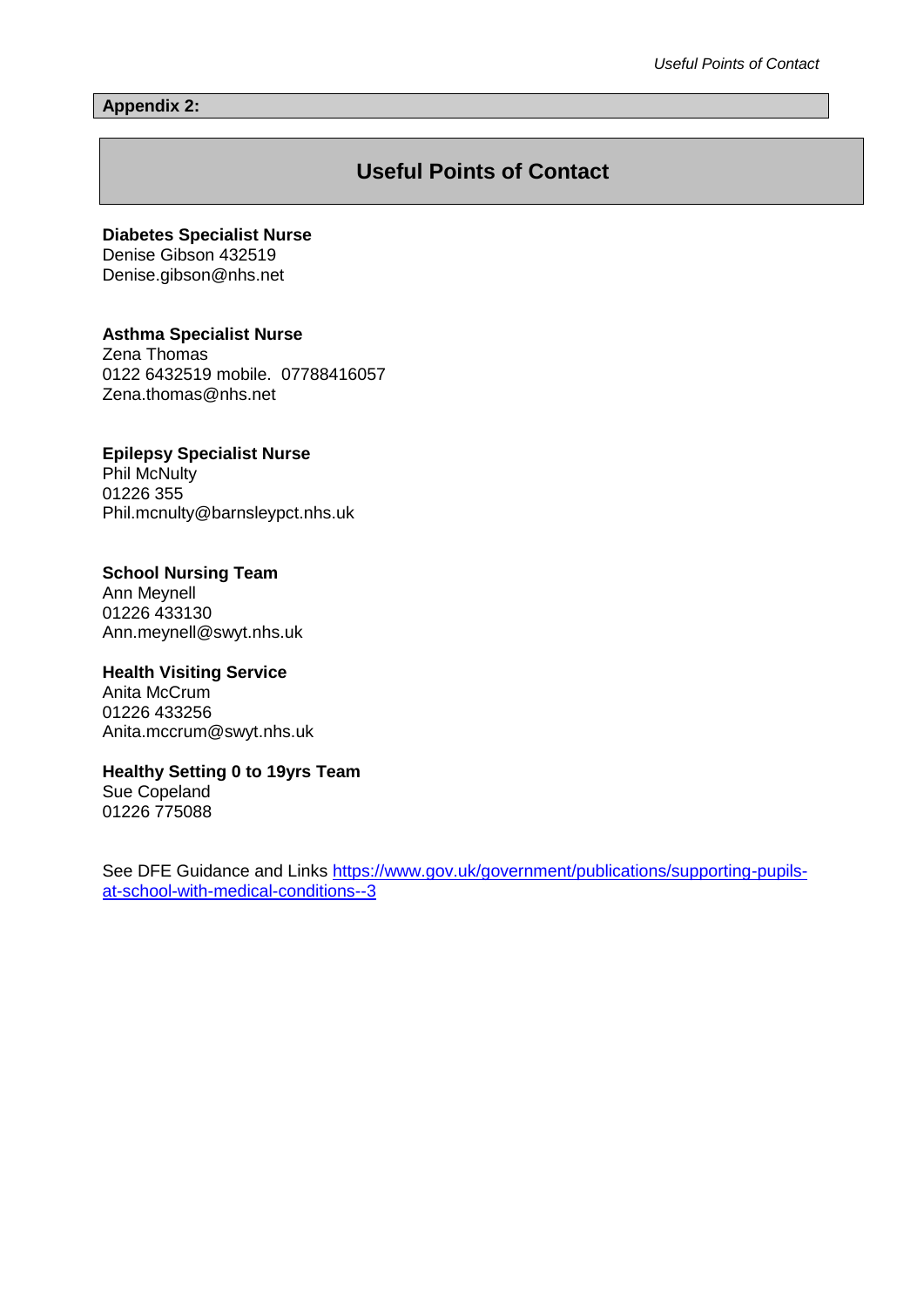## <span id="page-57-0"></span>**Appendix 3**

# **Consent Forms and Medical Records**

- **[AM1](#page-58-0)** Parental consent forms for the administration of medicines to children
- [AM2](#page-60-1) Parental consent forms for the self-administration of medicines to children
- **[AM3](#page-62-1)** Record of training in administering medical/emergency procedures
- **[AM4](#page-65-0)** Consent to administer medical/emergency procedure
- **[AM5](#page-66-1)** Template Individual Health Care Plan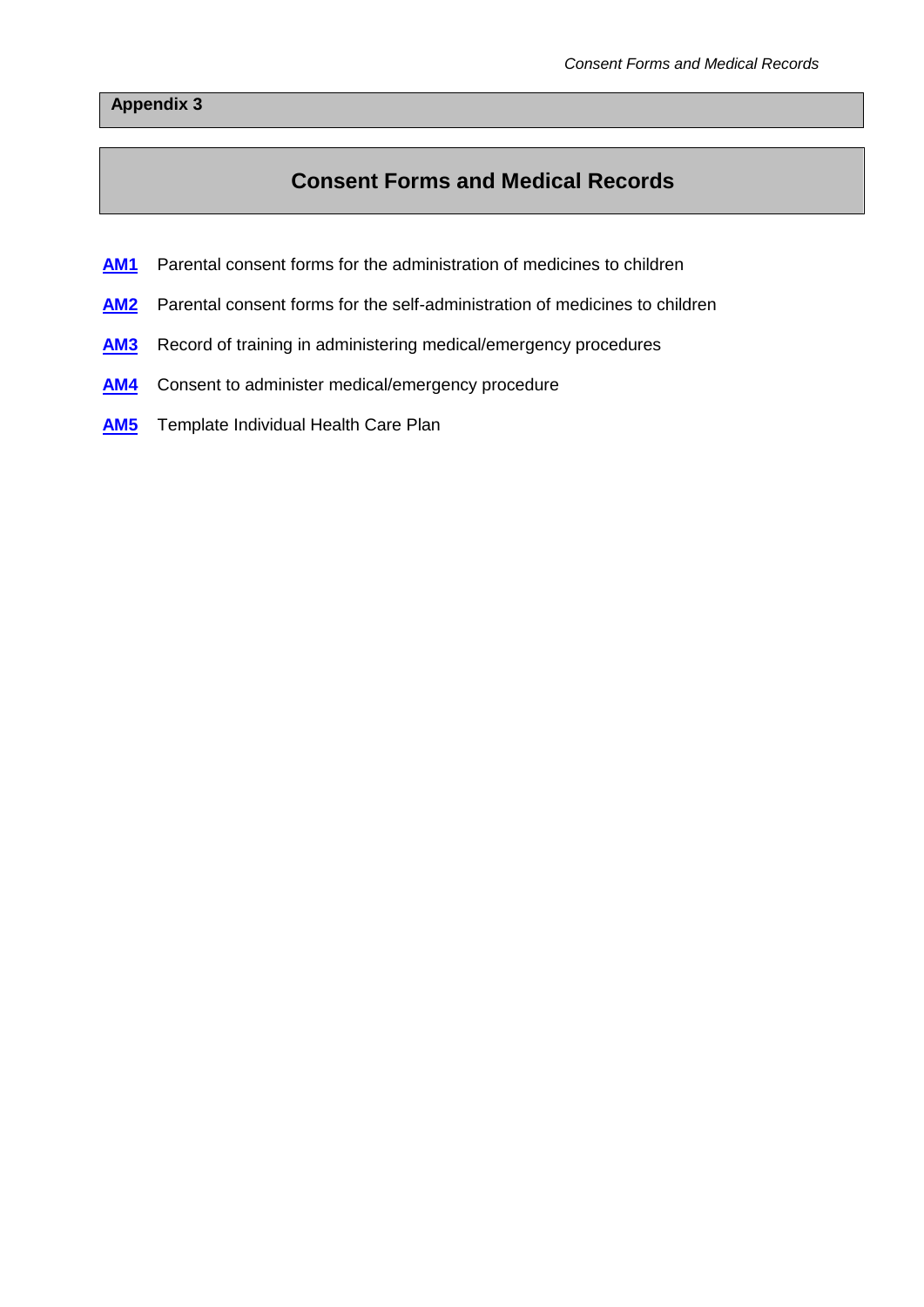## **PARENTAL CONSENT FORM FOR THE ADMINISTRATION OF MEDICINES**

<span id="page-58-0"></span>

| <b>SECTION 1</b>                                                                                        |                   |                       |
|---------------------------------------------------------------------------------------------------------|-------------------|-----------------------|
| <b>PUPIL NAME</b>                                                                                       |                   |                       |
| <b>CLASS No/ TEACHER</b>                                                                                |                   |                       |
| DATE OF REQUEST                                                                                         |                   |                       |
| <b>SECTION 2</b>                                                                                        |                   |                       |
| PARENT CONTACT NUMBER                                                                                   |                   |                       |
| DAY TIME EMERGENCY<br><b>CONTACT NUMBER</b>                                                             |                   |                       |
| PARENT(S) OR CARER(S) NAME                                                                              |                   |                       |
|                                                                                                         |                   |                       |
| <b>SECTION 3</b>                                                                                        |                   |                       |
| <b>NAME OF MEDICATION</b>                                                                               |                   |                       |
| IS THIS MEDICINE:                                                                                       | <b>PRESCRIBED</b> | <b>NON PRESCRIBED</b> |
|                                                                                                         |                   |                       |
| <b>CONDITION OR ILLNESS EG</b><br><b>EAR INFECTION</b>                                                  |                   |                       |
| <b>DATE PRESCRIBED</b>                                                                                  |                   |                       |
| <b>DETAILS OF DOSAGE</b>                                                                                |                   |                       |
|                                                                                                         |                   |                       |
| TIME/FREQUENCY OF DOSAGE                                                                                |                   |                       |
| DATE COURSE OF MEDICATION<br><b>FINISHES</b>                                                            |                   |                       |
| If the medication is prescribed for 8 days or more, an individual health care plan should be completed. |                   |                       |
| <b>SECTION 4</b>                                                                                        |                   |                       |
|                                                                                                         |                   |                       |
| DECLARATION BY THE PARENT/LEGAL GUARDIAN                                                                |                   |                       |
| I consent to my child being administered the prescribed medicine in accordance with the                 |                   |                       |
| information above. I understand that It is the School Policy not to force children to take their        |                   |                       |

*medicine if they refuse to do so. In the event of this occurring, the nominated contact will be notified.*

I understand that the LEA, Governing Body of the school and the staff cannot accept responsibility for any adverse reaction my child may suffer as a consequence of being administered the prescribed medication at my request.

| Signed:                | Date: |
|------------------------|-------|
| Relationship to child: |       |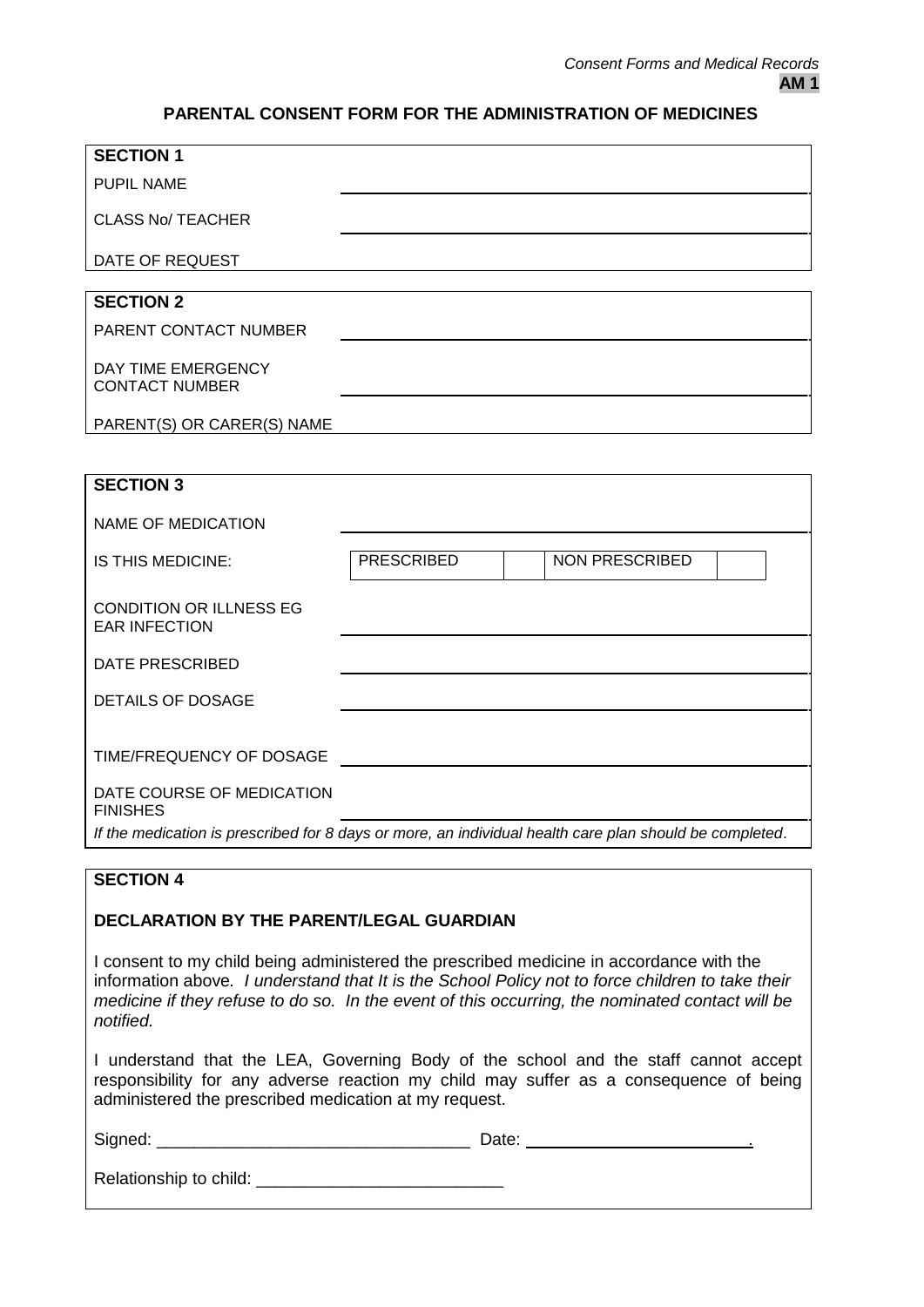## **SECTION 5**

**APPROVAL FOR REQUEST YES / NO**

**HEADTEACHER\_\_\_\_\_\_\_\_\_\_\_\_\_\_\_\_\_\_\_\_\_\_\_\_\_\_\_ DATE\_\_\_\_\_\_\_\_\_\_\_\_\_\_\_\_\_\_\_\_\_\_\_\_\_\_\_**

## **RECORD OF PRESCRIBED AND NON PRESCRIBED MEDICINES ADMINISTERED TO CHILDREN OR SELF ADMINISTERED AS PER PAGE 1**

| <b>DATE</b> | <b>TIME</b> | <b>MEDICINE &amp; DOSAGE</b> | <b>ADMINISTERED BY</b> | <b>WITNESSED BY</b> |
|-------------|-------------|------------------------------|------------------------|---------------------|
|             |             |                              |                        |                     |
|             |             |                              |                        |                     |
|             |             |                              |                        |                     |
|             |             |                              |                        |                     |
|             |             |                              |                        |                     |
|             |             |                              |                        |                     |
|             |             |                              |                        |                     |
|             |             |                              |                        |                     |
|             |             |                              |                        |                     |
|             |             |                              |                        |                     |
|             |             |                              |                        |                     |
|             |             |                              |                        |                     |
|             |             |                              |                        |                     |
|             |             |                              |                        |                     |
|             |             |                              |                        |                     |
|             |             |                              |                        |                     |
|             |             |                              |                        |                     |
|             |             |                              |                        |                     |
|             |             |                              |                        |                     |
|             |             |                              |                        |                     |
|             |             |                              |                        |                     |
|             |             |                              |                        |                     |
|             |             |                              |                        |                     |
|             |             |                              |                        |                     |
|             |             |                              |                        |                     |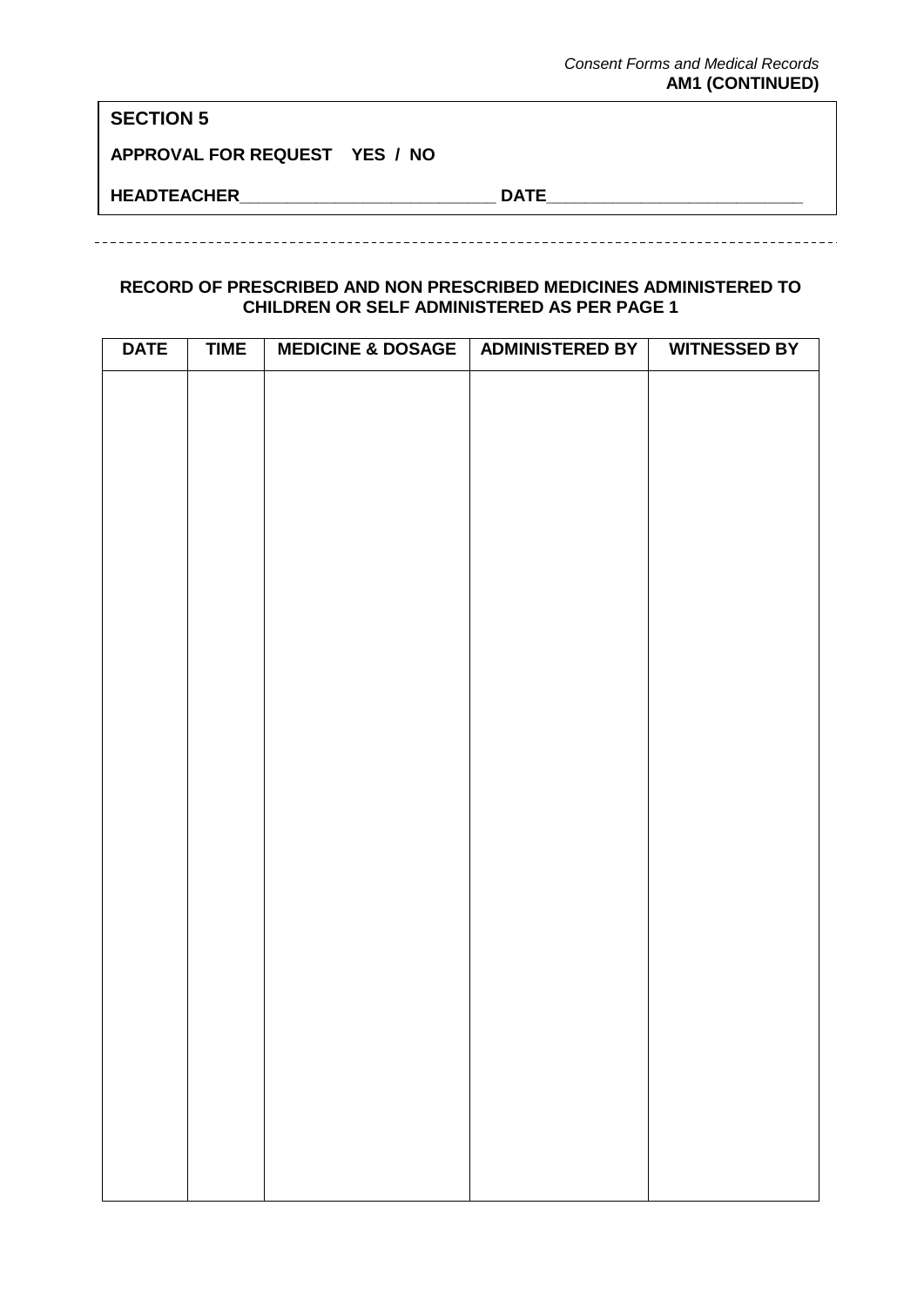## <span id="page-60-1"></span><span id="page-60-0"></span>**PARENTAL CONSENT FORM FOR THE SELF-ADMINISTRATION OF MEDICINES**

| <b>SECTION 1</b>                                                                                                                                                                                                                      |                         |       |                       |
|---------------------------------------------------------------------------------------------------------------------------------------------------------------------------------------------------------------------------------------|-------------------------|-------|-----------------------|
| <b>PUPIL NAME</b>                                                                                                                                                                                                                     |                         |       |                       |
| <b>CLASS No/ TEACHER</b>                                                                                                                                                                                                              |                         |       |                       |
|                                                                                                                                                                                                                                       |                         |       |                       |
| DATE OF REQUEST                                                                                                                                                                                                                       |                         |       |                       |
| <b>SECTION 2</b>                                                                                                                                                                                                                      |                         |       |                       |
| PARENT CONTACT NUMBER                                                                                                                                                                                                                 |                         |       |                       |
| DAY TIME EMERGENCY<br><b>CONTACT NUMBER</b>                                                                                                                                                                                           |                         |       |                       |
| PARENT(S) OR CARER(S) NAME                                                                                                                                                                                                            |                         |       |                       |
| <b>SECTION 3</b>                                                                                                                                                                                                                      |                         |       |                       |
| <b>NAME OF MEDICATION</b>                                                                                                                                                                                                             |                         |       |                       |
| IS THIS MEDICINE:                                                                                                                                                                                                                     |                         |       |                       |
|                                                                                                                                                                                                                                       | <b>PRESCRIBED</b>       |       | <b>NON PRESCRIBED</b> |
| <b>CONDITION OR ILLNESS</b><br>(e.g. ear infection)                                                                                                                                                                                   |                         |       |                       |
| <b>DATE PRESCRIBED</b>                                                                                                                                                                                                                |                         |       |                       |
| <b>DETAILS OF DOSAGE</b>                                                                                                                                                                                                              |                         |       |                       |
| TIME/FREQUENCY OF DOSAGE                                                                                                                                                                                                              |                         |       |                       |
| DATE COURSE OF MEDICATION<br>FINISHES (if applicable)                                                                                                                                                                                 |                         |       |                       |
| If the medication is prescribed for 8 days or more, an individual health care plan should be completed.                                                                                                                               |                         |       |                       |
| IF THERE ARE NO SPECIAL STORAGE ARRAGEMENTS, WOULD YOU LIKE YOUR CHILD TO<br>CARRY THEIR MEDICINE WITH THEM FOR USE AS NECESSARY?                                                                                                     |                         |       |                       |
|                                                                                                                                                                                                                                       | <b>YES</b><br><b>NO</b> |       |                       |
|                                                                                                                                                                                                                                       |                         |       |                       |
| <b>SECTION 4</b>                                                                                                                                                                                                                      |                         |       |                       |
| DECLARATION BY THE PARENT/LEGAL GUARDIAN                                                                                                                                                                                              |                         |       |                       |
| I consent to my child self-administering the prescribed medicine in accordance with the<br>information above.                                                                                                                         |                         |       |                       |
| I understand that the LEA, Governing Body of the school and the staff cannot accept<br>responsibility for any adverse reaction my child may suffer as a consequence of being<br>administered the prescribed medication at my request. |                         |       |                       |
|                                                                                                                                                                                                                                       |                         | Date: |                       |

Relationship to child: \_\_\_\_\_\_\_\_\_\_\_\_\_\_\_\_\_\_\_\_\_\_\_\_\_\_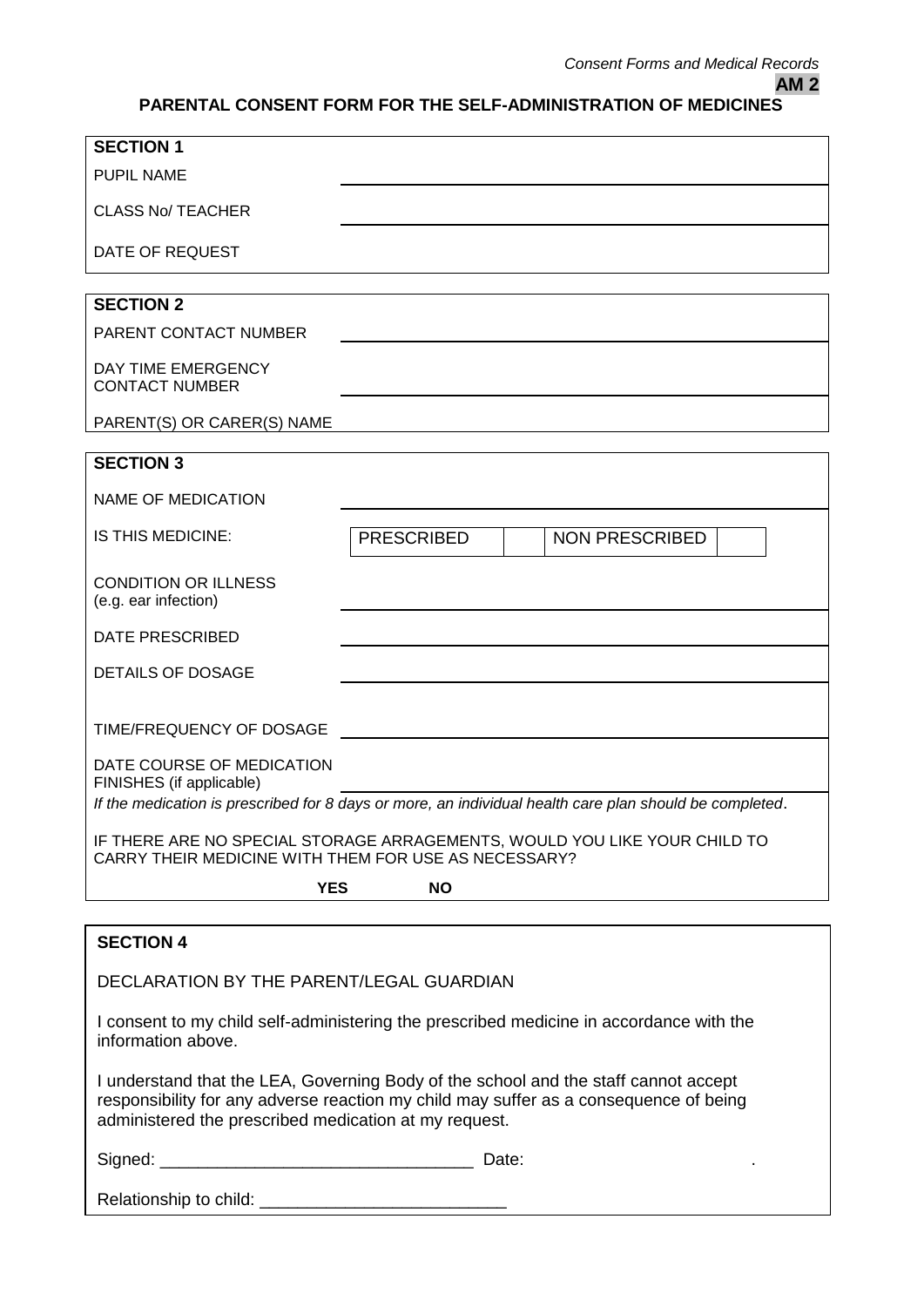# **AM2 (CONTINUED)**

| <b>SECTION 5</b>                                                                                                                                |                      |
|-------------------------------------------------------------------------------------------------------------------------------------------------|----------------------|
| APPROVAL FOR REQUEST<br>APPROVAL FOR CHILD TO SELF-ADMINISTER IF APPLICABLE<br>APPROVAL FOR CHILD TO CARRY OWN MEDICINES IF APPLICABLE YES / NO | YES / NO<br>YES / NO |
|                                                                                                                                                 |                      |
|                                                                                                                                                 |                      |
|                                                                                                                                                 |                      |
| Dear Parent (s)/Carer(s)                                                                                                                        |                      |
| NOTIFICATION OF SELF ADMINISTRATION OF NON PRESCRIPTION MEDICINE                                                                                |                      |
|                                                                                                                                                 |                      |
| has received medication as detailed below, in accordance with your request that was agreed<br>with the school.                                  |                      |
|                                                                                                                                                 |                      |
|                                                                                                                                                 |                      |
|                                                                                                                                                 |                      |
|                                                                                                                                                 |                      |
| <u> 1989 - Johann Harry Harry Harry Harry Harry Harry Harry Harry Harry Harry Harry Harry Harry Harry Harry Harry</u>                           |                      |
| Name of person administering/supervising self-administration of medicine:                                                                       |                      |

Yours sincerely

 $\overline{a}$ 

\_\_\_\_\_\_\_\_\_\_\_\_\_\_\_\_\_\_\_

The Headteacher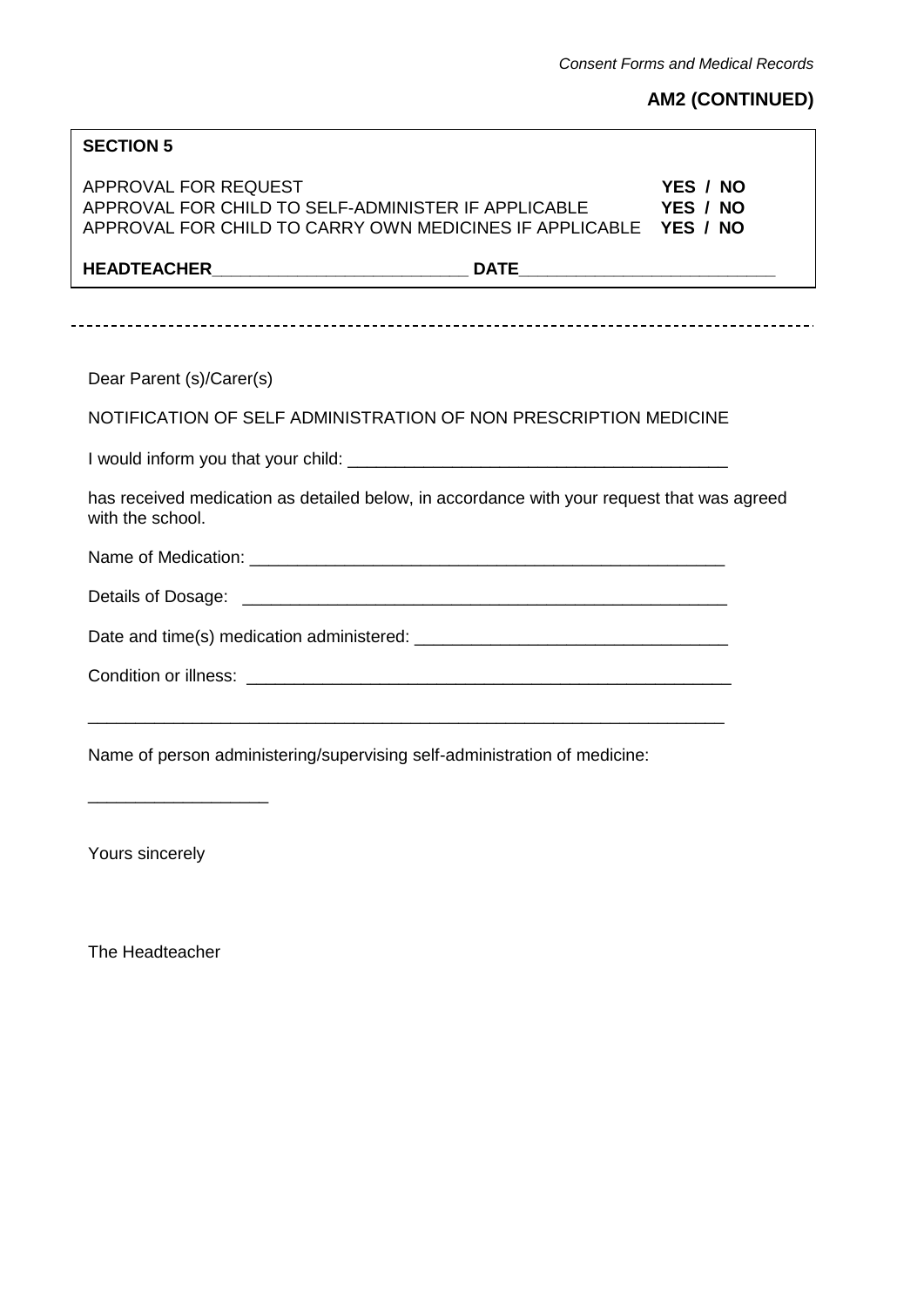## <span id="page-62-1"></span><span id="page-62-0"></span>**RECORD OF TRAINING IN ADMINISTERING MEDICAL/EMERGENCY PROCEDURES**

This form is to be used where there has been a parental request for school staff to administer a medical procedure/emergency medical procedure. Training will be provided in the relevant procedure(s) by the appropriate health professional(s).

Training will be provided with the agreement of parent / carer/ responsible medical professional / Headteacher / and Barnsley Local Education Authority, on the understanding that:

- **Staff undergo training on a voluntary basis.**
- Staff are employees of the Barnsley Local Education Authority or Governing Bodies in Barnsley VA Schools or are carers approved by the Barnsley NHS Primary Care Trust/Barnsley District General Hospital NHS Trust.
- Staff agree to regular review and update their skills under instruction from a trainer approved by the responsible medical professionals.

| Date of awareness session:                               |  |
|----------------------------------------------------------|--|
| Nature of medical procedure _______<br>to be undertaken: |  |
| <b>Pupils Name:</b>                                      |  |
| Year Group/Class:                                        |  |

*Please check that the pupils address, emergency contact name and number and parents contact details are up to date in the school records.*

| Name of GP:   |  |  |
|---------------|--|--|
| Address:      |  |  |
| Telephone no: |  |  |

| Date training undertaken: |  |
|---------------------------|--|
| Training provided by:     |  |
| And approved by:          |  |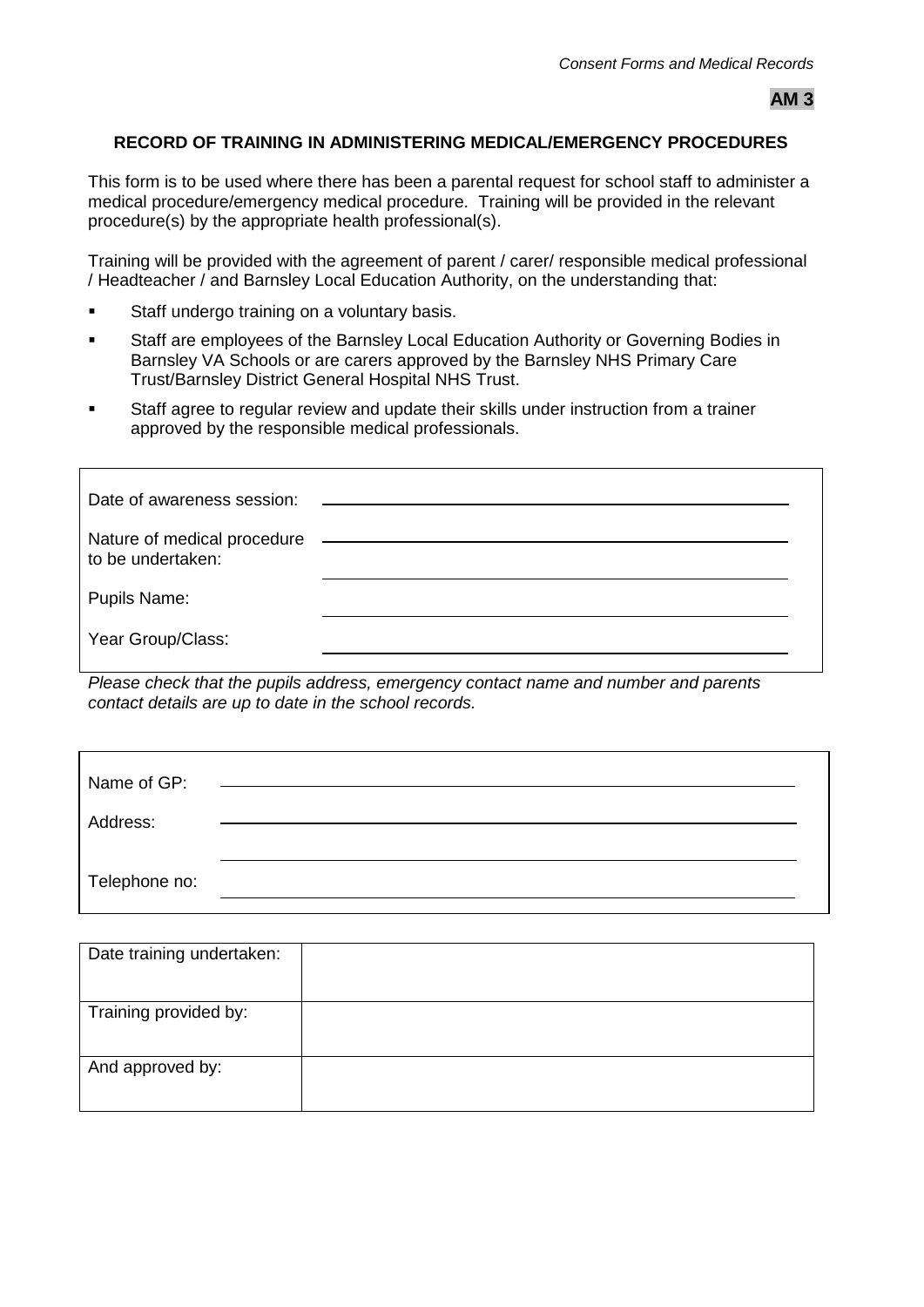| <b>Name of Nominated Staff</b> | <b>Signature</b>                                                                                      |
|--------------------------------|-------------------------------------------------------------------------------------------------------|
| 1                              |                                                                                                       |
|                                | I have understood the training that has been provided and<br>feel competent in carrying out the task. |
| 2                              |                                                                                                       |
|                                | I have understood the training that has been provided and<br>feel competent in carrying out the task. |
| 3                              |                                                                                                       |
|                                | I have understood the training that has been provided and<br>feel competent in carrying out the task. |
| 4                              |                                                                                                       |
|                                | I have understood the training that has been provided and<br>feel competent in carrying out the task. |
| 5                              |                                                                                                       |
|                                | I have understood the training that has been provided and<br>feel competent in carrying out the task. |
| 6                              |                                                                                                       |
|                                | I have understood the training that has been provided and<br>feel competent in carrying out the task. |
| $\overline{7}$                 |                                                                                                       |
|                                | I have understood the training that has been provided and<br>feel competent in carrying out the task. |
| 8                              |                                                                                                       |
|                                | I have understood the training that has been provided and<br>feel competent in carrying out the task. |
| 9                              |                                                                                                       |
|                                | I have understood the training that has been provided and<br>feel competent in carrying out the task. |
| 10                             |                                                                                                       |
|                                | I have understood the training that has been provided and<br>feel competent in carrying out the task. |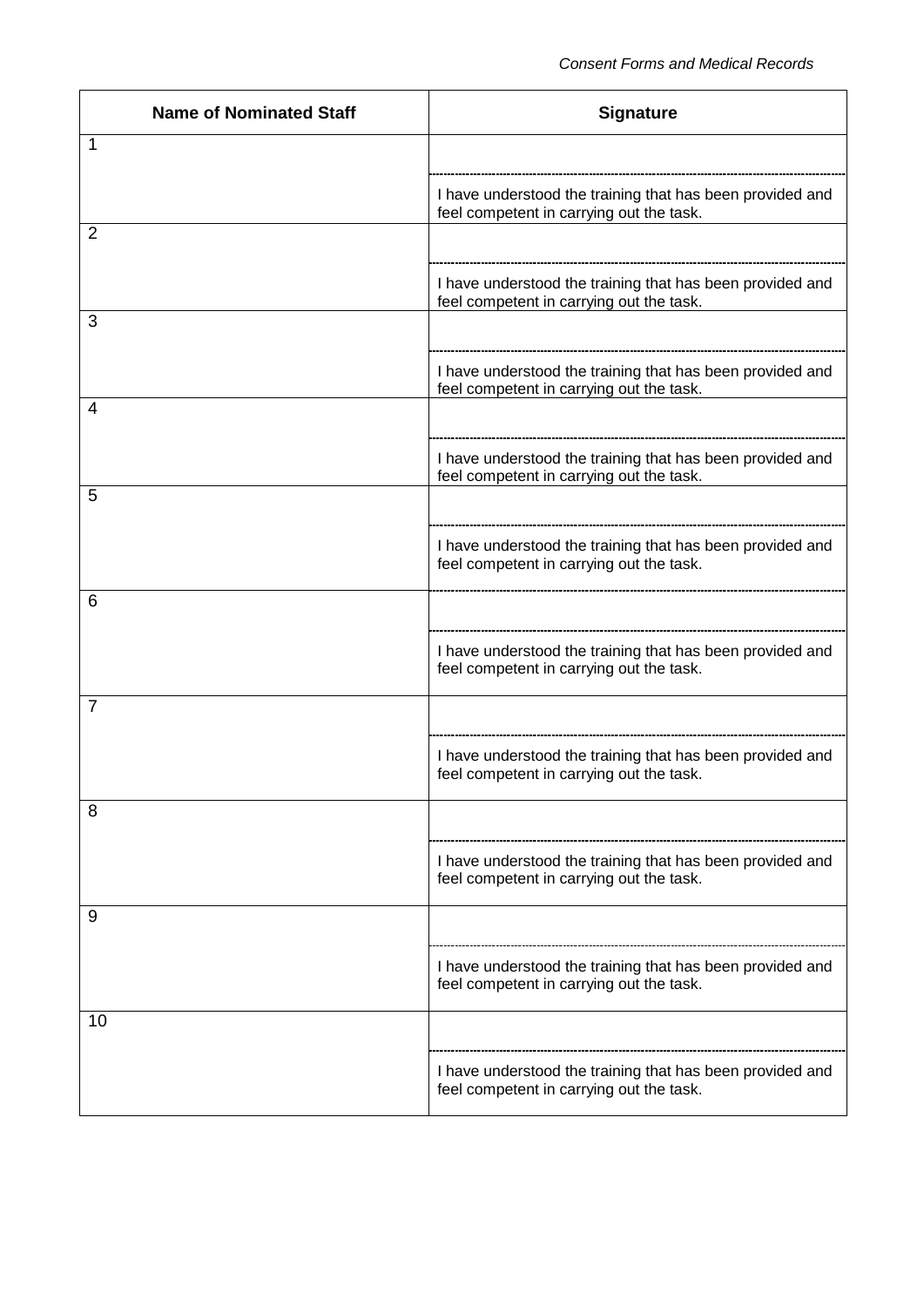| I have understood the training that has been provided and<br>feel competent in carrying out the task. |
|-------------------------------------------------------------------------------------------------------|
|                                                                                                       |
| I have understood the training that has been provided and<br>feel competent in carrying out the task. |

## **DECLARATION BY SUPERVISING DOCTOR/NURSE**

I declare that the above named individuals have attended an awareness session under my supervision. They have been made aware of the medical condition and procedure and have been given the appropriate training and level of understanding to administer medical procedures as detailed in the Care Plan and Teaching Pack where appropriate.

| Name:   | Status: |
|---------|---------|
| Signed: | Date:   |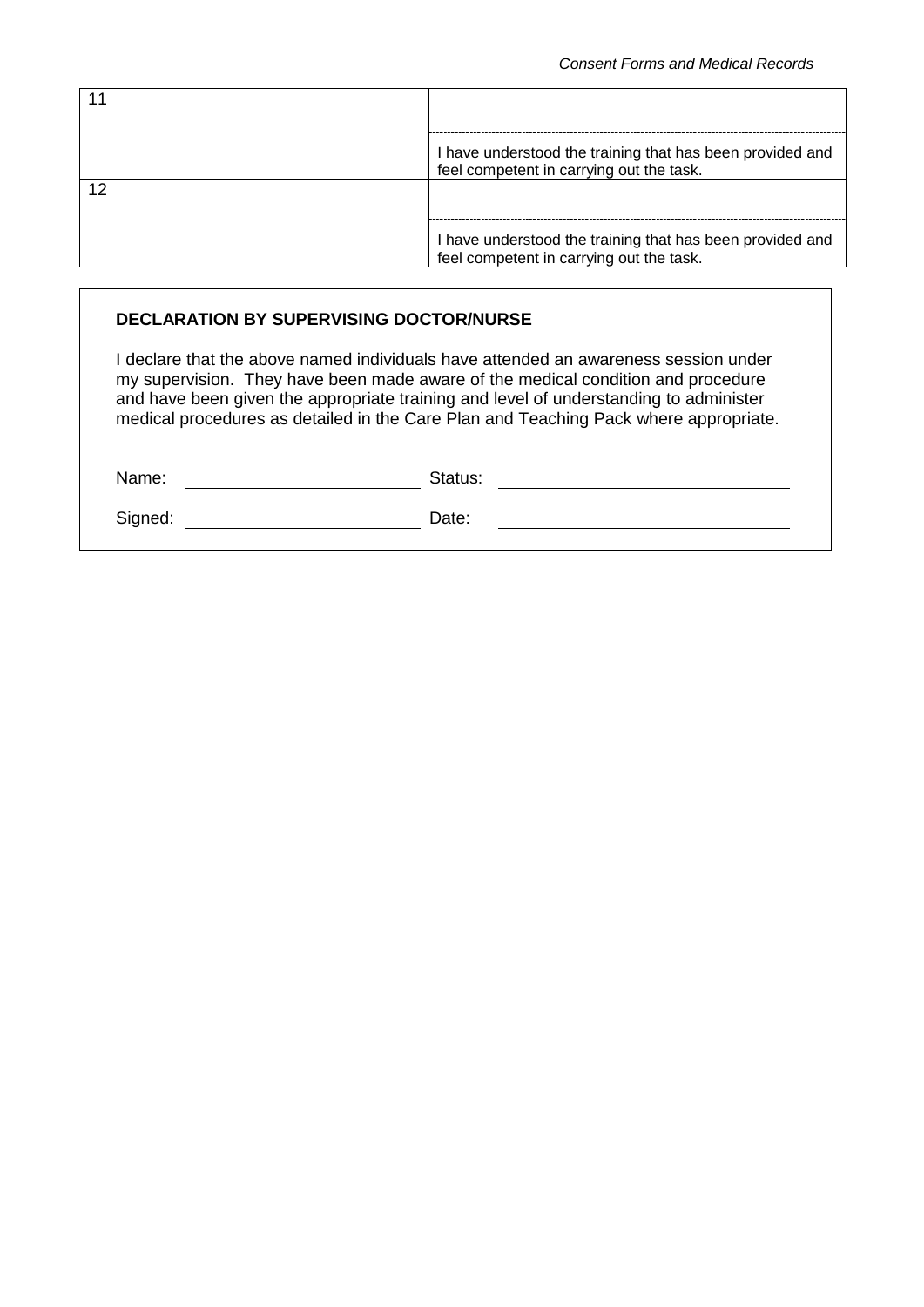## **AM4**

## **CONSENT TO ADMINISTER MEDICAL/EMERGENCY PROCEDURE**

## <span id="page-65-0"></span>**PARENT/CARER'S DECLARATION**

I consent to my child receiving the medical procedure detailed in their Individual Care Plan by the individuals what have been training and are detailed on form AM3. I will notify the school immediately of any change in circumstances/regime.

I fully understand that unless the administering member(s) of staff negligently fail to administer the medical procedure in compliance with the approved training/instruction he/she has received, or any subsequent training/instruction he/she has received, that BMBC, the Governing Body of the School and the staff cannot accept any responsibility for any adverse reaction or medical complication my child might suffer as a consequence of receiving this medical procedure, which I have requested them to undertake on my behalf.

Signed: **Signed: Signed: Signed: Signed: Signed: Signed: Signed: Signed: Signed: Signed: Signed: Signed: Signed: Signed: Signed: Signed: Signed: Signed: Signed: Signed: Signed: Sig** 

Relationship to child:

Date:

## **HEADTEACHER'S DECLARATION**

I confirm the Chairperson of the Governing Body will be informed of the above details.

Signed:

(Headteacher)

Date: **Date: Date: Date: Date: Date:**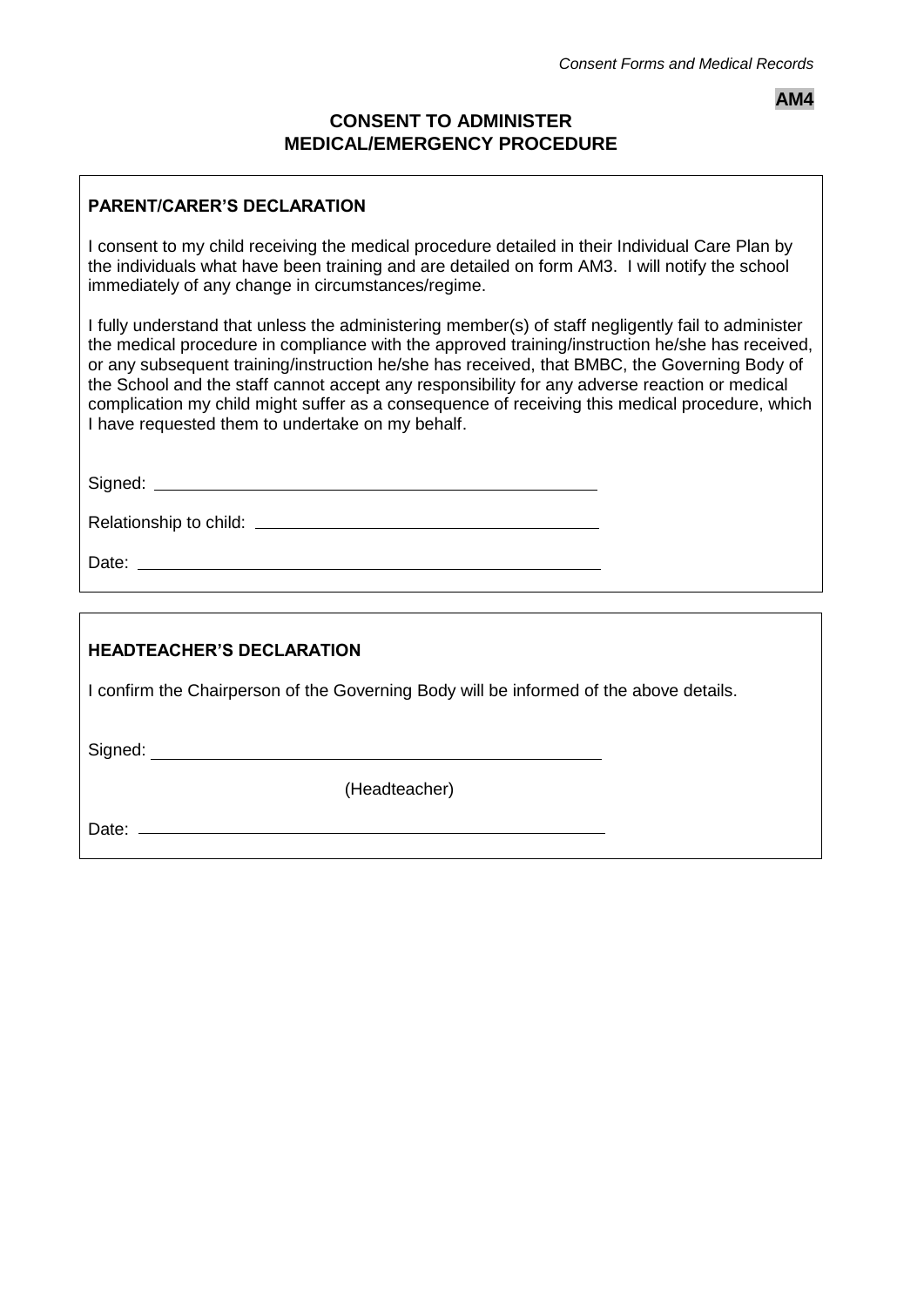## **AM5**

## **INDIVIDUAL HEALTH CARE PLAN**

<span id="page-66-1"></span><span id="page-66-0"></span>*This care plan can be used to document arrangements for general health conditions. However, please be aware that more relevant template health care plans may be available within the medical needs information and action cards appendices to this Strategic Assurance Standard.*

| <b>SECTION 1</b>                                                                                                  |
|-------------------------------------------------------------------------------------------------------------------|
| <b>CHILDS NAME</b>                                                                                                |
| <b>CLASS No/ TEACHER</b>                                                                                          |
| DATE OF BIRTH                                                                                                     |
| <b>MEDICAL DIAGNOSIS/</b><br><b>CONDITION</b>                                                                     |
| <b>DATE</b>                                                                                                       |
| <b>REVIEW DATE</b>                                                                                                |
| <b>SECTION 2</b>                                                                                                  |
| PARENT CONTACT NUMBER                                                                                             |
| DAY TIME EMERGENCY<br><b>CONTACT NUMBER</b>                                                                       |
| PARENT(S) OR CARER(S) NAME                                                                                        |
| <b>SECTION 3</b>                                                                                                  |
| CLINIC/ HOSPITAL CONTACT<br><b>NAME &amp; NUMBER</b>                                                              |
| <b>GP CONTACT NAME &amp; NUMBER</b>                                                                               |
|                                                                                                                   |
| <b>SECTION 4</b>                                                                                                  |
| DESCRIBE MEDICAL NEEDS AND<br><b>GIVE DETAILS OF CHILDS</b><br><b>SYMPTOMS</b>                                    |
| <b>POSSIBLE TRIGGERS</b>                                                                                          |
|                                                                                                                   |
| DAILY CARE REQUIREMENTS/<br>MEDICINES (e.g. before sport/ at<br>lunchtimes)                                       |
| DESCRIBE WHAT CONSTITUTES AN<br><b>EMERGENCY FOR THE CHILD AND</b><br>THE ACTION TO TAKE IF THIS<br><b>OCCURS</b> |